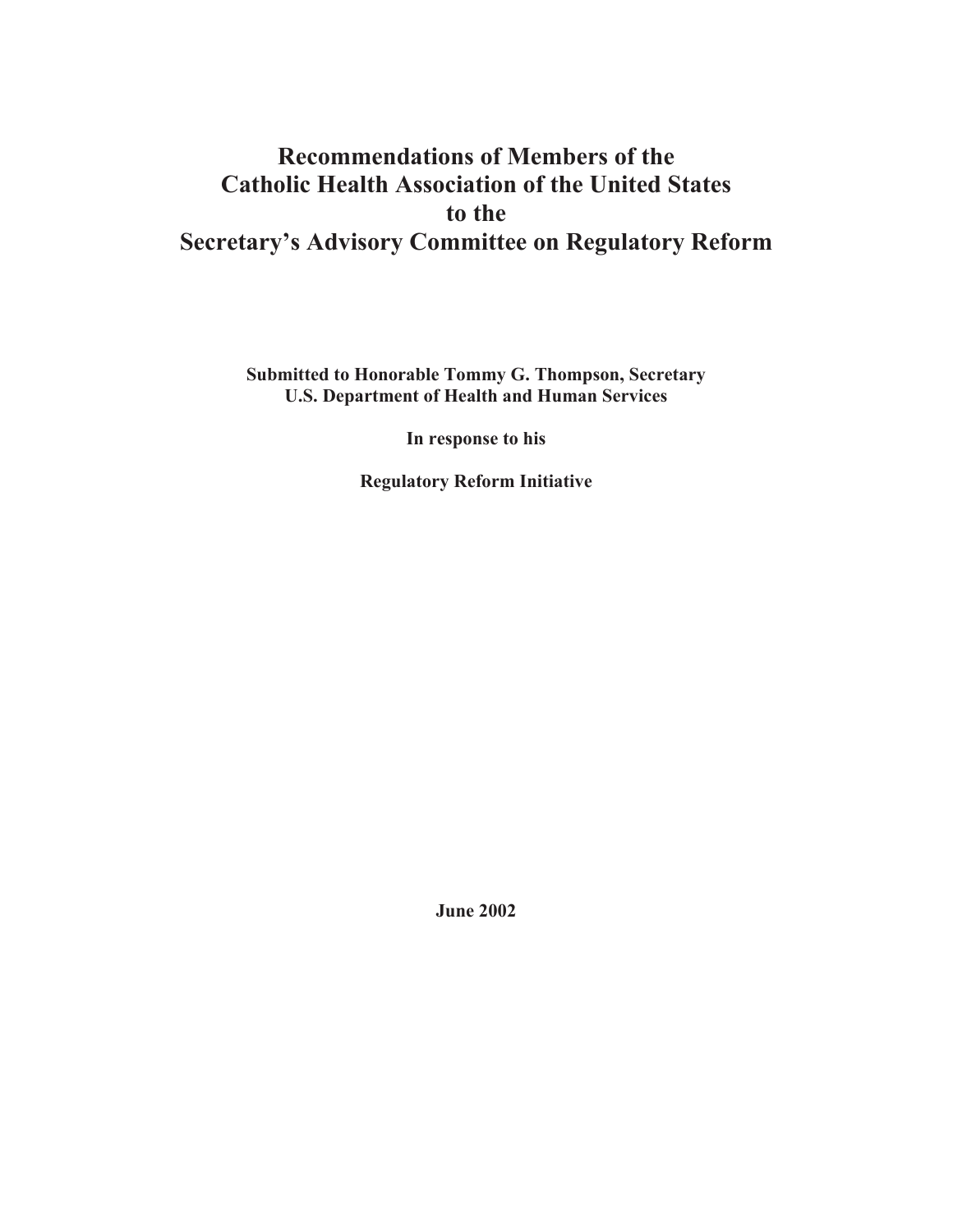#### **Preface**

The enclosed compilation is a gathering of the various perspectives submitted by members of the Catholic Health Association of the United States to the US Department of Health and Human Service in response to Secretary Tommy Thompson's 2001 Regulatory Reform Initiative.

The compilation is organized to correspond to the issues areas designated by HHS. It includes recommendations submitted directly to HHS from CHA members, recommendations presented during field hearings held by the Secretary's Advisory Committee on Regulatory Reform, and recommendations submitted independently to CHA. In assembling this compilation for submission to Secretary Thompson and for the information of the CHA membership, CHA sought to perform a clearinghouse role only. The membership as a whole has not endorsed all or part of these recommendations. It is also important to note that other CHA members have responded to Secretary Thompson's initiative by commenting through other membership organizations or coalitions.

The Regulatory Reform initiative presents a unique opportunity to influence an area of concern to all who strive to deliver the best possible health care with compassion and efficiency. We are grateful for Secretary Thompson's recognition of how much over-regulation impedes our ability to do this.

The names of individual contributors and their contact information are included in the Appendix to this compilation.

We particularly want to thank those who served as reviewers for this project, including: Nancy Baerwaldt and her colleagues from Trinity Health; Sr. Marjorie Bosse, RSM and Don Koenig from Catholic Healthcare Partners; Steve Brennan from Providence Health System; Carmela Brown and her colleagues from Catholic Health Initiatives; Joeann Karibo and her colleagues from Bon Secours Health System; and Shelly Schlenker and her colleagues from Catholic Health Care West. Their assistance has been invaluable.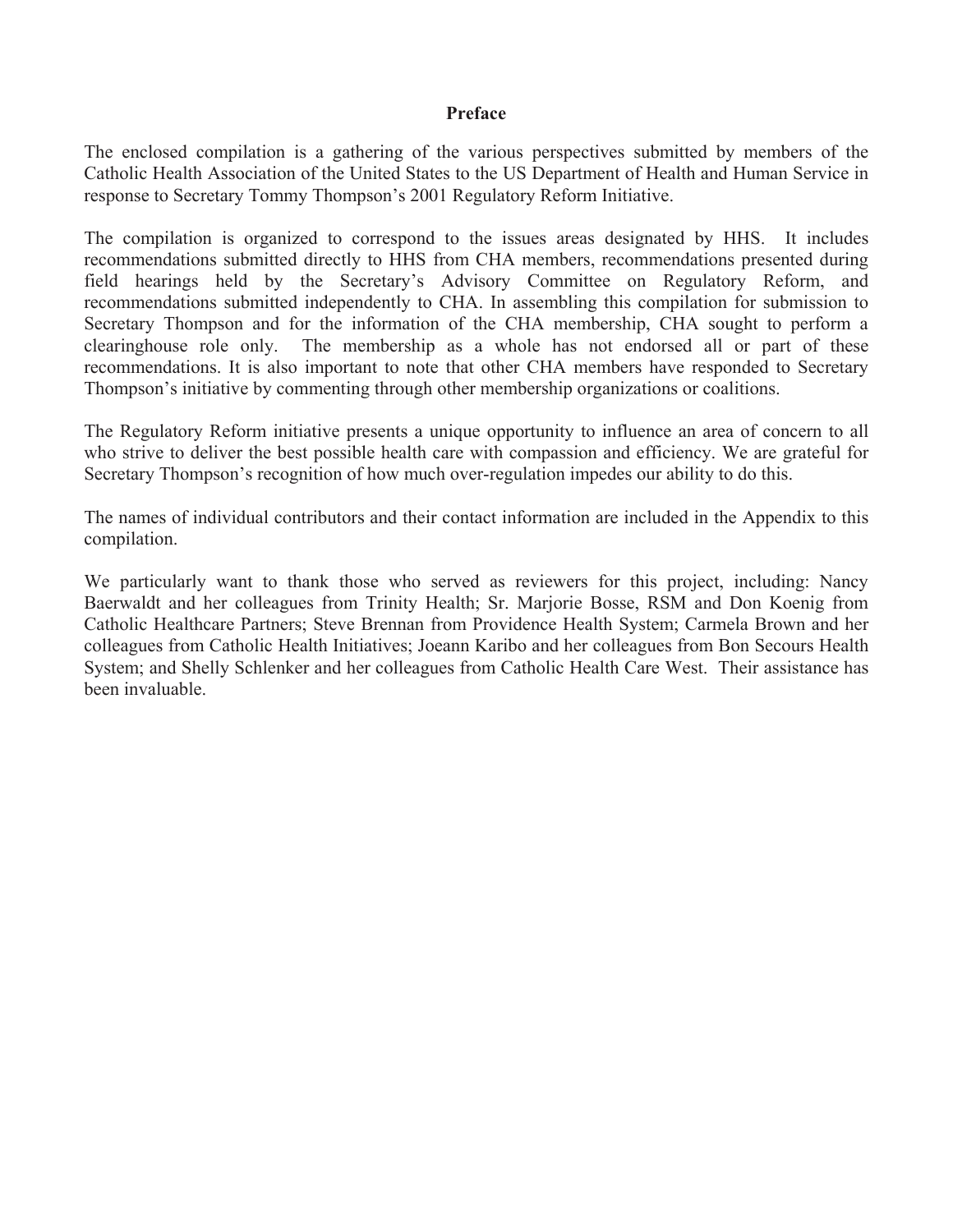# **Recommendations of Members of the Catholic Health Association of the United States to the Secretary's Advisory Committee on Regulatory Reform**

| <b>Table of contents</b>                               |
|--------------------------------------------------------|
| <b>Recommendations by HHS Issue Area</b>               |
| Page                                                   |
|                                                        |
| <b>Medicare Cost Reports</b>                           |
| <b>Nursing Home Admission Forms</b>                    |
| <b>OASIS</b>                                           |
|                                                        |
| <b>Conditions of Participation</b>                     |
| <b>Homebound</b>                                       |
| <b>Presentation of Regulations</b>                     |
|                                                        |
| <b>Certification Process</b>                           |
| <b>Seclusion and Restraint Regulations</b>             |
| <b>EMTALA</b>                                          |
| <b>Stark Law</b>                                       |
|                                                        |
| <b>New Technology Coverage (FDA/CMS)</b>               |
| <b>State/Federal</b>                                   |
| <b>Timeliness of Regulatory Promulgations</b>          |
|                                                        |
| <b>Nursing Facilities</b>                              |
| <b>Rural Health</b>                                    |
| <b>Other Providers Issues</b>                          |
| .28                                                    |
| <b>Coverage and Reimbursement Issues</b>               |
| <b>Codes and Coding Policies</b>                       |
| <b>ERISA and Nurse Shortages</b>                       |
| <b>HIPAA</b>                                           |
| .38<br>Appendix                                        |
| <b>CHA-Member Contributors and Contact Information</b> |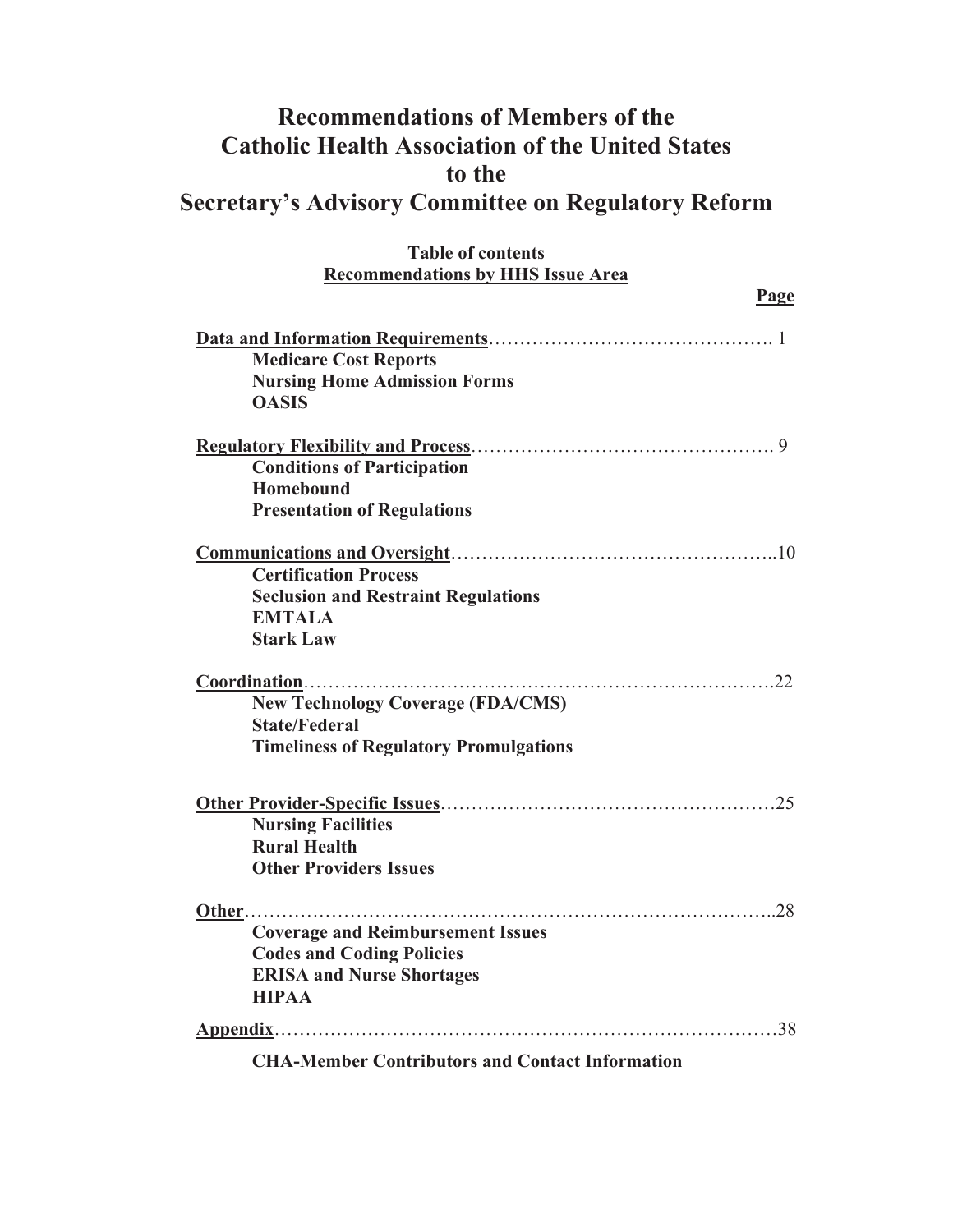# **Recommendations of Members of the Catholic Health Association of the United States to the Secretary's Advisory Committee on Regulatory Reform**

June 2002

# **Data and Information Requirements**

#### **Medicare Cost Reports**

**1. Improve and/or simplify Cost Reports:** The Medicare Cost Report, used to gather data for financial accounting, quality measurement, utilization data and other purposes, has become an unwieldy, time- and resource-consuming document to prepare and submit. Moreover, with the move to prospective payment for the major service lines for Medicare beneficiaries, its value as a financial tool for the Medicare program is lessened.

Recommendation: CMS should redesign and/or streamline the current cost report structure to make it easier to prepare, more user friendly, and more useful and meaningful for the government, the preparers, and the users. The "cost" reports should be redesigned in such a way that it is relatively easy to prepare and tell what sections are done to meet certain defined objectives such as: to provide bases for payment reconciliations and settlements, for setting rates, for setting general indices, etc.

(Submitted by Steve Brennan, System Director, Advocacy & Public Policy, Providence Health System)

**2. Streamline the Medicare Cost Report.** The Secretary should evaluate and overhaul the Medicare cost report, reducing its size and complexity to reflect Medicare payments based on prospectively set rates, not cost-based reimbursement, and modify or eliminate arcane Medicare specific cost accounting principles.

(Submitted by Sr. Marjorie Bosse, Vice President, Catholic Healthcare Partners, Cincinnati, OH)

**3. Outstanding Cost Reports (42 CFR 405.1803(a) and 42 CFR 405.1835(c)):** Under Section 1878(a)(1) of the Social Security Act, a provider seeking reimbursement for covered health services from respondent Secretary of Health and Human Services submits a yearly cost report to a fiscal intermediary (generally a private insurance company), which issues a Notice of Program Reimbursement (NPR) determining the provider's reimbursement for the year. The Act gives a dissatisfied provider 180 days to appeal a reimbursement determination to the Provider Reimbursement Review Board, whose decision is subject to judicial review in federal district court.

However, Fiscal Intermediaries in many cases do not issue an NPR in a timely fashion, particularly when there is a question about reimbursement. This has resulted in outstanding cost reports that can be several years old – meaning providers do not know for sure whether they will be paid for services rendered.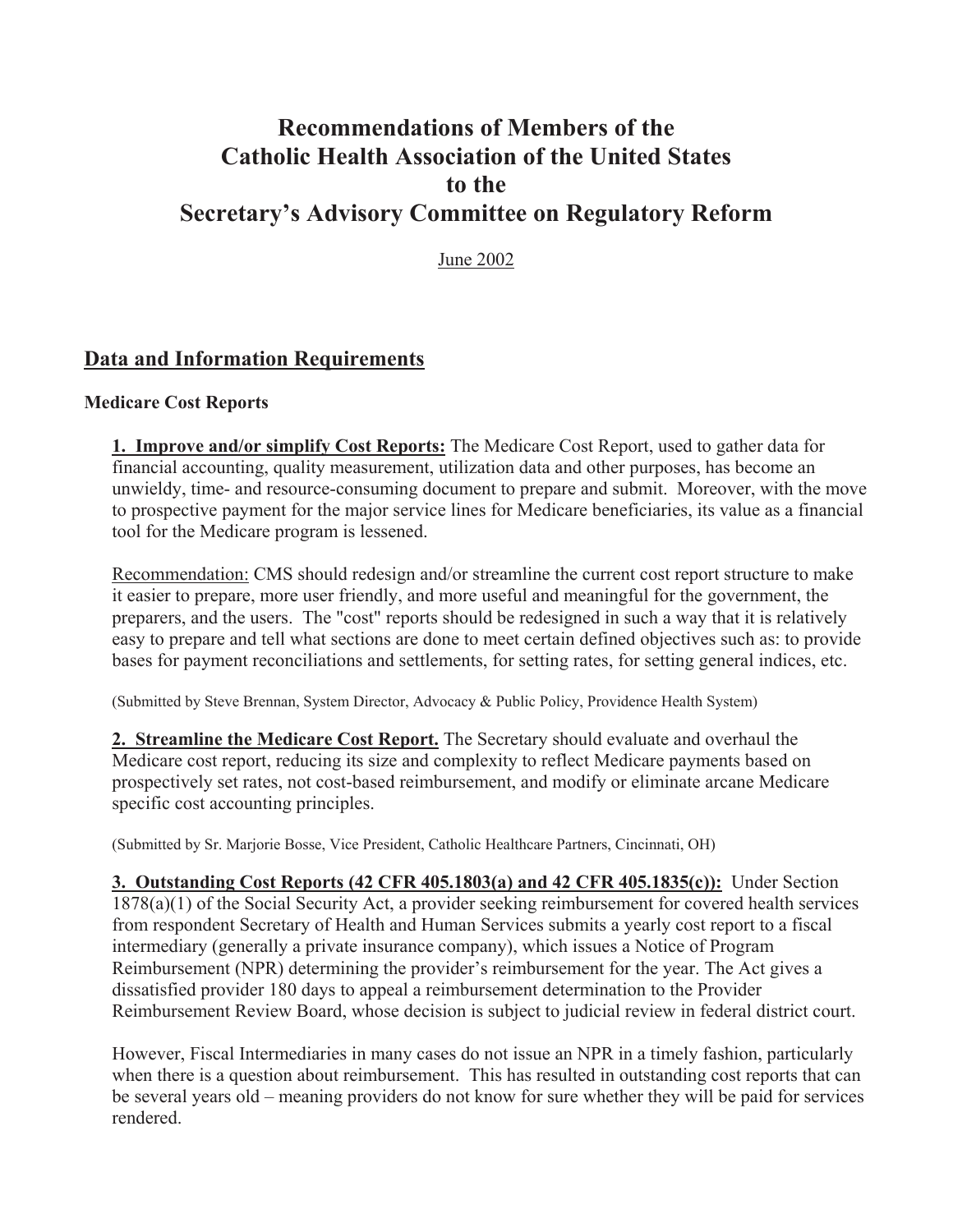Recommendation: CMS should require the Fiscal Intermediaries to issue NPRs no later than 18 months after the cost report was filed. Additionally, CMS should define an "open" cost report as a cost report for which the intermediary has not issued a NPR.

(Submitted by Steve Brennan, System Director, Advocacy & Public Policy, Providence Health System)

#### **Medicare Cost Reports** con't.

*The following four recommendations on cost reports were submitted by Keith E. Braganza, Director of Budget, Bon Secours Health System, Inc., Maryland.*

#### 1. **Medicare Cost Report**

- A. Issue -- Data required to be filed in Cost Report
- B. Situation -- Annual report required to be filed.
- C. Background -- Cost reports have not been changed (reduced) to incorporate the move to prospective payment for inpatient and outpatient hospital care.
- D. Intent of Current Law or Rule -- No regulations need to be changed. Only the Provider Reimbursement Manual will need revision. The intent of the Manual provisions is to effect extremely accurate cost finding.
- E. Proposed Reform -- Reduce the contents of the cost report. See details below.

#### Worksheet S-3

<sup>x</sup> Add a line for qualified but unpaid Medicaid days used to compute the DSH percentage. This would assist in calculation of the DSH percentage.

### Worksheet A.

- Fig. The number of cost centers listed should be reduced, particularly the overhead (nonrevenue producing) cost centers.
- <sup>x</sup> Eliminate old capital and new capital cost centers. Have a single line for capital.
- Eliminate the option for component allocation of administrative and general costs.
- Combine employee benefits, nursing administration, and medical records with administrative expenses.
- Combine operation of plant, housekeeping and laundry and linen, dietary and cafeteria into a single cost center.
- Eliminate cost centers for central services and supply, and pharmacy. Central services and supply should be classified into Medical Supplies (Charged to Patients); and pharmacy should be classified as Drugs (Charged to Patients).
- <sup>x</sup> Combine all special care units (ICU, CCU, NICU, etc.) into a single cost center.
- Operating room, anesthesiology and recovery room should be combined.
- Blood should be combined with laboratory.
- Electrocardiology and electroencephalography should be combined.
- Combine all therapy cost centers for home health.
- If All non-reimbursable cost centers should be combined into a single cost center.

Worksheet A-7 -- This worksheet should be eliminated.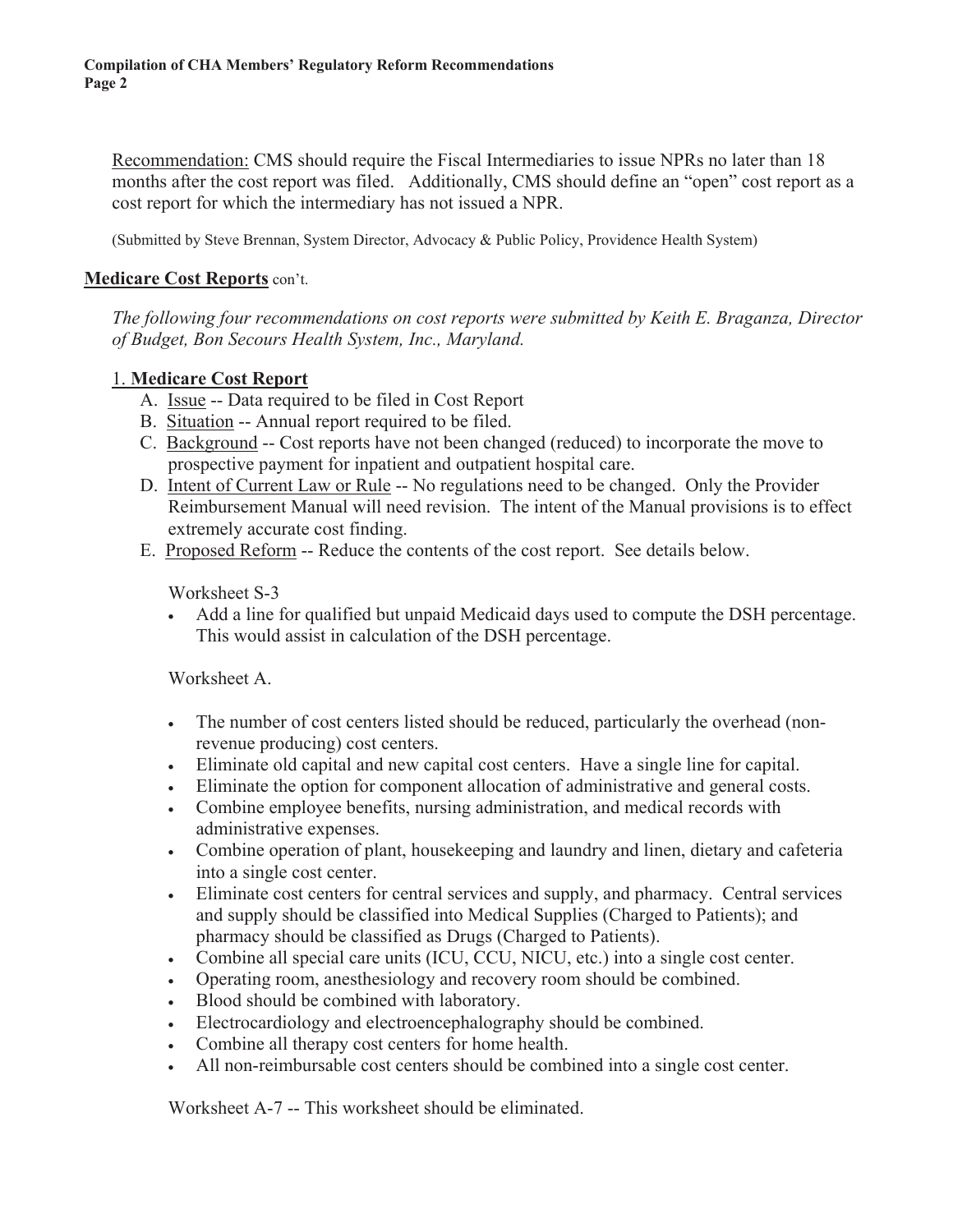Worksheet A-8 -- Eliminate rows on this schedule consistent with the changes on

Worksheet A

Worksheet A-8-1 and A-8-2 – Eliminate.

Worksheets B and B-1 These should be consistent with changes on Worksheet A. Eliminate stepdown allocation. Have direct allocation to revenue-producing cost centers.

Worksheet B II and III – Combine these worksheets.

Worksheet C, Part I Have only one RCC column for TEFRA and Other. Eliminate column for PPS inpatient ratio.

Worksheet D series – These can be combined

Worksheet D, Part V – Eliminate.

Worksheet D-1, Part I -- Eliminate calculation of private room differential.

Worksheet D-1, Part II -- Modify so that the 15% capital reduction is displayed.

Worksheet E, Part B

- Eliminate rows that pertain to lower of cost or charges calculation.
- Include outpatient on this worksheet.

Worksheets E, Parts C, D and E – These can be eliminated.

Worksheet E-3 – Eliminate rows used for lower of cost or charges calculation.

Worksheets G and L – Eliminate

Worksheet H series -- Given the move to PPS for home health, these can be abbreviated.

- F. Immediate Reform -- Given that no regulatory changes are necessary, this can be implemented immediately.
- G. Who would be Affected? -- Providers, intermediaries, consultants (who prepare cost reports).

#### 2. **Provider Reimbursement Manual**

- A. Issue -- Consistent with the recommendation above, certain sections of the Provider Reimbursement Manual will require revision. These pertain to statistical allocation of overhead costs.
- B. Situation  $-$  On the cost report, overhead costs are allocated based on statistics (e.g., timesheets, which have to be maintained throughout the year). If the cost centers are to be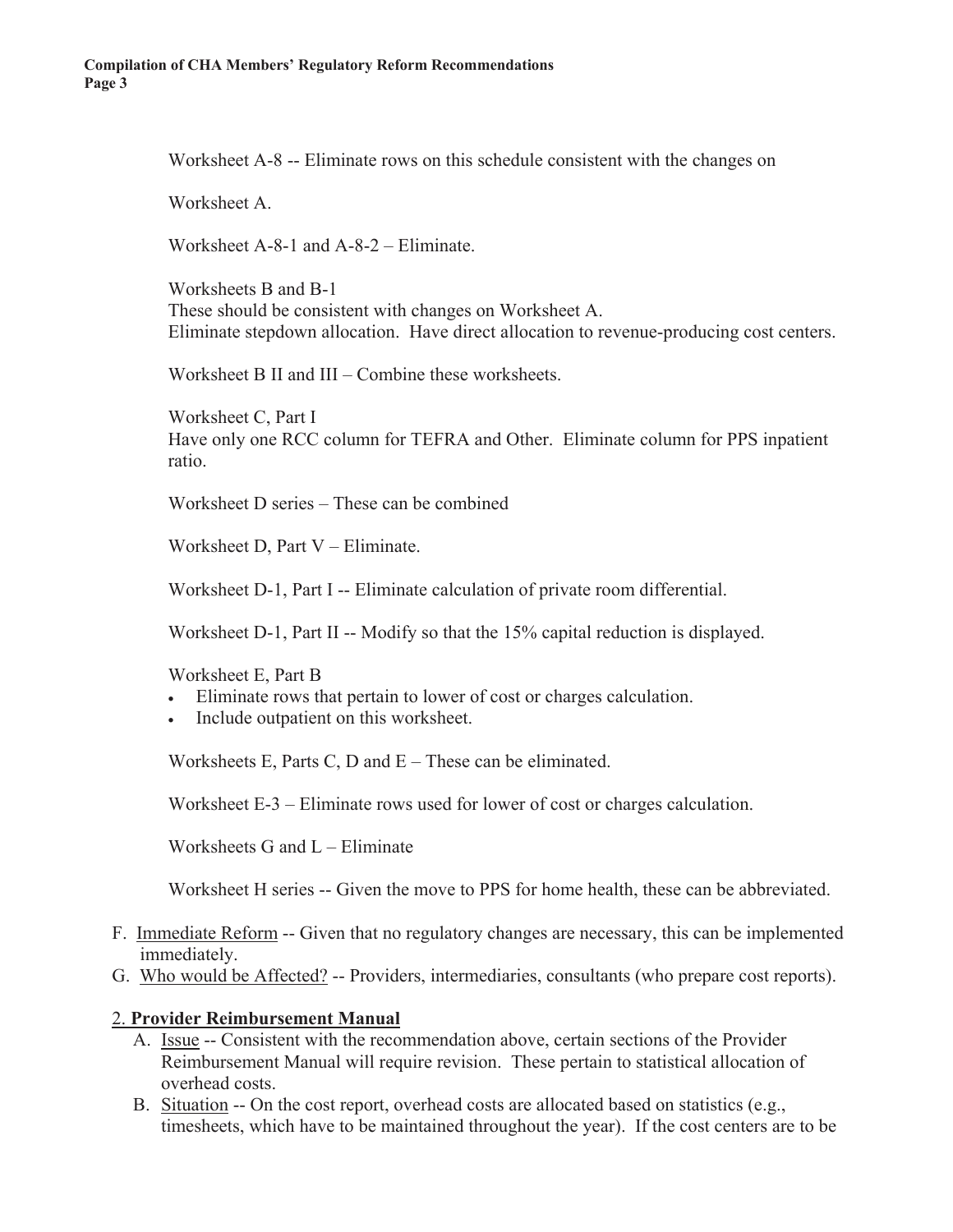reduced, the need for exactitude in allocation will also be reduced. Under prospective payment, exact costs by department are no longer as important since they will not affect reimbursement/payment at all.

- C. Background -- The sole purpose of statistical record keeping was to effect accurate allocation of costs to revenue producing centers. Under prospective payment, that is no longer necessary.
- D. Intent of Current Law or Rule -- To calculate costs accurately
- E. Proposed Reform -- Medicare Manual Provisions that Should be Eliminated or Revised:
	- Eliminate the requirement for timesheets for statistical allocation.
	- Timekeeping requirements for hospital-based physicians should be reduced.
- F. Immediate Reform -- This can be implemented immediately, since no regulations need to be changed.
- G. Who would be Affected? -- Providers and intermediaries.

# 3. **Accounting Principles**

- A. Issue -- Consistency of accounting between Medicare and GAAP. Specifically, accounting for capital costs (depreciation and losses on defeasance).
- B. Situation -- Depreciation expense for Medicare often differs from that under GAAP. As a result, providers have to utilize resources to maintain two separate sets of fixed asset records. Losses on defeasance of debt are recognized immediately under GAAP, but for Medicare the loss has to be amortized over the term of the refunding debt. Since most debt is for a long term, the detailed records of amortization (for Medicare purposes only) have to be maintained.
- C. Background -- This was necessary under cost reimbursement, particularly when hospitals were sold at a gain or loss and goodwill was accounted for under GAAP. However, payment for losses on sale were eliminated by legislation in December 1997. Since cost reimbursement has been almost completely eliminated, GAAP treatment of losses on defeasance of debt does not affect payments to hospitals.
- D. Intent of Current Law or Rule -- To accurately calculate costs specifically, the cost of depreciation and losses on defeasance of debt.
- E. Proposed Reform -- Medicare Manual Provisions that Should be Eliminated or Revised:

DEPRECIATION -- Eliminate distinctions between Medicare depreciation and depreciation per financial statements. Eliminate the Medicare requirement on asset lives. Use generally accepted accounting principles.

LOSSES ON DEFEASANCE OF DEBT -- Eliminate rules on gains and losses on defeasance of debt. Treat these consistent with GAAP.

- F. Immediate Reform -- These can be effected immediately, since no regulations will need to be changed.
- G. Who would be Affected? -- Providers and intermediaries.

# 4. **Home Office Cost Reports**

A. Issue -- Home Office Cost Reports are unnecessarily detailed, especially given the prevalence of prospective payment.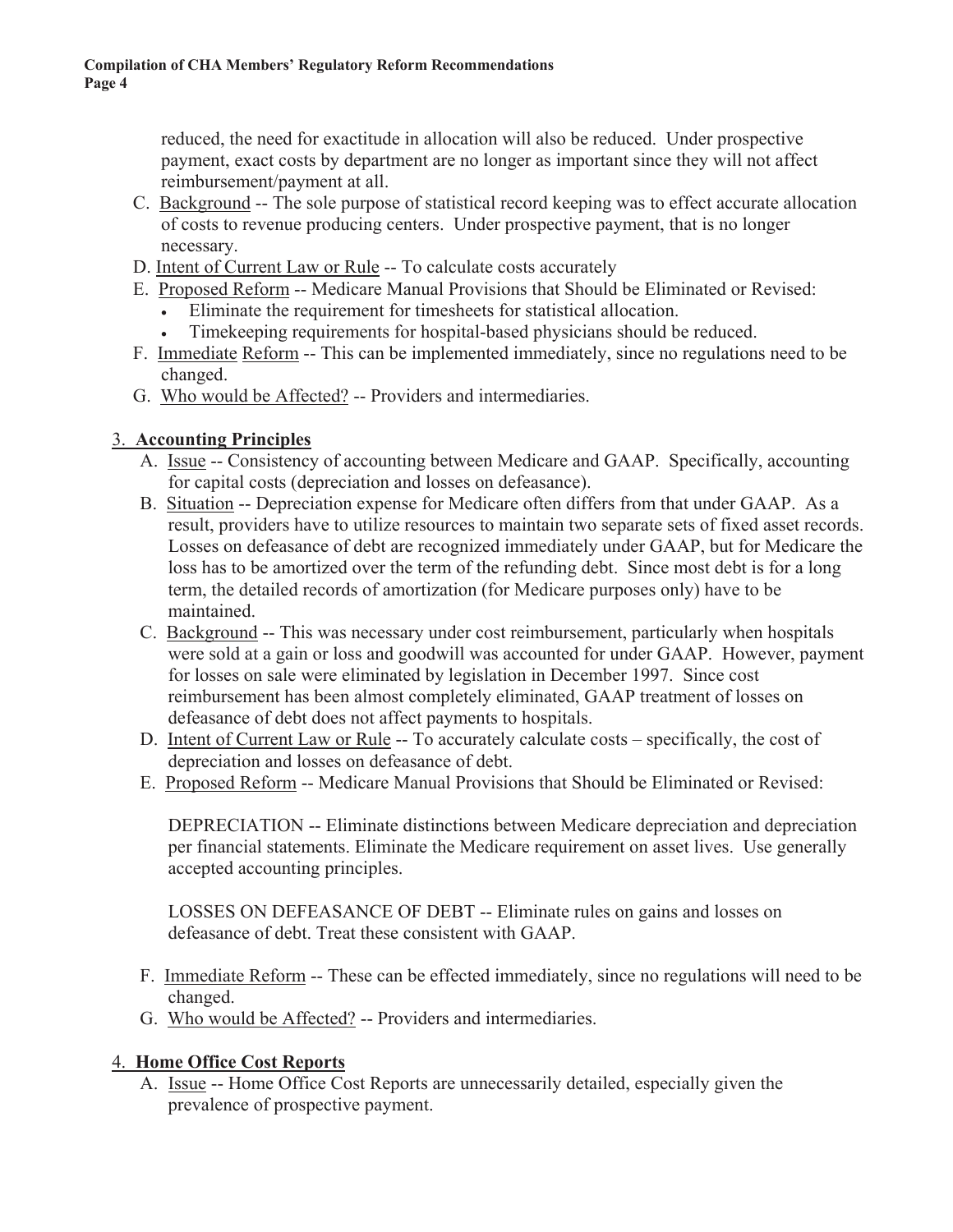B. Situation -- Home Office Cost Reports allocate the costs of a corporate office to all units in a chain (system), even if for may of those units, cost reimbursement does not exist at all. Also, the intermediary audits of Home Offices are usually done separately from the audits of providers. As a result, cost reports that were settled based on unaudited home office costs have to be reopened. For hospitals under prospective payment, there is no difference at all in payment. It is merely a paper exercise.

- C. Background -- Under cost reimbursement, it was necessary to get the costs of a corporate office allocated to the providers so that the complete costs of providers could be identified.
- D. Intent of Current Law or Rule -- The intent of the rule was to effect accurate cost finding.
- E. Proposed Reform -- Medicare Manual Provisions that Should be Eliminated or Revised: The Home Office Cost Report should have allocations to only those entities that are cost reimbursed. For example, hospitals with psychiatric units, children's hospitals, etc.
- F. Immediate Reform -- This can be implemented immediately. No regulations need to be changed.
- G. Who would be Affected? -- Corporate offices, hospitals and intermediaries.

#### **Nursing Home Admission Forms**

**Nursing Home Admissions** (excerpt from Eileen Mulaney testimony at January 7 Advisory Commission Hearing)

I thought one way to experience another health care setting is to experience it. I've brought papers with me and put them on your tables. They are a contract if you were admitting to a nursing home. I thought if we could go through them together, you might get the sense of how it feels if you're admitting to a nursing home. Let's say you had a hospital stay. Perhaps you've replaced a hip or a knee, and now it's time for you to come to a subacute unit. Or let's say, like our friend here, you're sitting here and you just got a call from your spouse who said, come home, your father is ready to go to the nursing home. His hip is ready to go to the subacute unit. And it's your chance to admit into a health care setting where we give subacute care.

Everyone that does come in, we have to sit down with them and sign a contract, a normal contract between our party who are going to provide services and you who are going to pay for these services or have your insurance company pay for these services. So first we say, this is a contract. And we write it in very big, bold print because we want anyone who comes in to understand what they're signing and to be comfortable with it. We spend considerable time training people consistently about the regulations, about the factors in the contract. We have our nicest people doing this job, and it still is quite difficult.

So if you would come with me then, we have a contract. I have some paperwork here that our financial office would want to sit down with you and discuss. And then I do have a package here to show our UB-92 billing and some MDSs which are attached, which is the clinical review of the resident, which has to match the billing in order for us to receive payment.

There's a Medicare determination act. If we find someone no longer needing Medicare, we have an obligation to give them this piece of paper so they can appeal our decision. Then the last package is a Medicaid application, which every state would have. Oftentimes in our position as a provider, we have to help a person apply for Medicaid assistance because they turn into perhaps what we would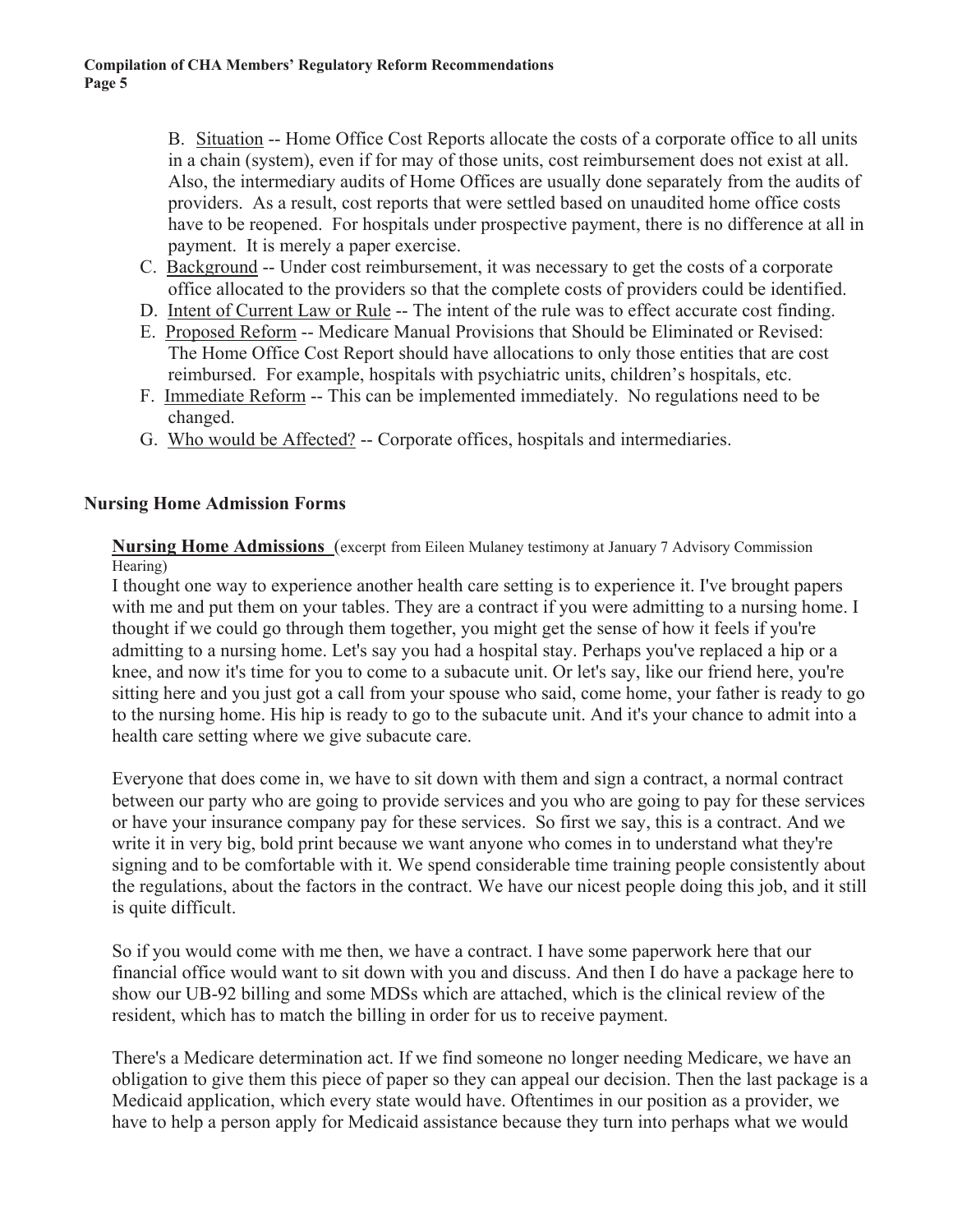call a long-term care resident. They cannot go home. Their circumstances are such that they're going to need nursing home care for the rest of their life.

So if we were to admit, we'd get your name and we'd also ask you for the name of a responsible party. Most of the residents who admit to Carroll Manor really want a son or a daughter and they may even have guardian at this point taking care of them. So we'd need to get that name at this time.

We talk about the payment source. Let's say in this case it's going to be Medicare. We would advise them of what's in their per diem and what is not, any other charges. The biggest one we have is the hair/beauty salon. It's not a big item. We talk about the payment of the bill, how that would occur, talk to them about how they could select a doctor, what doctor they would like to have. We talk to them about their right to bring in a private duty nurse if they felt they needed that or wanted that.

We have to inform them that they have a right to have their bed held if they have to go back to the hospital. They can pay for that privately or, if they're in Medicaid assistance, they do get 18 days that are already paid for by the state government. We have to alert them to the fact that if they have any complaints, they can go to the state or the ombudsman and give them their number and name. We talk to them about their right to make a decision, about end-of-life decision making. We talk to them about our right to transfer or discharge them, under what circumstances we would do that. Of course, it would only be if we could no longer help them in the improvement of their own care or if we closed our facility or if they became a danger to themselves or others. We talk about the right to end this contract, our ability and our limitations on our liability, as well as changes in the law, what effect they might have.

There are a number of exhibits that we are required to advise somebody coming into a nursing home about. They are attached. They include the obligations and responsibilities of the representative, and we do have to walk that person, be it a son or a daughter or a guardian, through all the obligations that they have and that they're signing and what their signature does mean under the law with this contract. We also talk about the schedule of charges, the Medicare and Medicaid, what do they cover. We do find that it's necessary to spend a considerable amount of time educating people on the Medicare program, the Medicaid program, third party insurance.

We offer them a physician's services and talk about the physician rotation service at Carroll Manor. We do have to give them their rights and responsibilities as outlined in OBRA. There is a form here for the bed-hold policy which they can sign in advance. We also have to educate them about their legal right to decide about future medical treatment and ask them if they do have a durable power of attorney. If they have those documents, of course, we try to get them and pull them in at this time. We ask them any information about their funding, if they'd like us to collect all that money and have it sent right to Carroll Manor, if we should take care of their funds for them or if they want, again, a family member to take care of them.

Then we have to inform them about the fact that their MDS data -- and that's the minimum data set - all the assessment data that we are doing on any resident in the facility is transmitted over electronic wire or electronic forces to now CMS and to the state.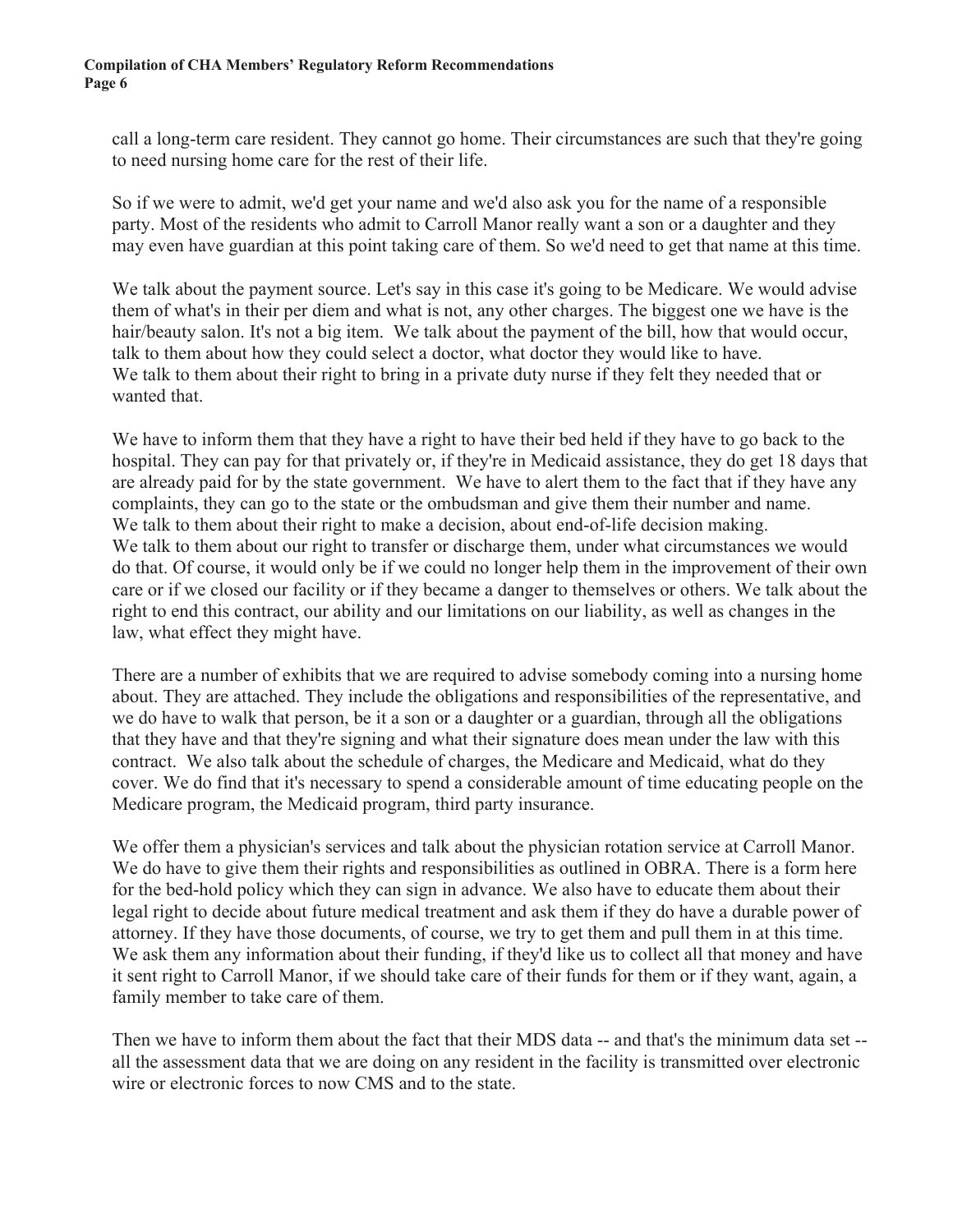So that is the contract experience. Now, if there are questions raised during that, we do also at this point try to tell them that they will have CMS and the Centers for Disease Control and also our DelMarVa, which is our local peer review -- we're moving with them to a standing order for the flu and the pneumococcal vaccine. So we have put an additional paper in our contract advising them that we are moving to a standing order and that their giving us consent will be consent for the length of their stay at the nursing home. We also have a copy of our valuables policy here so they can understand how we secure their valuables. We certainly encourage people not to bring them in if at all possible.

If you'll go through the contract, there are a number of cases where we cause them to sign so that we have evidence and they have evidence that they have been informed of these rights. But it's about an hour's process to take a person -- and this is a person who is clear and able -- through this contract. If you come in and you're not feeling well, your position or your disposition is I don't want to do that or I can't do it now or I really don't want to handle that or my son will handle that or I'll do it later. You see a lot of people wanting to postpone this action.

Once we do have the admission contract signed, the person may have to go in and meet with the folks in the financial office in order to clear up the benefit and the flow of funds and how that will all occur. I've got a regular checklist here that we go through in our financial office, so you'll see all the paperwork that we have to make sure is in place when somebody is coming into a nursing home. And they are things all the way from power of attorney, as we've discussed, documented burial arrangements, assignment of benefits to Carroll Manor, if they want to use our resident fund account, and all information of course on their insurance. And there are copies of the bed-hold agreement in this document as well.

The next package is a UB-92, and these are the billing forms that we send to the federal government. On the stay that we've got here as an example, we have a 100-day stay of a resident. We do file MDSs, and on the subacute unit we file a 5-day, followed by a 14-day, followed by a 30-day, followed by a 60-day, and followed by a 90-day. And that sequence would afford a 100-day stay, which is the benefit under Medicare. These are filed according to the month you're in rather than to the stay. So it is difficult for the billing office to go through the clinical documents and to make sure that they put the number of days in the month according to the RUG category on the billing form correctly. For example, in this package I've given you, the billing for December, we have 13 days of the 5-day Medicare statement, and on the next month, which is January, we have 1 day remaining for the 5-day, and then 16 days for the 14-day statement, and 14 days for the 30-day statement. The next month we have 16 days for the remaining 30 days, 12 days for the next 60-days, and then the next month we have 18 days for the remaining, and then for the final MDS, we have 10 days, making the 100-day stay. So this is a very difficult operation, and the penalties to a provider for doing this incorrectly are quite severe. I appreciated your remark about a Ph.D. I think that's enough, and I'll be here for questions. Thank you.

(Submitted by Eileen Mulaney, Carol Manor Nursing Home, Providence Hospital, Washington, DC)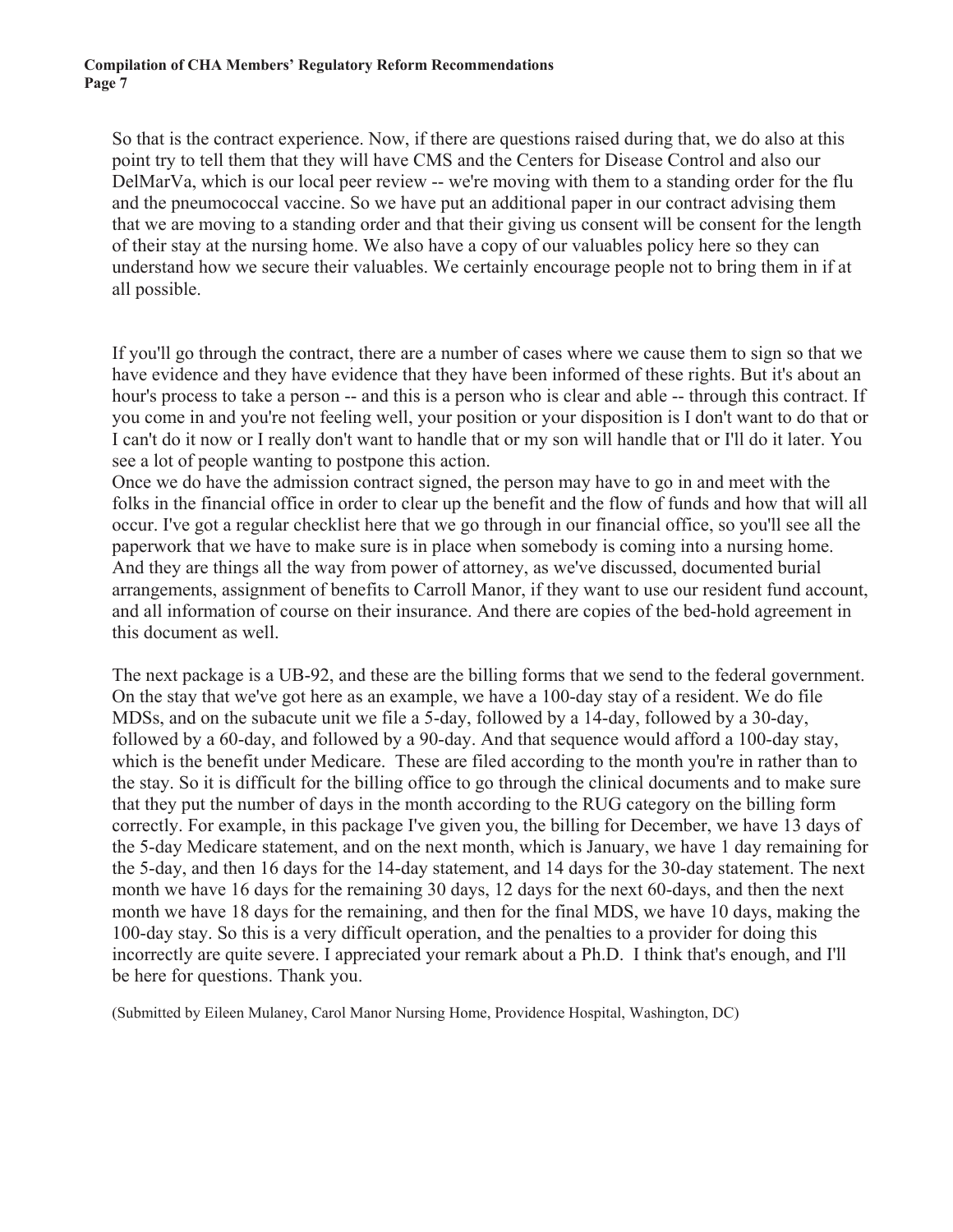## **OASIS**

**1. OASIS -- Barriers to recruiting and retraining nurses.** Outcome and Assessment Information Set (OASIS) has been a requirement of Medicare Certified Home Care Agencies since October 1998.CMS requires that each patient receive from the home health agency a patient specific, comprehensive assessment that identifies the patient's need for home care and that meets the patient's medical, nursing, rehabilitative, social, and discharge planning needs. The Conditions of Participation sections citing this regulation are 484.11, 484.20 and 484.55. The OASIS tool itself consists of 96 questions that are interspersed throughout the comprehensive assessment and is used when evaluating all adult and non-maternity patients, regardless of payer. The OASIS questions are then transmitted to the State, within specific date sensitive guidelines.

The increased paperwork and ongoing regulatory education needed for the implementation of OASIS has made recruiting and retaining of nurses very difficult. OASIS is often cited as the

number one reason why nurses are leaving home health care. As a result, OASIS has exacerbated the already scarce supply of available and qualified nurses nationwide. Home health nurses typically must spend more time complying with federal paperwork requirements than providing hands-on care during one 60-day episode of patient care. In addition the cost of OASIS far exceeds the reimbursement since home health agencies are not compensated for the cost of professional staff time or for the technology that has been necessary for OASIS and prospective payment system (PPS) implementation.

(submitted by Carmela Brown, Government Relations, Mercy Medical Center, Des Moines, IA)

**2. OASIS Assessment**: This requirement's primary objective is to determine payment for Medicare beneficiaries under the Home Health Prospective Payment system. However, it is applied across the board to all home health patients regardless of payer source. The OASIS assessment is very lengthy and covers much more than is necessary to establish payment. The requirement should be applied only to Medicare patients. Additionally, questions that do not contribute to the calculation of payment and that are not utilized in outcome assessments should be deleted.

(Submitted by Nancy A. Baerwaldt, Vice President, Advocacy, Trinity Health)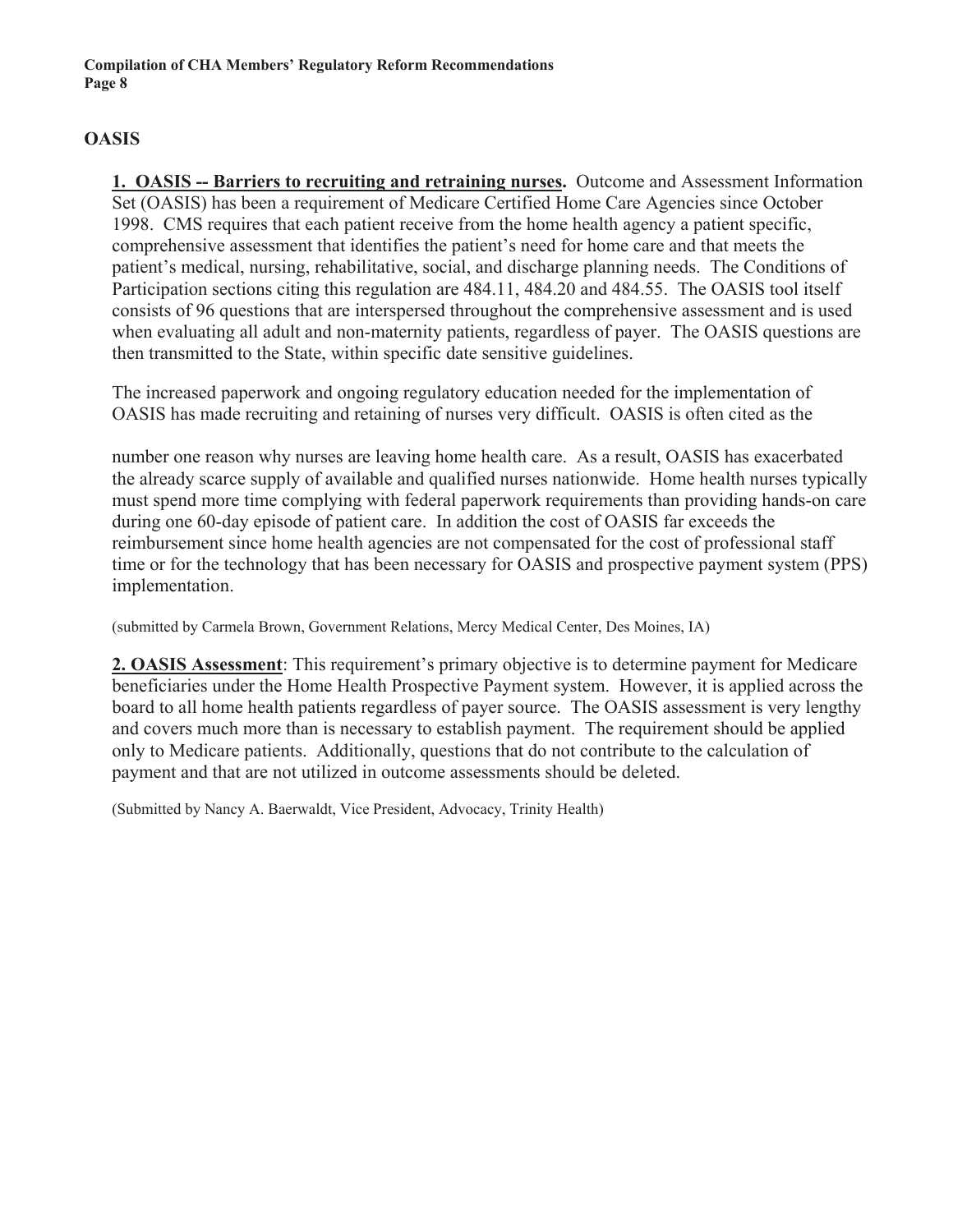# **Regulatory Flexibility and Process**

#### **Conditions of Participation**

**Shield for Quality-Improvement Activities Using Peer Review Materials**. Many health care systems are implementing quality improvement initiatives that involve a conscientious assessment of materials acquired through the peer review process. To promote this desirable undertaking there should be an explicit federal mandate that shields from discovery peer review materials used for quality improvement initiatives.

Regulatory language akin to the following will accomplish the desired objective: "Data collected for a **quality improvement** or peer review function are confidential, shall not be public records, and shall not be available for court subpoena."

(Submitted by Nancy A. Baerwaldt, Vice President, Advocacy, Trinity Health)

#### **Homebound**

**Homebound Status Requirement**. As a geriatrician I find that the home bound status requirement restricting home nursing care to Geriatrics patients is a serious impediment to providing preventive care to frail elderly who would otherwise have more frequent exacerbation of chronic illnesses. Needless to say that there is an economic consequence as well in terms of utilization of more expensive services such as emergency rooms and hospitalizations. Home health agencies can identify a subset of elderly patients who would benefit from a waiver of the home bound status. Such screenings already exist in some states where there are waiver programs for Medicaid patients. It is also important to allow Medicare the flexibility to negotiate care for individual patients who are typically much more expensive to care for without home health care. A physician calling local Medicare assessors should have a chance to influence the care and services provided to their patients on a case by case basis. All the assessor needs to consider is the medical history, history of ER visits and hospitalizations and make a judgment based on case sensitive cost analysis.

(Submitted by Jabbar Fazeli, MD, Sisters of Charity Health System, ME)

#### **Presentation of Regulations**

**Single Reference Source Needed.** Approvals for new technology and pass-throughs are distributed through a variety of regulatory notices (e.g,. CFR, Medicare Bulletins, Program Memoranda.) However, there is no one resource location for providers to obtain a single "master list" of approved technology and pass-throughs that reflects the real-time additions, revisions, and deletions made thus far. Providers must, on their own, piece together all the individual notices in order to obtain the complete snap-shot of changes. Providers are spending more time tracking down the changes than understanding and ensuring that changes are implemented.

Recommendation: A single source that reflects the most comprehensive daily list of covered supplies, the current coding, and status of the supply item is needed.

(submitted by Donald E. Koenig, Vice President, Corporate Responsibility, Catholic Healthcare Partners; Cincinnati, OH)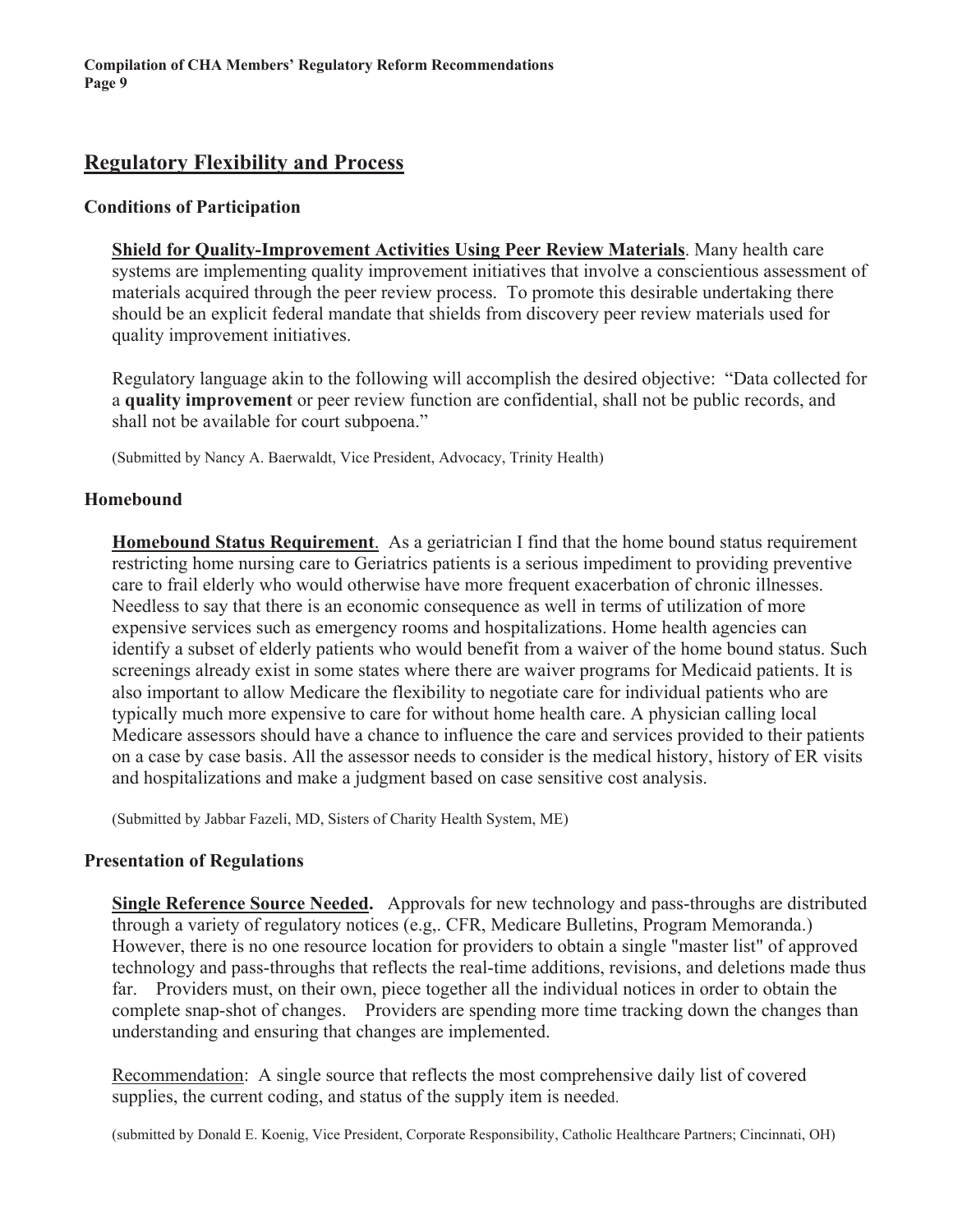# **Communications and Oversight**

#### **Certification Process**

**Certification** (excerpt from Margaret Barron testimony at January 7 Advisory Commission Hearing) Thank you very much for this opportunity. CLIA is the Clinical Laboratory Improvement Act, and this has been around for a number of years. Like many other things, it had good intentions, to make sure that people know how to do the tests that they're doing and interpret them. It's a patient care issue. Well, it's gone a little bit too far, like many other things. I apologize for the nature of my audio-visual aids. I didn't realize I was going to be right after lunch, but they make a point. In front of you, you have a little card that most of you have had experience with in your doctors' offices, and it's a card to test for fecal occult blood. This is a straightforward test. The average medical student learns it the first day of junior year, the first day on the clinical wards. The average nursing student learns it, again, the first day in clinical medicine.

The test is classified as moderately complex. I have to certify that my physicians and nurses know how to do this. Now, the certification process -- first I have to give them a color-blindness test, and you have the 12 questions there, and I have to flip through this book. I mean, if they don't know they're color-blind on the first day of medical school, we've got problems. After I do the colorblindness test, which takes about 20 minutes, the last panel I really like. You have to trace with your finger the path through the color points here. So after I've done the color-blindness test, then I have to give them the 15-question true and false test about the fecal occult blood test.

Now, all of this takes me at least an hour to do a test that's this simple. The sample is on one side, open the card, put on the drop, drop, drop, and I wait the specified three to five minutes, and I read it within 20 seconds. That's the test. I'm supposed to do that four times a year.

The next test is almost as simple, and you've all seen this in your doctor's office. It's a urine dipstick, classified as moderately complex. The nurses dip the stick. There's a little jar. Again, we have to do the color-blindness test first. They hold the stick up and they read it against the jar, and you have to wait the required number of seconds, which is written right here on the jar, 60 seconds for most of the tests. We're supposed to do that four times a year. That is for 107 nursing employees and approximately 30 doctors. They're on the clock for this, so they're being paid, my time, the lab's time.

The glucometer test is even more simple. That's the one where you stick the finger, put it on the stick, and put it in the machine. For that one you don't even have to be color-blind to screw that one up. It's real simple. That one we have to test monthly for. It used to be quarterly, but now they have to do the test once a month. That's just a simple example.

When the commission came recently to do the certification process, they asked me to see my physicians' Gwyet competencies, and we had them. But I said to the reviewer, wouldn't you rather see the competencies to see if they know how to intubate a patient, put in a chest tube, open the laceration the correct way? "No, these are the only ones I have to ask you for. "Now, this should be part of credentialing. I should be able to credential someone for this, the same way we credential them to read an electrocardiogram. It doesn't need to be done once a year. If the test changes and the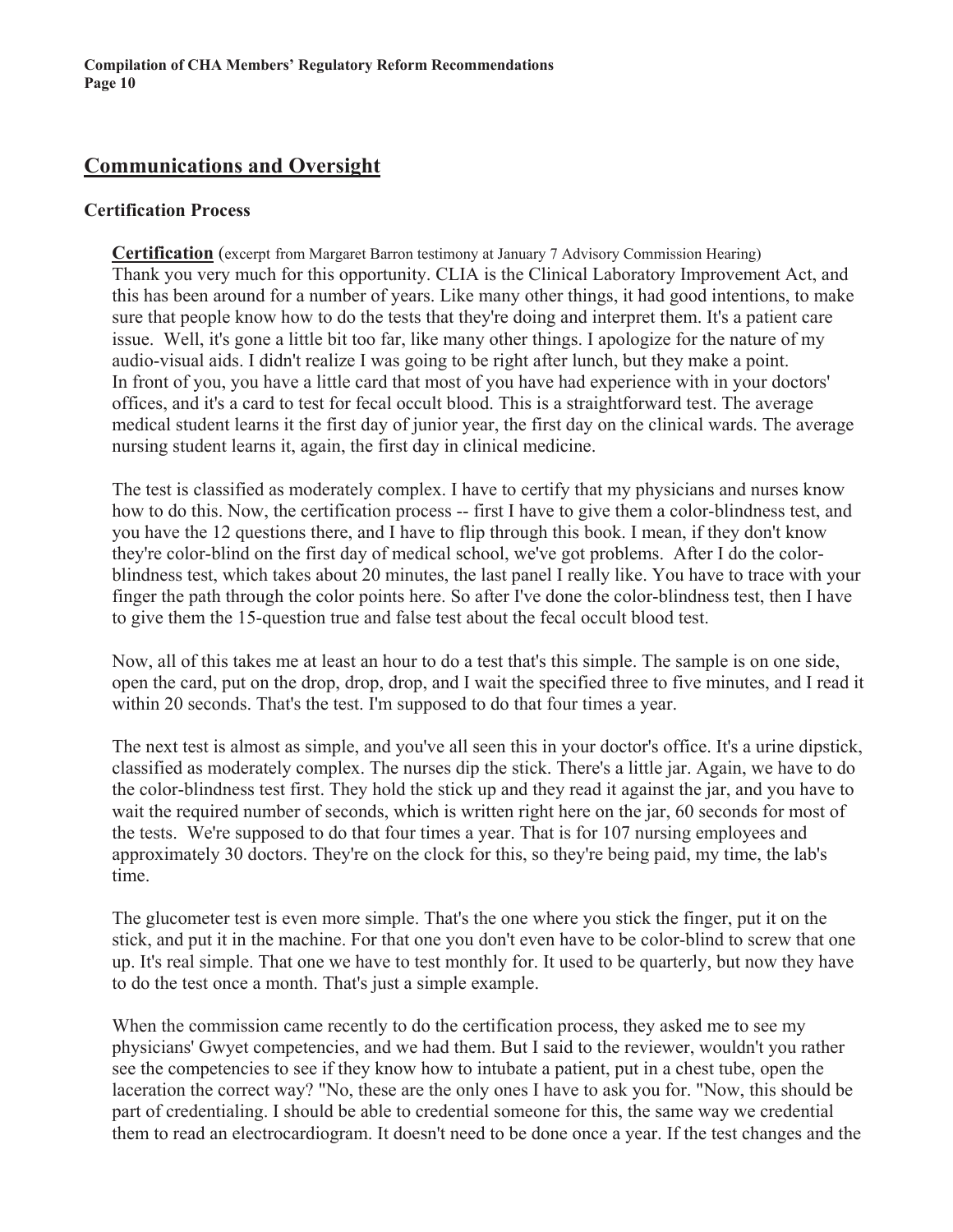lab sends out a memorandum, then fine, I need to check and teach everybody again. *But that's an example of regulatory burden that takes a lot of time and a lot of money to keep up with.*

(Submitted by Dr. Margaret Barron, MD, Providence Hospital, Washington, DC)

#### **Seclusion and Restraint Regulations**

**Restraint and Seclusion (42 CFR 482.13(e) and (f)):** The Patients' Rights Section of the Medicare Conditions of Participation includes a provision that requires acute care facilities and behavioral health facilities to provide face-to-face evaluation of patients who are restrained or secluded for behavioral management by a physician or licensed independent practitioner (LIP) within one-hour of the initiation of restraint or seclusion.

We support the federal government's goal to limit the use of restraints and seclusion in all health care settings. The health and safety of our patients are paramount, and even one tragic death or serious injury resulting from the use of restraint and seclusion is unacceptable. Restraint and seclusion should only be used when less restrictive measures are not feasible. However, when used properly, restraint and seclusion are lifesaving and injury-sparing interventions.

The requirement of a face-to-face evaluation by a physician or LIP within one hour, along with a reevaluation after four hours, is medically unsupportable and places an undue staffing burden on inpatient psychiatric units, many of which are teetering on service reductions or closure due to poor reimbursement. The net result could be reduced access to patients in serious need of psychiatric and/or medical treatment.

Recommendations: We believe that the following regulatory changes would both maintain the intent of the underlying statute (Section 1861 of the Social Security Act) and the corresponding regulation by ensuring the safety of Medicare beneficiaries under specific circumstances in a manner that is consistent with best medical practice. They are: 1) Eliminate the requirement of a face-to-face evaluation by a physician or LIP within one hour; or alternatively, 2) allow Registered Nurses to conduct evaluations with telephone consultation from physicians, or 3) require certification for Registered Nurses who initiate restraint and seclusion, or, 4) for rural facilities, allow a waiver process based on the level of physician coverage available to a facility, so that smaller, rural facilities can develop alternative means of evaluation.

(Submitted by Steve Brennan, System Director, Advocacy & Public Policy, Providence Health System)

## **EMTALA**

**1. Advanced Beneficiary Notices (42 CFR 411.406) and (42 CFR 49.24(a)):** The collection of Advanced Beneficiary Notices (ABNs), required at the time of registration, necessitates considerable time and effort on the part of hospital staff, particularly since they must be collected prior to providing service to a beneficiary. It is difficult for hospital staff to know when stabilization has occurred and whether there is a determination of medical necessity. This is exacerbated by the fact that hospitals must also contend with Local Medical Review Policies (LMRPs). This is both a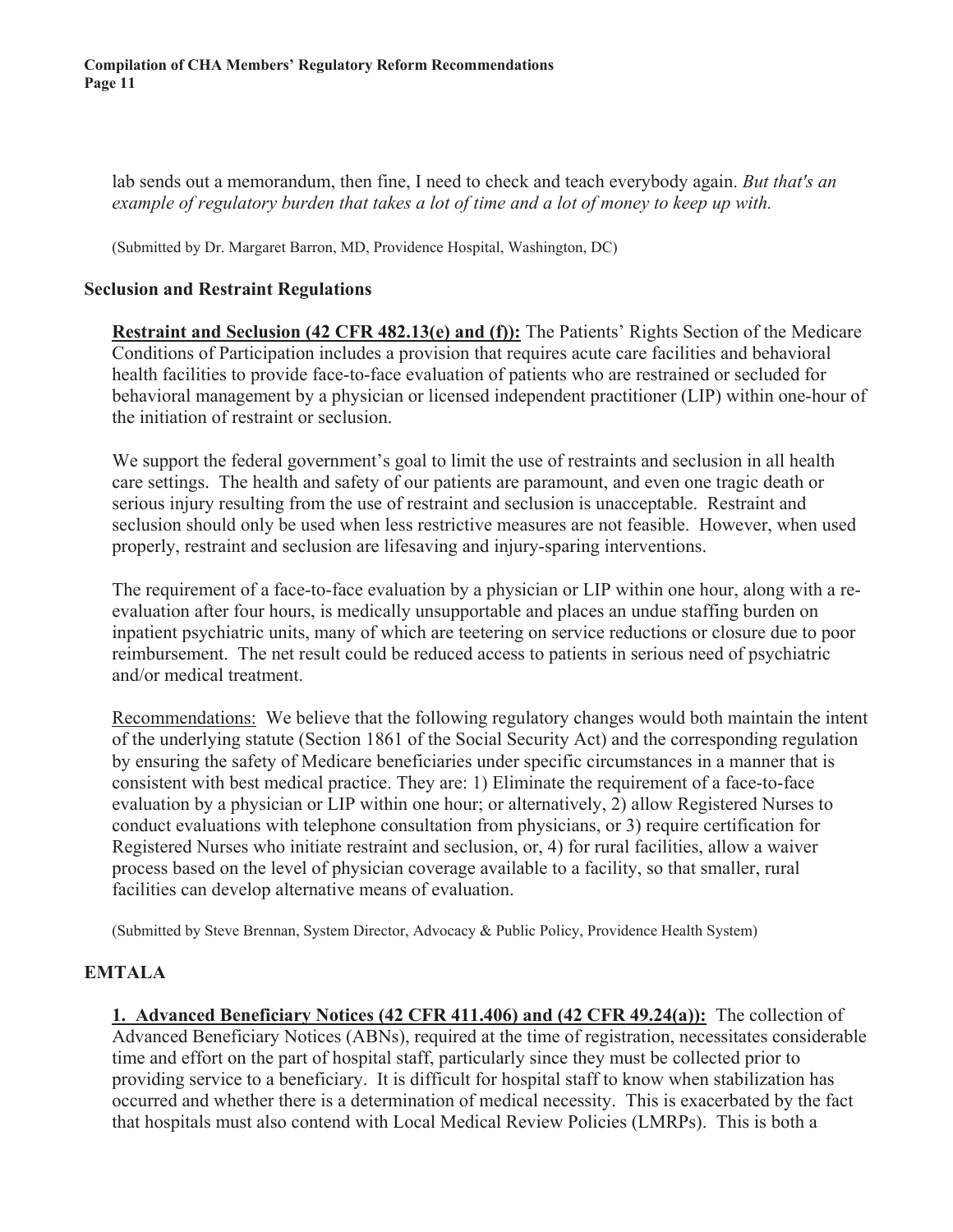resource drain and a source of patient dissatisfaction; patients are upset when their physician orders a treatment and the hospital informs them they may be required to pay the bill.

Recommendation: CMS should clarify this rule to give improved guidance to both providers and Fiscal Intermediaries as to which situations require ABNs be collected. Providing greater clarity on how to proceed under such circumstances would allow providers to meet both the ABN requirement and EMTALA (Section 1867 of the Social Security Act; 42 CFR 49.24(a)). As an alternative, CMS should explore a requirement that FI's maintain a call center for ABN questions so that coverage questions can be answered prior to completion of the ABN.

(Submitted by Steve Brennan, System Director, Advocacy & Public Policy, Providence Health System)

#### **2. Emergency services needed to stabilize patients should be exempt from denials under local medical review policies (LMRPs) (42 CFR 421.100(a) and 42 CFR 489.24).** If a hospital

participates in the Medicare program, it is required to screen any individual who comes to the emergency department to determine whether that person has an emergency medical condition and, if so, to stabilize him or her. A hospital must use any ancillary services needed to adequately screen and stabilize patients to the extent that such services are routinely available to the emergency department. However, Medicare sometimes denies payment for the services furnished in the emergency department because they exceed LMRPs or utilization guidelines for coverage and frequency established by the Medicare fiscal intermediaries. Hospitals cannot bill beneficiaries for such services unless they notify patients in advance that it may not be covered (*see Advanced Beneficiary Notices*), and they cannot notify patients in advance because the Inspector General interprets Medicare law as prohibiting any delay in screening and stabilization to notify beneficiaries of possible non-coverage.

Recommendation: Section 1867 of the Social Security Act, mandates that hospitals provide all necessary services for emergency screening and stabilization. Medicare should pay for all services a hospital is obligated to furnish, without regard to the local medical review policies (LMRPs) of its contractors. In order to reconcile these conflicting requirements, services furnished in the emergency department should be exempt from claims denials based on LMRPs, and Medicare should pay for *all* services necessary to screen and stabilize patients.

(Submitted by Steve Brennan, System Director, Advocacy & Public Policy, Providence Health System)

**3. Need for exception for emergency room physician coverage under EMTALA.** Pursuant to state licensing requirements and the Emergency Medical Treatment and Active Labor Act, 42 U.S.C. \_ 1395 dd ("EMTALA"), hospital emergency departments must maintain a roster of physician specialists who will be available at all time for consultation with emergency physicians. Hospitals must rely on physicians on the hospital medical staff to provide emergency room coverage and care in order to meet the requirements of these statutes. In addition, many patients who present to hospital emergency departments for care are uninsured, indigent and many have no physician who can provide the required care in the emergency room. Hospitals must arrange for a physician to come to the emergency department to treat the patients who come to the hospital for emergency care. Many physicians who are members of the medical staff at the hospital are unwilling to provide coverage in the emergency room or to come to the hospital to treat those patients who are uninsured, indigent or not yet established with a physician on the medical staff. Hospitals have been forced to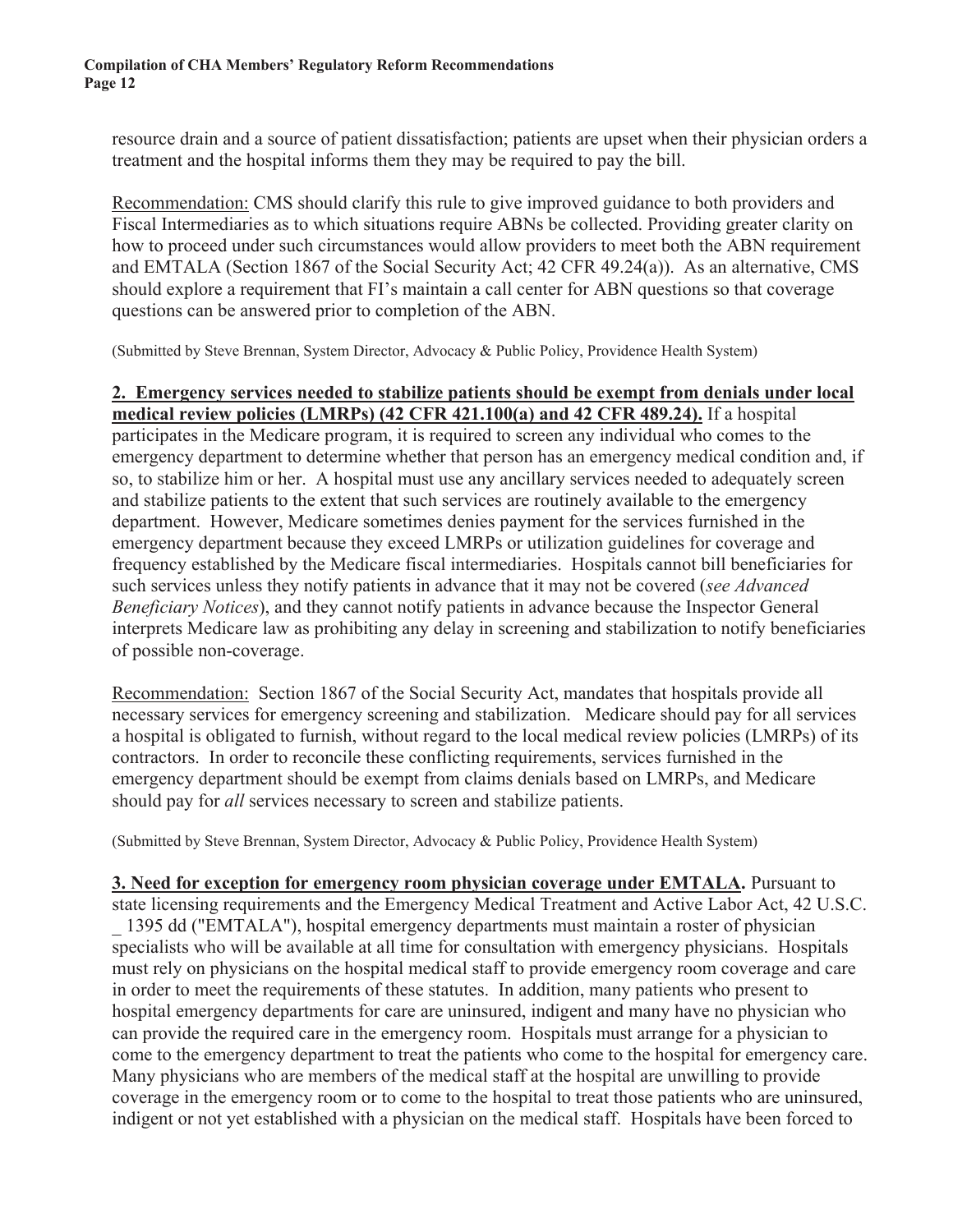attempt to contract with physicians on the hospital's medical staff so that the hospital can provide compensation to physicians who are willing to provide call coverage in the emergency department and for those physicians who are willing to provide physician services to uninsured and indigent patients. It is often difficult to anticipate which physicians on the hospital's medical staff will agree

to provide these services and physicians are frequently requested to come to the emergency department to provide patient care services before the hospital can establish a written agreement with the physicians or in some instances, the physician is unwilling to enter into a contract with the hospital (There is no incentive for the physician to sign an agreement since the risk of the Stark Law falls upon the hospital). It is a significant burden on hospitals that must provide emergency department physician coverage and on the physicians on the medical staff because written agreements need to be put in place with a large number of physicians in order to comply with the Stark Law. Access to health care is also affected because physicians are unwilling to provide emergency room coverage and patient care services if the hospitals do not compensate the physician for these services.

Potential Solution -- Create an exception to allow a hospital to compensate a physician for providing call coverage services to the hospital's emergency room and for providing professional services to the hospital's indigent and uninsured patients. Language for the exemption might read as follows: "Physician Services provided in the Emergency Room. Compensation resulting from an arrangement between an entity and a physician for the provision of services by the physician in the entity's emergency room in the form of call coverage as required by applicable state and federal law or for physician services provided to the entity's indigent and/or uninsured patients if the arrangement meets the following conditions:

(1) The arrangement is set out in writing, signed by the parties, pursuant to the personal service arrangements in 42 USCS 1395nn (e) (3) (A), OR

(2) If a written agreement is not in place for the services provided by the physician at the time that services are performed in the emergency department, then the arrangement meets the terms of a written policy approved by the entity's medical staff and governing board which covers the identifiable services and the fixed compensation to be paid to the physician for providing the identified services.

How Solution Maintains Original Intent Of Statute -- Compensation made to physicians providing emergency room on-call coverage and patient care services to indigent and uninsured patients is not intended to abuse the law's policy. These compensation arrangements are intended only to help the hospital meet its licensing requirements and to ensure access to health care for uninsured and low income patients who present to the hospital with an emergent medical condition. Additionally, if the true spirit of the Stark Law is to prevent abuse of the referral process, patients in the emergency room would pose little threat of abuse - neither the hospital nor the physician can influence the volume of patients. The suggested exemption would just provide for less burdensome patient access and care.

Citation of the Regulation Involved --

42 CFR Part 411.357 Exceptions to the referral prohibition related to compensation arrangements. There is no current exception applicable to emergency room physician coverage.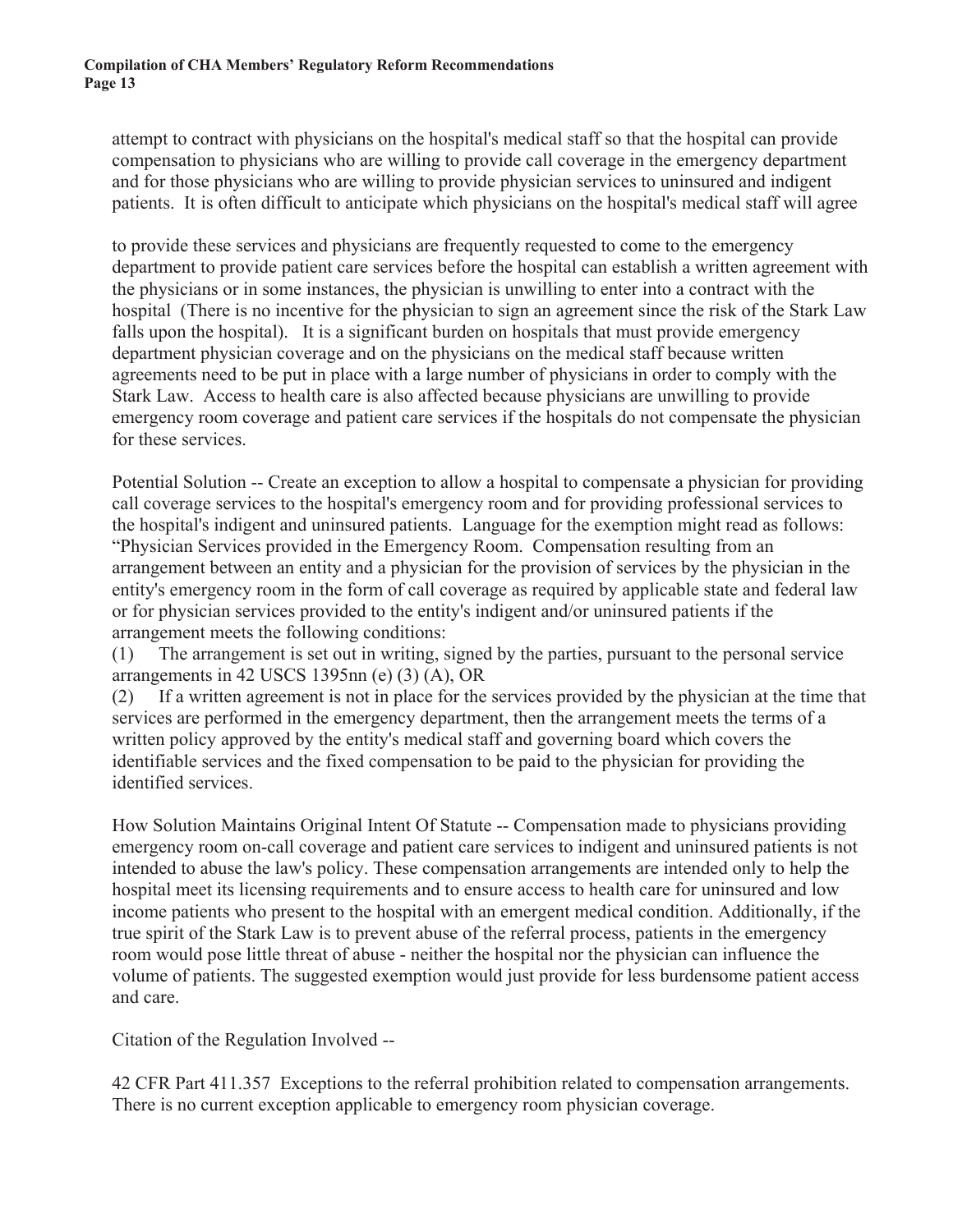Citation of the Relevant Statute -- 42 USCS 1395 nn: Limitation on certain physician referrals.

(Submitted by Shelly Schlenker, Catholic Healthcare West, Sacramento, CA)

**4. On Call List of Physicians at Small Hospitals.** On call lists are appropriate to assuring that the emergency department is aware of which physicians, including specialists, are available to provide treatment necessary to stabilize individuals with emergency medical conditions. The interpretive guidelines to surveyors state that "if a hospital offers a service to the public the service should be available through on-call coverage of the emergency department."

In general, this may be a workable requirement. It is not a workable requirement where there are, say, four specialists who practice at the hospital, each of whom resides over 30 minutes away from the hospital. Under this set of facts these specialist physicians are repeatedly called to provide care to emergency patients, an extremely burdensome requirement on these physicians, especially in inclement winter weather. This scenario, which is real at one of our hospitals, prohibits the hospital from being able to transfer the patient to another hospital to receive services when such a transfer is the best means for assuring that the individual presenting to the emergency room receives the care he/she needs. We recommend that the interpretive guidelines be modified to permit flexibility to rural hospitals to transfer patients when the specialist physicians are subject to burdensome on-call responsibilities.

(Submitted by Nancy A. Baerwaldt, Vice President, Advocacy, Trinity Health)

**5. Redirection Of Patients Before Presenting At The Hospital For Emergency Care**. Guidance to surveyors provides that if a hospital that is not in diversion status does not accept a request for admission, the refusal could represent a violation. Flexibility in the interpretive guidelines is required to assure that patients in transit via an ambulance are taken to the nearest appropriate hospitals that are able to meet their needs. If this flexibility is not provided patients will not receive the best screening to which they are entitled.

(Submitted by Nancy A. Baerwaldt, Vice President, Advocacy, Trinity Health)

# **6. EMTALA -- Paperwork before Patient Care**

(excerpt from Margaret Barron testimony at January 7 Advisory Commission Hearing) One of the other areas that we have is the EMTALA Act, the Emergency Medical Treatment and Active Labor Act, known to some of you earlier as COBRA. This was the anti-dumping law, which is now -- I think 1988 it started, 1987. Again, it was a good idea, it was a patient care issue. Bad things were happening to patients in emergency departments. But it's gone way too far again. The interpretation and application are overly broad.

A couple of years ago they decided that this act applies to any facility the hospital operates within -- I can't remember if it's a 5- or 10-mile radius. For example, we operate a clinic down on M Street, and they're about two miles from here. If a patient walks into clinic and they say, "I don't feel good," and they think the patient is having a heart attack, theoretically they're supposed to call me in the emergency department and arrange a transfer, get an accepting physician. Now, if they're calling me and it's my facility, no problem, they don't have to do that. They can get an ambulance and send the patient to me.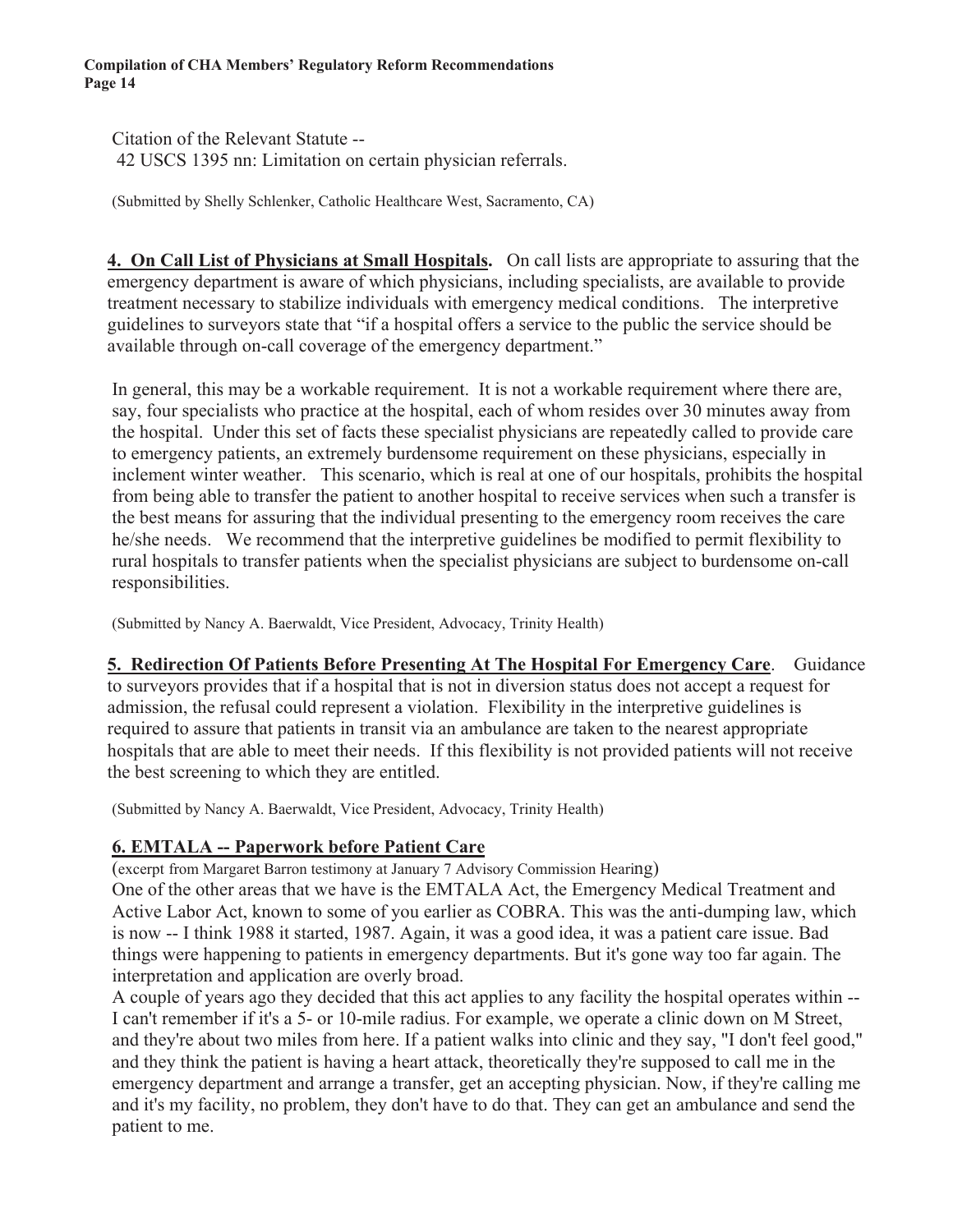But that's not the closest hospital. The closest hospital is GW, and it makes more sense to pick up the phone and call 911, get the paramedics there and take them to the closest hospital. But if they do that without first calling GW, getting an accepting physician, they're in violation of the EMTALA Act. There's a ton of paperwork that's supposed to be filled out before the patient leaves, a copy of the chart, et cetera. Well, the paramedics are there and gone before that stuff is done, but you want me to sit there and wait while I fill out the paperwork.

There are some common sense aspects of EMTALA that have been completely bypassed. Another good example is the anthrax epidemic, and I call it an epidemic because it affected far more than the people who actually came down with anthrax. In the midst of all that, we had 170 patients in our department that first day after the announcement. I couldn't triage them away. I had to see every one of them, do the medical screening exam, even though they were there to say, "I just want to be tested for anthrax, I think I have anthrax." There's a difference, "I want to be tested for anthrax" versus "I think I have anthrax."

We couldn't send people away because of that Act. They had to be seen by a licensed person, independently licensed, either a physician or a physician assistant or a nurse practitioner. They had to have the medical screening exam done, and then we could say you're fine. But that's just an example that during a time of crisis that we couldn't use common sense and send people out and say follow up with your doctor. We couldn't even take care of the genuinely sick people we had that day, we were so overwhelmed. So EMTALA is another act that's got a lot of paperwork and regulation to it.

(Submitted by Dr. Margaret Barron, MD, Providence Hospital, Washington, DC)

## **EMTALA** con't.

*The following 5 issues were identified and submitted by Bon Secours Health System, Inc. as preliminary comments on proposed changes to EMTALA Regulations Published in the Notice of Proposed Rule Making ("NPRN") Issued May 9, 200*2

## **1. Clarification of "Comes to the Emergency Department"**

- A. Issue -- By expanding the definition of "hospital property" to include off-campus hospital departments, the current EMTALA rule imposes patient care obligations on providers that are often not adequately trained or equipped to address emergency medical situations. Changes proposed in the NPRM to eliminate the application of EMTALA to off campus departments of a hospital are greatly welcomed. Furthermore, the proposed changes ensure that patients presenting at off-campus locations with an emergency medical condition receive prompt emergency care from emergency medical service provider who are professionals trained to provide such services.
- B. Intent of Current Law or Rule -- Current EMTALA regulations apply EMTALA provisions to off-campus provider based departments of a hospital.
- C. Proposed Reform -- Further revisions are needed to the definition of "dedicated emergency department" that is contained in the NPRM to make it clear that EMTALA only applies to emergency departments staffed and specially equipped to provide true emergency (as opposed to urgent) care. Urgent care centers that see patients on a non-appointment basis should not be included in the definition of a "dedicated emergency department." "Urgent care centers" are neither specially equipped nor appropriately staffed to address emergency medical conditions. Bon Secours recommends that the definition of "dedicated emergency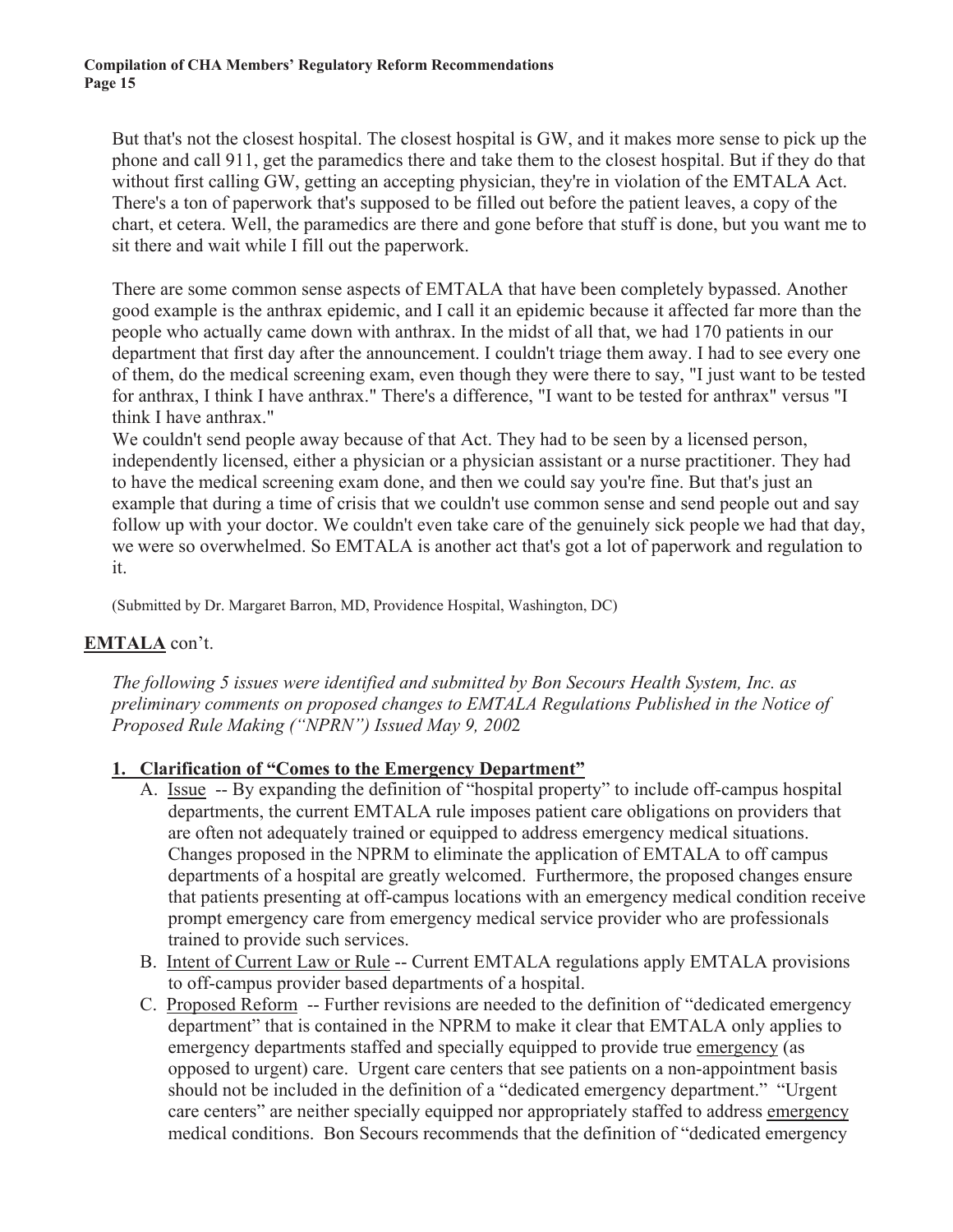department" not be based on the number of patients seen, but on whether or not the department is specially equipped and staffed to provided emergency care and holds itself out as a provider of emergency services. If, however, emergency care is provided in any department of a hospital on a routine basis other than in the ED, such as labor and delivery or psychiatry, then those departments should be considered to fall within the definition of dedicated emergency department and subject to EMTALA.

D. Who would be Affected? -- Hospital providers.

### **2. On-Call Provisions in the Proposed Rule**

- A. Issue -- Hospital entities are having increased difficulty in ensuring adequate emergency department coverage for a variety of specialties. The NPRM is helpful in that it clarifies that there is no regulatory requirement that a hospital maintain an on-call list that ensures 24 hours a day, 7 days a week coverage merely because a hospital has 3 physicians in a particular service or specialty. Certain language contained in the NPRM is, however, overly vague and subject to varying interpretations.
- B. Background -- Healthcare facilities are facing increased difficulty in maintaining physician on-call schedules. This is especially true of the physician specialties such as neurosurgery, orthopedics, and psychiatry and in inner city and rural settings. Clarification that there no regulatory requirement that a facility maintain an on-call list that ensures 24 hours a day, 7 days a week coverage merely because a hospital has 3 physicians in a particular service or specialty is helpful.
- C. Intent of Current Law or Rule -- To ensure adequate specialists are available to provide emergency care to patents, regardless of the patient's ability to pay.
- D. Proposed Reform -- The proposed rule as contained in the NPRM should be revised to eliminate the language which provides that a hospital maintain a call list in a "manner that best meets the needs of the hospital's patients." The rule should merely state that: (i) a hospital must maintain an on-call list; (ii) 24 hours a day, seven days a week coverage in any specialty is not required; and (iii) hospitals must have policies and procedures in place to respond to situations when there is no physician on-call, the physician refuses to go to the hospital, or the physician fails to respond in a reasonable period of time. The "best needs" language is overly vague and would be subject to varying interpretations by facilities, state regulators, as well as plaintiffs' attorneys.
- E. Who would be Affected? -- Hospital providers and physicians

### **3. Applicability of EMTALA to Individuals Who Come to the Emergency Department for Nonemergency Services.**

- A. Issue -- When an individual comes to the ED, a health care practitioner should be permitted, based on his or her medical judgment, to make a determination that the individual does not have an emergency medical condition and then refer the individual to a more appropriate care setting
- B. Background -- Overcrowding in emergency departments is being exacerbated by the large number of nonemergency patients combined with a hospital's concern that EMTALA prevents a facility from referring nonemergency patients to a more appropriate level of care.
- C. Proposed Reform -- The proposed rule should be revised to make it more clear that an individual appearing for a clearly non-emergent medical condition, as determined by a medical practitioner, can be referred to a more appropriate level of care.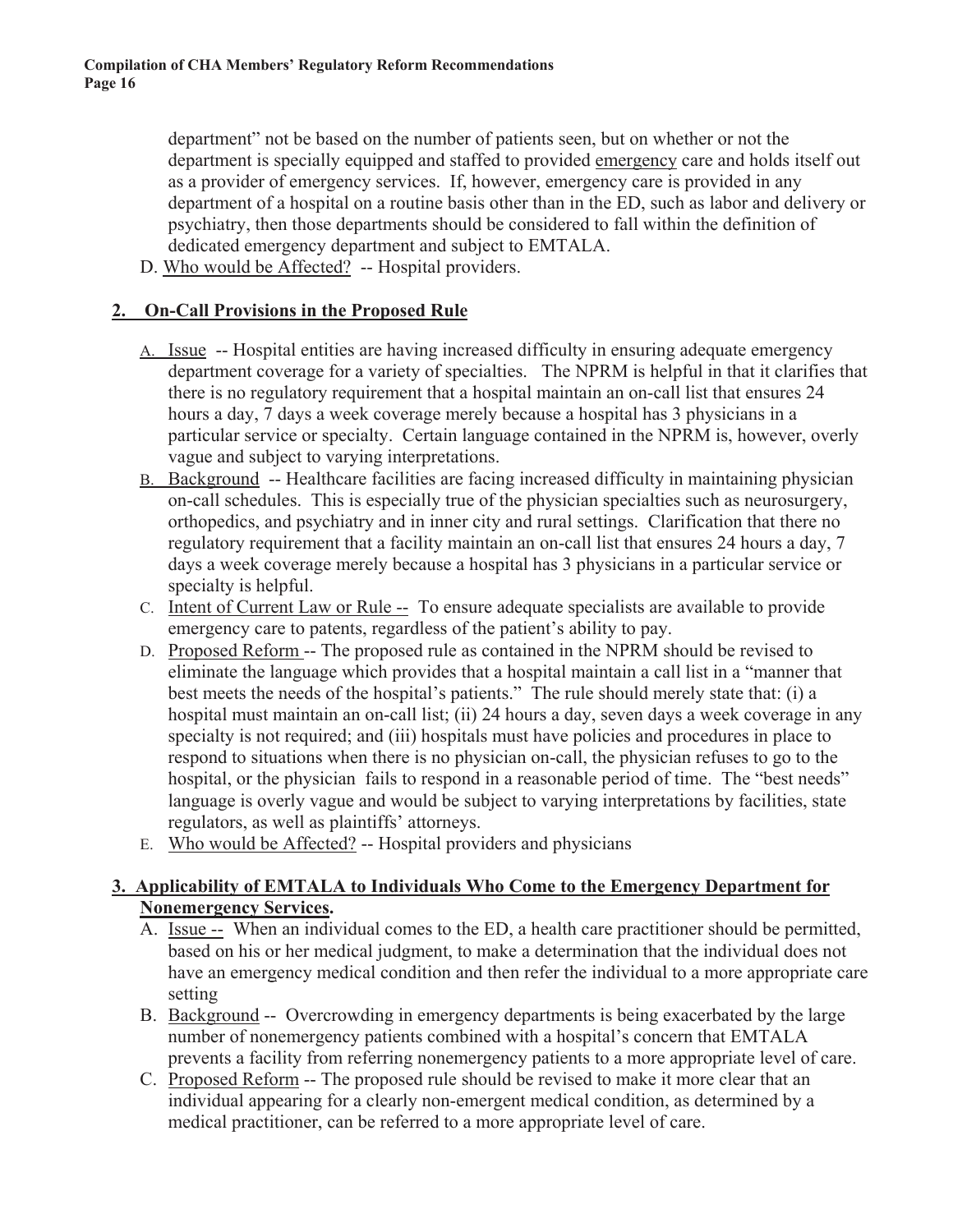D. Who would be Affected? -- Hospital providers.

### **3. Application of EMTALA to Inpatients**

- A. Issue -- There has been an ongoing legal debate regarding whether a hospital's EMTALA obligations extend to inpatients of the hospital.
- B. Intent of Current Law or Rule -- Current EMTALA rules do not address this issue.
- C. Proposed Reform -- The proposed regulations are helpful in that they clarify a facility's EMTALA obligations when a patient is an inpatient of the facility. The rule should be further expanded to make clear that EMTALA does not apply to any patients who are a "direct admit" to the facility regardless of whether they arrive at the facility in a stable or emergency condition or whether they arrive by ambulance or private vehicle.
- D. Who would be Affected? -- Hospital providers

## **4. Psychiatric Patients**

- A. Issue -- There have been questioned raised by hospital providers as to when a psychiatric patient is considered stabile for discharge or transfer.
- B. Background -- Several hospital providers have been cited for discharging or transferring psychiatric patients regulators felt were unstable.
- C. Intent of Current Law or Rule -- Current regulations do not adequately address when a psychiatric patient is considered stable for discharge or transfer.
- D. Proposed Reform -- The proposed regulations do not address this issue. Bon Secours recommends that CMS provide more detailed guidance on when a psychiatric patient is stable for either discharge or transfer.
- E. Who would be Affected?-- Hospital providers

(for further information, contact Sherry Brunner, Vice President for Risk Management and Loss Prevention, or Maggie Costella, Director of Legal Affairs, at Bon Secours Health System, Inc., Marriottsville, MD)

## **Stark Law**

#### **1. Interpretation of "set in advance" percentage compensation arrangements under Stark II**

**exceptions (42 CFR 411.354 (d)(1)):** CMS indicated that compensation will not be considered "set in advance" for purposes of the Stark Law's exceptions if the compensation arrangement is based on "fluctuating or indeterminate measures," such as percentage compensation arrangements (S*ee* 66 FR 856 at 959). However, this interpretation – which was to become effective as of January 4, 2002 – was delayed by CMS until January 6, 2003. See 66 FR 60154.

Recommendation: We suggest that the "set in advance" standard for purposes of the Stark Law should be satisfied where a formula that renders certain the calculation of actual compensation is established ahead of time (i.e., is set in advance), and that formula does not change over the term of the arrangement. For example, a formula that compensates a physician or medical group based on a percentage of collections should satisfy the "set in advance" standard--assuming (i) it contains sufficient detail so that correct and accurate payment under the formula may be verified; (ii) that the actual payments made under the formula are consistent with the fair market value of the services or items furnished thereunder; and (iii) that the formula does not change during the term of the arrangement based on any factors (including specifically the volume or value of referrals between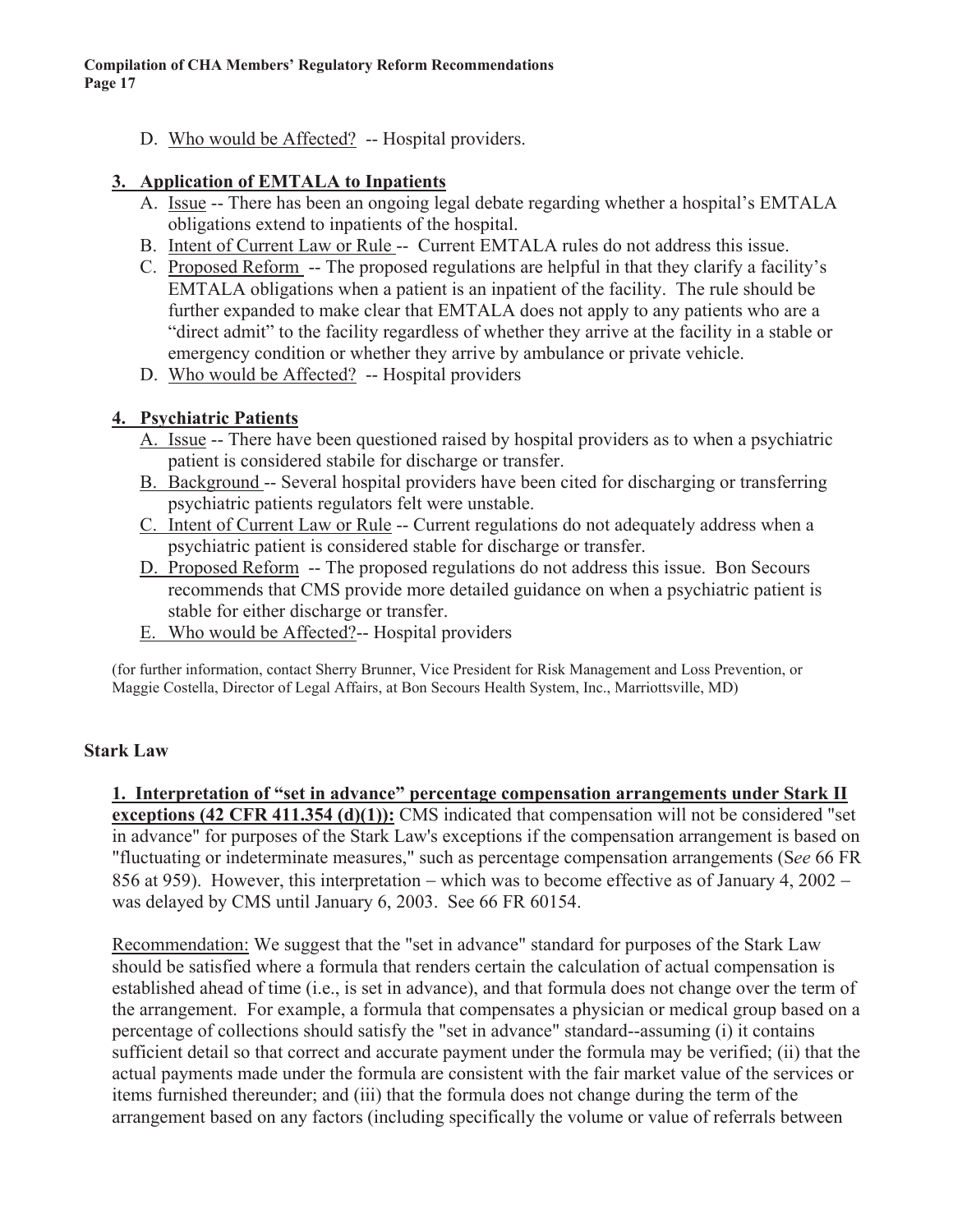the parties). This revised interpretation of the "set in advance" standard would also be consistent with CMS' position that "per-use" or "per-service" arrangements satisfy the "set in advance" standard where the above conditions are met (*See* 66 FR 856 at 959).

(Submitted by Steve Brennan, System Director, Advocacy & Public Policy, Providence Health System)

#### **2. Adverse impact on California medical foundations of exceptions to Stark Law regulations**

**dealing with "set in advance" compensation**. CMS's definition that compensation expressed as a percentage of revenues, receipts, expenses or profits is not "set in advance" for purposes of the personal services and fair market value exceptions to the Stark Law has a severe, negative impact on the relationships California's integrated health systems (including Catholic Healthcare West) have with their physicians and will most likely result in the unwinding of most California medical foundations. The unwinding of the medical foundation model will occur despite the fact there is no abusive practice associated with such percentage arrangements, especially where the percentage is set in advance and doesn't change for a term of one year, and the revenues on which the percentage is based explicitly excludes revenues from designated health services.

California's ban on the corporate practice of medicine prevents laypersons, including hospitals, from hiring physicians or forming medical groups. California does, however, permit qualifying charitable organizations known as medical foundations to engage medical groups under a professional service agreement to care for the foundation's patients. In essence, California medical foundations provide physician services to their patients through professional service agreements with medical groups. Since most other lay entities are generally prohibited from directly or indirectly providing physician services, medical foundations are important to the health care delivery system in California. Medical foundations create a vehicle to develop integrated delivery models that allow for the synergistic delivery of care (coordinated care across various providers) that helps the patient.

Due to the corporate practice prohibition, California medical foundations are unable to use the Stark Law's employment exception, as is widely the case throughout the country. Accordingly, medical foundations are heavily dependent on the personal service exception to the Stark Law, which will be augmented by the fair market value exception once it takes effect next year. To comply with either of these two exceptions, compensation must be set in advance, reflect the fair market value of the services and cannot vary with the volume or value of referral or other business generated between the parties.

The problem is simply this - under the regulations, compensation cannot be "set in advance" if it is percentage based. CMS has defined "set in advance" to include formulas that pay physicians for each service rendered ("per service compensation" which are equally variable), but not those that are percentage based.

California medical foundations compensate medical groups based on a percentage of the foundation's physician service revenue, including capitated revenue. These agreements generally do not pay physicians any portion of the revenue the foundation derives from providing designated health services. By basing compensation on a formula set in advance that pays physicians based solely on physician service revenue, foundations have sought to comply with requirements of the personal service exception, especially the key requirements that compensation be set in advance and not vary with the volume or value of referrals.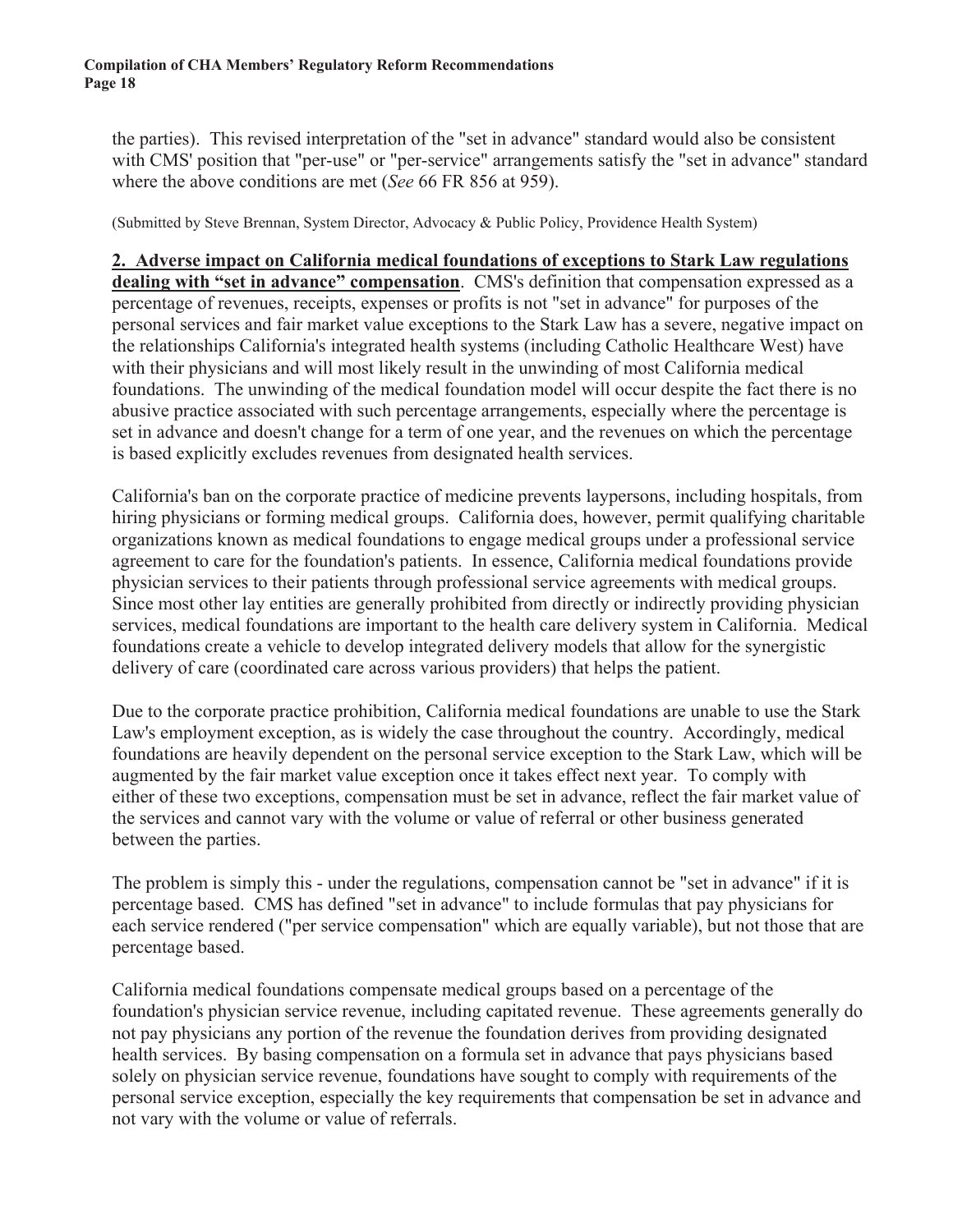In a volatile, heavily managed care penetrated market such as exists in California, percentage arrangements are the only method available to California medical foundations to manage the risk of decreasing payor reimbursement. Percentage arrangements are the only method that allows the foundation's payment to physicians to vary with the reimbursement rates paid by key third-party payors during the year. Providers who are largely paid on a capitated basis, such as California medical foundations, use percentage compensation arrangements, typically percentage of revenue, to better align physician and foundation interests to respond to the challenges posed by capitation.

Integrated delivery systems with the Foundation model will be forced to unwind their relationships with their physicians, thereby disrupting an already vulnerable system. As integrated health systems unwind their relationships with medical foundations, it will be the patients who will be most impacted. In the case of the CHW Medical Foundation, what is now one medical group, with integrated primary and specialty care, would likely break into five or six medical groups. The patients would have to negotiate a much more complex system to receive care - not to mention deal with trying to coordinate their insurance authorizations. An increase in costs and higher levels of frustration among patients are easily foreseeable results of the percentage compensation prohibition.

Potential Solution -- Revise the Phase I Stark Law regulations to define "set in advance" to permit percentage compensation arrangements. This can be accomplished by simply deleting the last sentence of 42 CFR 411.354 (d).

#### Citation of the Regulation Involved --

42 CFR Part 411.354 Financial relationship, compensation, and ownership of investment interest. 411.354 (d) Special rules on compensation. The following rules apply only to compensation under section 1877 of the Act and these regulations in subpart J of this part.

(1) Compensation will be considered "set in advance" if the aggregate compensation or a timebased or per unit of service-based (whether per-use or per-service) amount is set in advance in the initial agreement between the parties in sufficient detail so that it can be objectively verified. The payment amount must be fair market value compensation for services or items actually provided, not taking into account the volume or value of referrals or other business generated by the referring physician at the time of the initial agreement or during the term or the agreement. Percentage compensation arrangements do not constitute compensation that is "set in advance" in which the percentage compensation is based on fluctuating or indeterminate measures or in which the arrangement results in the seller receiving different payment amounts for the same service from the same purchaser.

Citation of the Relevant Statute

42 USCS 1395 nn: Limitation on certain physician referrals.

(e) Exceptions relating to other compensation arrangements.

(Submitted by Shelly Schlenker, Catholic Healthcare West, Sacramento, CA)

**3. The Prepaid Plan Exception to the Stark Law** is broad and applies to any referrals of managed care patients covered by federal health programs made by providers downstream of a managed care contract. Thus, referrals of managed care enrollees by physicians to other entities down stream from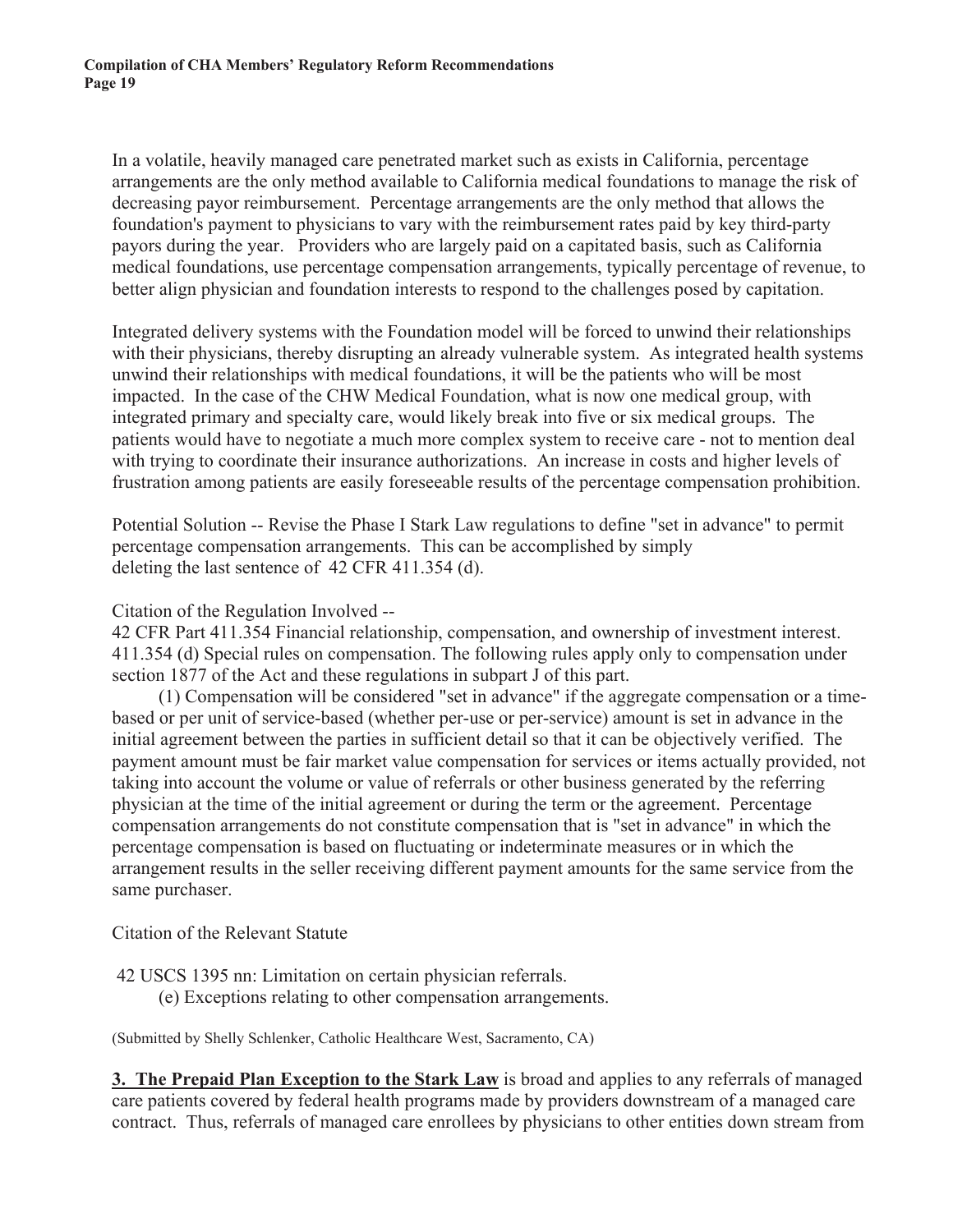the payor are exempt from the Stark Law. The Prepaid Plan Exception does not, however, except the financial relationship whereby a physician may provide managed care services to Hospital or Hospital Subsidiaries' (Hospital) patients. As a result, any financial relationship (including between downstream providers) may need to be excepted if a physician also refers non-managed care patients for Direct Health Services. A separate exception for the financial relationship arising from the provision of managed care services is needed to except these Direct Health Service referrals. It is difficult, and often impossible, to put a prior written agreement in place with non-contracted physicians prior to their provision of services.

Hospitals and Hospital subsidiaries (Hospitals) often enter into pre-paid capitation arrangements with HMOs under which Hospitals are obligated to provide a broad range of services and specialties across a wide geographic area to covered patients. The contracted providers of Hospitals cannot furnish all of the services required under these pre-paid capitation arrangements. Consequently, Hospitals are obligated to pay providers who render services for patients for whom Hospitals have a contract with these providers. Hospitals negotiate written agreements with providers, including physicians, who can be anticipated to provide services to Hospitals' patients. In some instances, however, Hospitals are unable to enter into a written agreement with the physician rendering the services to a covered patient prior to the provision of services. Reasons why Hospitals may not be able to obtain a prior written agreement with the service provider include, but are not limited to, the following:

(1) When a managed care patient visits any emergency room, the Emergency Medical Treatment and Active Labor Act, 42 U.S.C. \_ 139dd ("EMTALA), precludes emergency room staff from obtaining patient insurance information prior to services being rendered. Consequently, when an emergency room physician determines that a patient needs to receive care from a specialist, the physician refers the patient to a physician in that specialty who may or may not be a contracting physician with the Hospital;

(2) When a managed care patient is referred to a surgeon, the surgeon selects physicians to assist with the surgery. The physicians assisting in the surgery may or may not be contracting physicians with Hospitals;

(3) Physicians may leave or terminate their contracts with medical groups or Independent Physician Associations ("IPAs) without first notifying Hospitals accordingly, Hospitals believe that they have a contract with that physician through their medical group or IPA, only to learn after the services are rendered and billed that they do not have such contracts.

(4) When an HMO patient transfers involuntarily from one medical group to another medical group (i.e., when a primary care physician transfers from one medical group to another or when a payer agreement between an HMO and medical group is terminated), the new medical group is obligated to allow the HMO patient to maintain a reasonable continuity of care from physicians from which the patient had received care prior to his or her transition to the new medical group. Hospitals may not have written arrangements with these providers.

(5) Without Hospitals' knowledge, managed care patients may be referred to physicians with a request to provide services for which Hospitals are contractually bound (by terms of their contracts with HMOs or other third party payors) to reimburse physicians. This situation occurs primarily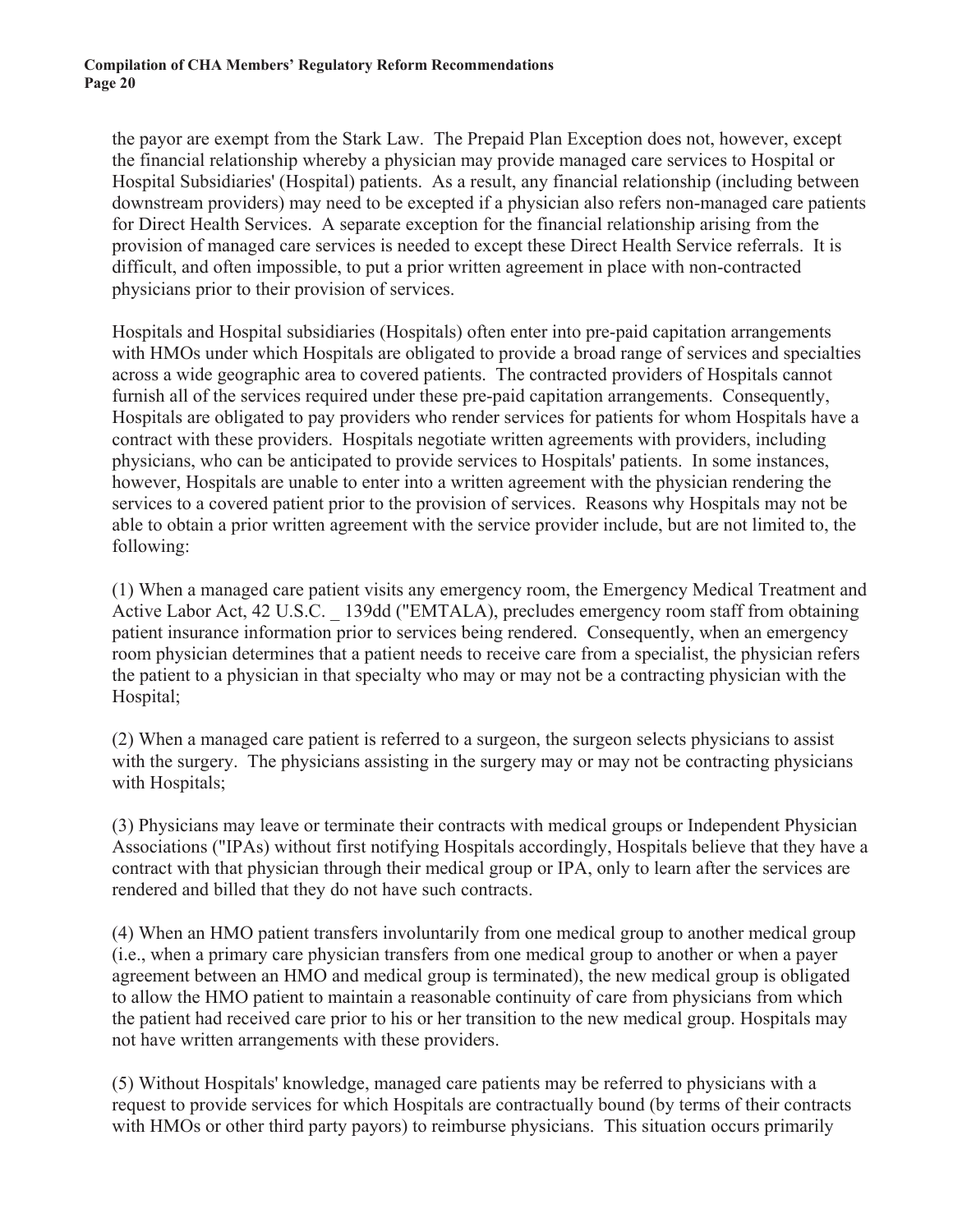when an out-of-network physician refers a managed care patient to another out-of-network physician without obtaining a referral from Hospitals.

(6) Hospitals may be responsible for purchasing out-of-area emergency services received by managed care enrollees. Under some HMO agreements, out-of-area emergency services includes services provided anywhere in the United States and internationally. It is impractical to obtain contracts with such a broad geographical scope. It would also be impractical to obtain contracts with all physicians on CHW medical staffs. In some instances, due to specialty magnet services provided, these out-area-physicians may still be considered a referral source.

Potential Solutions -- All referrals to downstream providers by the network managed care organization's providers for Designated Health Services, whether for pre-paid patients or for fee-forservice patients, should be protected under the prepaid plan exception so that referrals of plan enrollees do not impact the ability of physicians/hospitals to provide services to fee-for-service patients.

#### *Citation of the Regulation Involved –*

42 CFR Part 411.355 General exceptions to the referral prohibition related to both ownership/investment and compensation.

 411.355 (c) Services furnished by an organization (or its contractors or subcontractors) or enrollees to one of the following prepaid health plans (not including services provided to enrollees in any other plan or line of business offered or administered by the same organization). (Sections (1) (2) (3) (4) and (5) Health plan descriptions not included).

#### *Citation of the Relevant Statue --*

42 USCS 1395 nn: Limitation on certain physician referrals.

(b) General exceptions to both ownership and compensation arrangement prohibitions.

(3) Prepaid plans. In the case of services furnished by an organization –

(Submitted by Shelly Schlenker, Catholic Healthcare West, Sacramento, CA)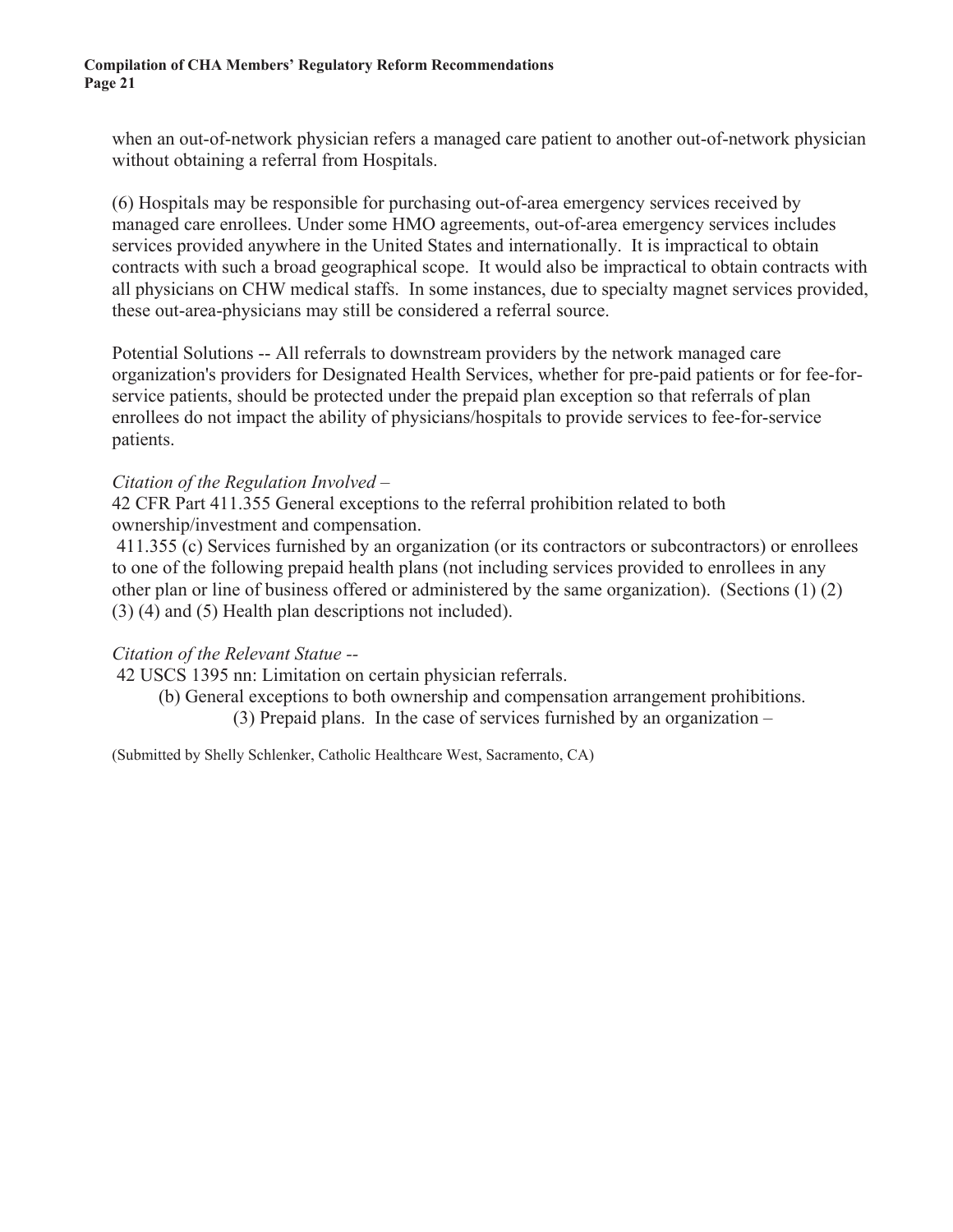# **Coordination**

## **New Technology Coverage (FDA/CMS)**

#### **1. Timely Inclusion of new technology in Medicare Coverage (42 CFR Parts 412.87 and 412.88)**

**and (42 CFR Parts 413, 419 and 489):** In many segments of the health care delivery system, new developments in technology, including both equipment, procedures and drugs, have dramatically improved the efficacy of treatments for medical conditions. New technologies, for example, are radically transforming cancer care and cardiology – two of the most common categories of treatment for Medicare beneficiaries. As these new technologies become more mainstream, public demand for them increases. However, CMS has been notoriously slow to incorporate these new technologies into its payment structure. This creates a situation in which hospitals and outpatient facilities must invest in new technologies to meet demand, yet receive little or no Medicare reimbursement for long periods of time.

Recommendation: Responding to the requirements of Section 533 of the Public Law 106-554, the Medicare, Medicaid and SCHIP Benefits Improvement and Protection Act (BIPA), CMS published a final rule on Sept. 7, 2001 making changes in the current system to incorporate new technologies into the inpatient DRG structure. We encourage CMS to continue to refine an effective "fast-track" mechanism for evaluating new technologies and, if merited, incorporating them into inpatient and outpatient payment calculations. Additionally, we recommend that CMS identify ways to more equitably address the spending cap on pass-through payments for new devices and biologicals to relieve the burden on rural outpatient facilities and those that are not high users of new technologies.

(Submitted by Steve Brennan, System Director, Advocacy & Public Policy, Providence Health System)

**2. Recognition of technology costs in all-inclusive rates for post-acute care (42 CFR 413 Subpart J, 42 CFR 412.624 and 42 CFR 484.220):** New technologies are saving lives and improving the quality of life not only for patients treated in the hospital or outpatient facility, but also in Skilled Nursing Facilities, rehabilitation units and home health care. The current Prospective Payment Systems, established by Sections 1888(e), Section 1895 and Section 1886(j) of the Social Security Act, are based on data and technology that is over four years old. There are no regulatory mechanisms in place to adjust the PPS when these new technologies arrive and yet, it is EXPECTED, as it should be, that these products, supplies or services be rendered. It should also be expected that the costs of these new technologies are covered and yet, there are no built in systems to change the payment facilities receive for these new products. Instead, it is expected that the facility absorb the costs. It is an unrealistic and unfair expectation.

Recommendation: We propose that accepted new technologies that carry a high price tag be "excluded" from the PPS and reimbursed on a fee schedule basis until such time as CMS can incorporate their cost into the all-inclusive rate.

(Submitted by Steve Brennan, System Director, Advocacy & Public Policy, Providence Health System)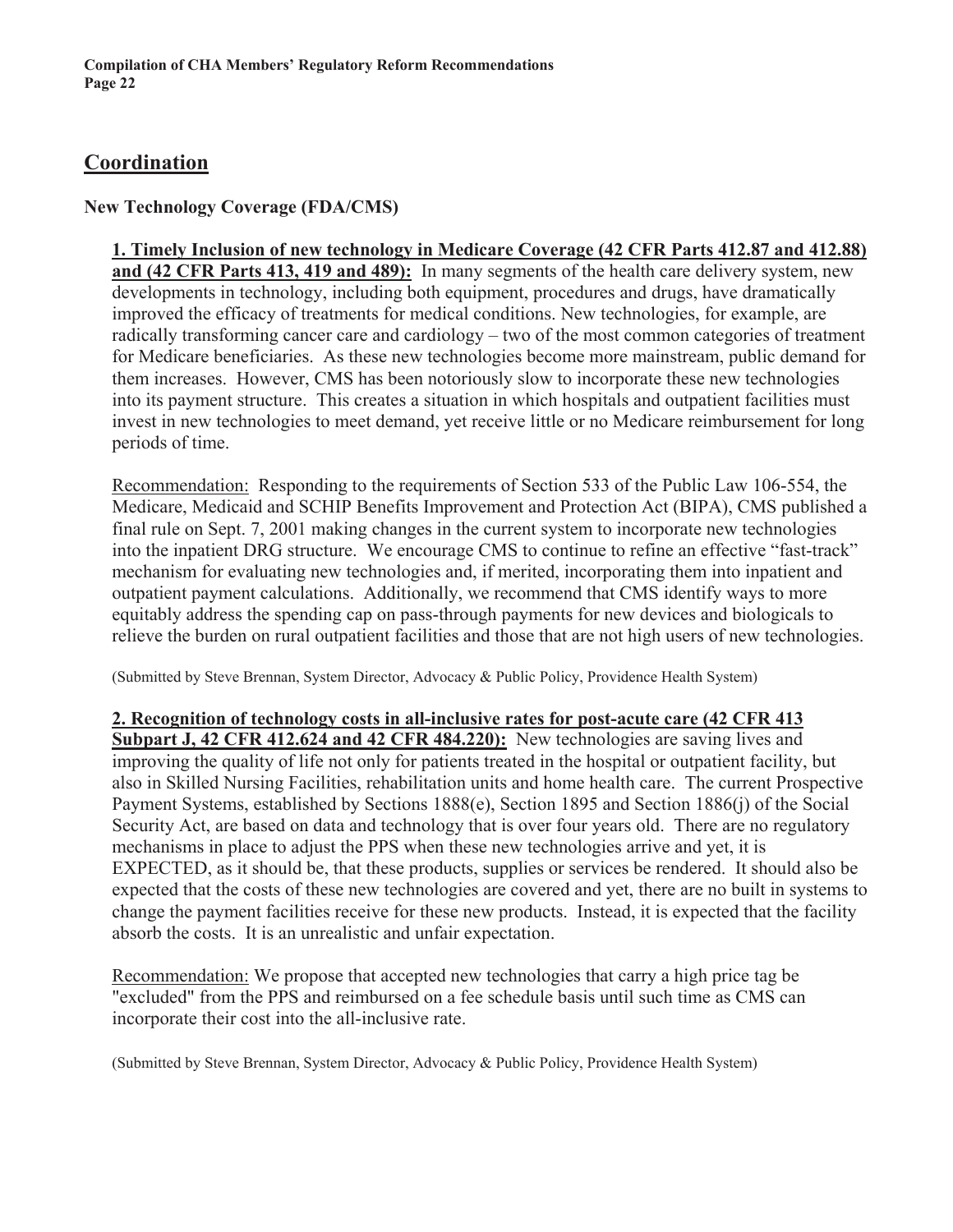### **State/Federal**

**Regulatory Process Reforms:** Understanding and complying with the numerous federal and state agencies that regulate the health care system pose an enormous and, at times, unreasonable burden on hospitals and other providers. This is particularly true when CMS, the most significant regulator of providers, frequently promulgates rules without coordinating implementation dates with other federal agencies or provides scant time for providers and Fiscal Intermediaries to understand and comply with them. For example, CMS proceeded forward with its implementation schedule for the Medicare Outpatient Prospective Payment System even as its own internal software systems were not yet finished.

Recommendations: We recommend the following changes:

Increase stakeholder participation in rulemaking – Under Section 1871 of the Social Security Act, CMS is required to follow a meet several timelines when proposing and adopting rule changes. CMS can, within the spirit of Section 1871, increase its emphasis on negotiated rulemaking and provide greater opportunity for provider input early in the development process – prior to publishing interim final rules or before proposed rules are published. This should include regional field hearings, on-site consultations with providers, as well as publicly release databases, cost estimates, assumptions and methodologies at the time notice is given.

(Submitted by Steve Brennan, System Director, Advocacy & Public Policy, Providence Health System)

#### **Timeliness of Regulatory Promulgations**

**Timeliness of Regulatory Promulgations**. CMS permits inordinate and inappropriate amounts of time to pass between the promulgation of proposed rules and the promulgation of final rules. The industry is often allowed only 60 days – and sometimes just 30 days – to comment on voluminous, detailed and complex regulations, yet CMS often permits *years* to pass before a final regulation is issued. Examples include:

 The Home Health Agency Conditions of Participation: proposed rules were promulgated March 10, 1997; industry comments were required to be submitted by May, 1997. Final rules are still to be promulgated, **five years later**.

 The Hospital Conditions of Participation: proposed rules were promulgated on December 19, 1997; industry comments were required to be submitted by February, 1998. Final rules are still to be promulgated, **four years later**.

 The HIPAA Security Regulations were promulgated August 12, 1998. Industry comments were due by October 13, 1998. Final regulations are now promised for August 2002, **over three and a half years later**.

 The Laboratory Services Conditions of Participation (Hepatitis C Look-back): proposed rules were promulgated November 16, 2000; industry comments were due by January 15, 2001. Final rules are still to be promulgated, **one and a half years later.**

 The Life Safety Conditions of Participation: proposed rules were promulgated October 26, 2001; industry comments were due by December 26, 2001. Final rules are still to be promulgated, **one and one half years later**.

 Stark II (Physicians' Referrals to Health Care Entities With Which They Have Financial Relationships) regulations: proposed regulations were promulgated January 9, 1998; industry comments were due by March 10, 1998. Final regulations (Part A) were promulgated January 4,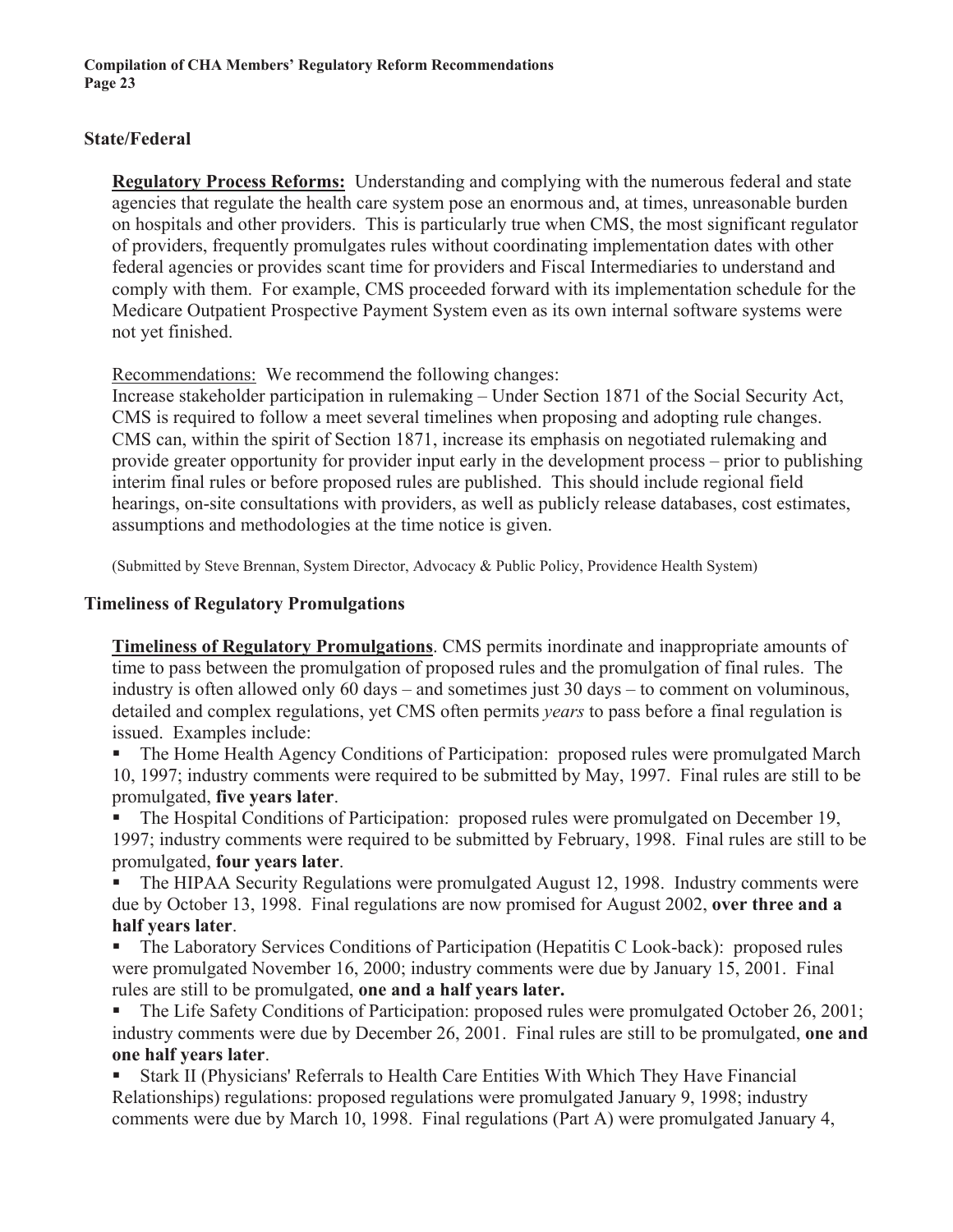2001, with a now-deferred effective date of January 3, 2003. Part B of the final regulations are still pending, **over four years since the initial regulatory promulgation (and over 9 years since the legislation requiring the regulations was passed)**.

Failure to act in a timely fashion delays much needed guidance, and harms beneficiaries by denying needed benefit enhancements or regulatory protections in a responsible and responsive manner. Inordinate delays harm providers by making it impossible to plan effective, timely training on regulatory changes. Training provided in the rushed 60-day implementation period after a final regulation is issued is often of little lasting value and must be repeated, at considerable additional costs to all involved. Overriding goals of CMS regulatory practice should include fairness, fidelity to the authorizing legislation, and transparency and predictability of regulatory processes. The recent move to a single promulgation date monthly is a good first step, but more needs to be done. While a semi-annual schedule of expected promulgations also assists a little in longer-term planning, providers are still significantly hampered by the 60-day implementation period for large, significant changes in complex regulations.

Recommendations: CMS should require itself to issue final regulations within 90 days of the close of public comment periods; and if CMS determines that additional deliberation (beyond 90 days) is needed on matters raised in the comments received, CMS should require itself to identify with specificity those matters under additional review through revised proposed rulemaking by the  $90<sup>th</sup>$ day after the close of the initial comment period. CMS should invite additional industry comment for 30 days on such limited matters for additional deliberations to ensure that CMS receives appropriate input from providers and beneficiaries on difficult and contentious issues. CMS would then have 60 days to issue the final regulations after the close of the second comment period. In no event should any proposed regulation remain in limbo longer than 5 months from the date of initial promulgation (where no additional deliberation is required) or 8 months from the date of promulgation of the proposed regulation, where an additional comment period for is necessary for additional deliberation. CMS should also require itself, as a matter of public responsiveness and administrative efficiency, to withdraw from proposed rulemaking status any proposed regulation that is not finalized within 8 months of promulgation as a proposed rule and re-start the rulemaking process from the beginning.

Finally, CMS should expand the current web-site listing of pending regulatory guidance to include ALL proposed rulemaking which is not yet finalized. The current website is incomplete and only goes back to May, 2000. Providers, beneficiaries and Congress need to see at a single site, all proposed rule-making that is in process. Such a listing would provide an important sign of increased accountability by CMS and would provide a real-time measure of CMS' ability to meet responsiveness deadlines.

(submitted by Donald E. Koenig, Vice President, Corporate Responsibility, Catholic Healthcare Partners; Cincinnati, OH)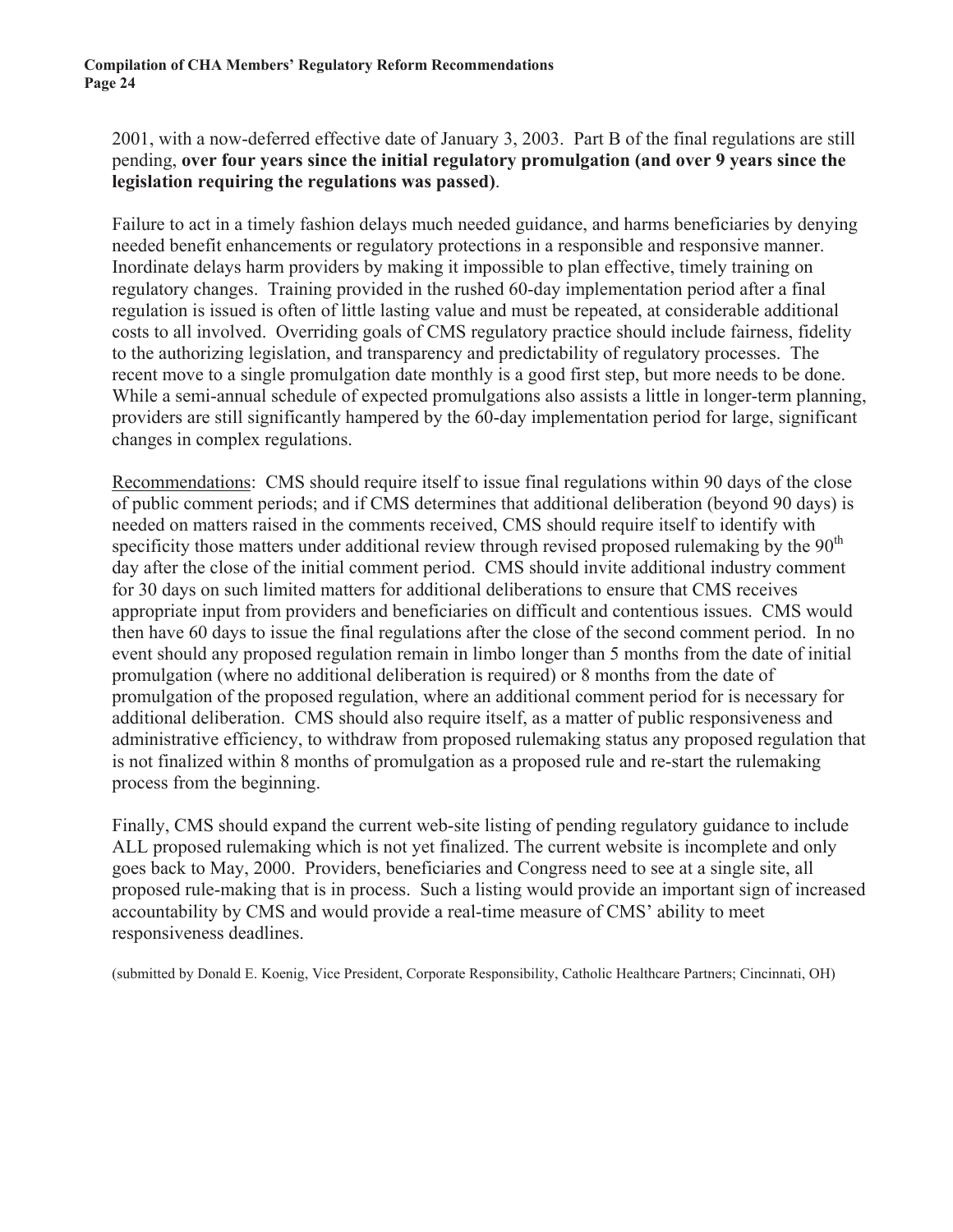# **Other Provider-Specific Issues**

#### **Nursing Facilities**

**Need to allow for short-term rehab and eliminate three-day hospital stay requirement.** Gait abnormality is a common diagnosis for elderly who develop an acute illness. It effects their ability to perform their activities of daily living. In medical terms, it does not stand as a serious condition but for any elderly person effected by a sudden loss of their independence on ADLs. This is a major complication of simple illness such as UTI and bronchitis or even a fall and back pain. The need for a short-term rehab or assistance with ADLs until the elderly patient returns to baseline is now only met by an admission to the hospital. A three-day stay in the hospital is also necessary before the elderly patient can be transferred to a lesser level of care in a SNF. Skilled nursing facilities should be able to admit elderly patients in need for short-term rehab and nursing care directly or after a 23 hour observation admission to a hospital. It is the right thing to do medically and I dare say economically. Patients with adequate support at home, who can receive outpatient care would of course be excluded as they already are when evaluated in emergency rooms.

(Submitted by Jabbar Fazeli, MD, Sisters of Charity Health System, ME)

#### **Rural Health**

**1. Rural Health Clinic Employment Relationships. (CFR 491.8(a) (3))** Rural Health Clinic (RHC) regulations should be modified to eliminate the requirement that physician assistants, etc. be employees of hospital-based RHCs. Were this desired change made, care continuity and integration would be enhanced in rural areas, especially in rural areas in which hospitals and other facilities have organized themselves into systems of care.

(Submitted by Nancy A. Baerwaldt, Vice President, Advocacy, Trinity Health)

#### **2. Extension beyond January 1, 2004 for small rural hospitals (fewer than 100 beds) of the exemption from the Hospital Outpatient PPS.**

I believe that Congress would have to make this exception. However, if the Administration were in support of such a regulatory change, that would be helpful. These small rural hospitals should be spared from these new regulations.

(Submitted by Nancy A. Baerwaldt, Vice President, Advocacy, Trinity Health)

#### **3. Employment of Mid-Level Practitioners at Rural Health Clinics.**

"Rural Health Clinic" (RHC) is defined pursuant to regulations as "*a clinic that is located in a rural area designated as a shortage area"* (§491.2). Additionally, the regulations require that a providerbased RHC must be operated as "*an integrated and subordinate part of a hospital ... and ... operated with other departments of the provider under common licensure, governance and professional supervision"* ((§405.2462[a][1]-[2]).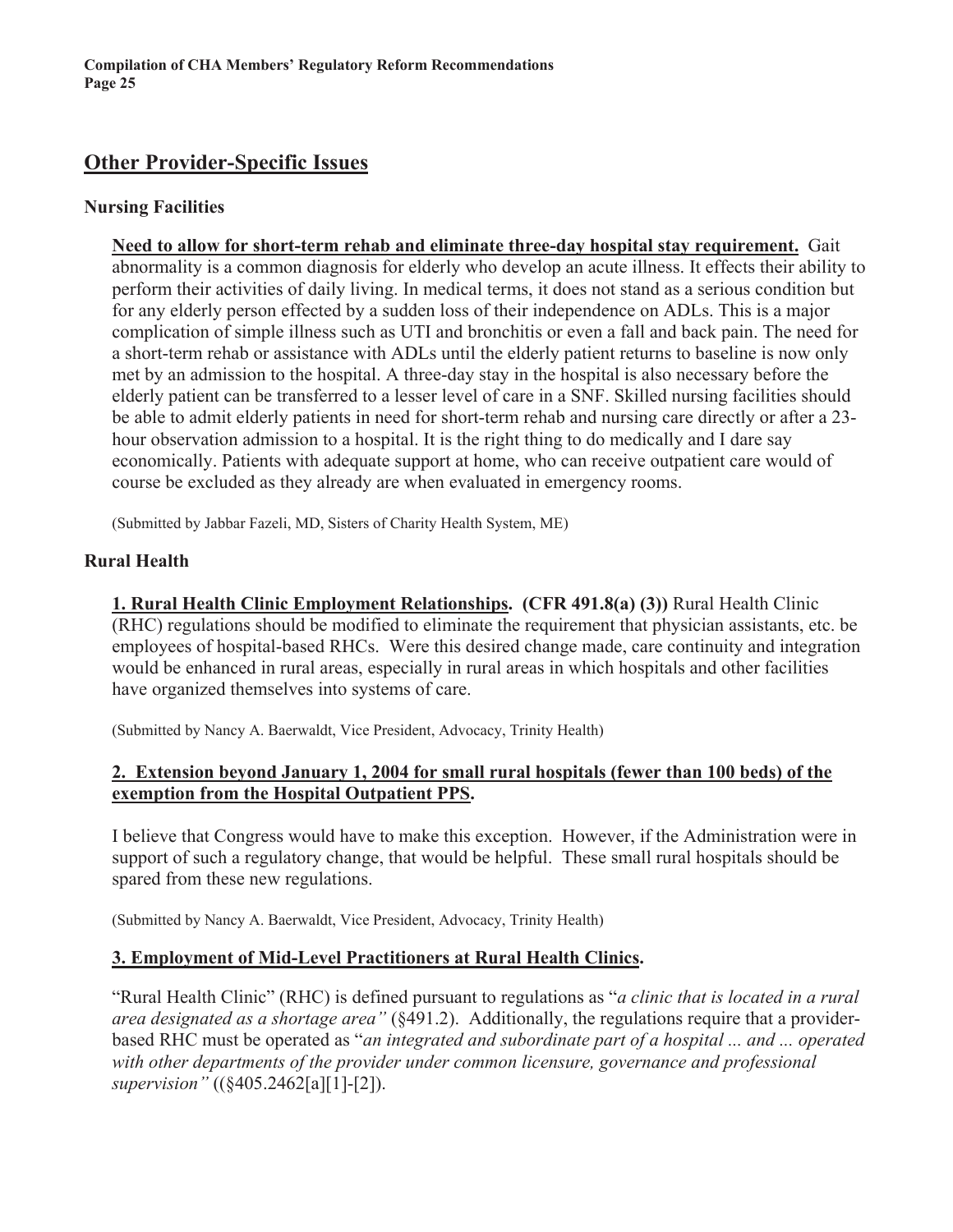Some health systems operating as integrated delivery networks (IDN) have under their employ physicians and physician's assistants who provide care at numerous locations within the integrated delivery network, including RHCs. Having physicians and physician's assistants employed by the health care system is desirable for at least the following reasons:

- $\Phi$  Better continuity of care, higher quality services, and the "professional supervision" that is required pursuant to the regulations.
- | More efficiency and greater cost containment.

We understand that the Centers for Medicare and Medicaid Services (CMS) has asserted that a physician's assistant who provides care at an RHC must be an employee of the RHC – even those RHCs that are *provider based* -- and may not be an employee of the IDN. In making this conclusion, the CMS points to  $\S 491.8(a)(3)$ . It reads:

> *"The physician assistant, nurse practitioner, nurse mid-wife, clinical social worker, or clinical psychologist member of the staff may be the owner or an employee of the clinic, or may furnish services under contract to the center."*

The word "center" in this regulation does *not* mean RHC. Instead it means a Federally Qualified Health Center (FQHC). In other words, an FQHC may contract for, i.e., need not employ, the services of a physician's assistant. However, CMS, citing this rule, asserts that an RHC must have the physician's assistant under its employ.

This interpretation may be appropriate for freestanding RHCs. However, it is not appropriate for *provider-based* RHCs. For *provider-based* RHCs, continuity of care and quality of services are enhanced, as well as delivered at lower cost, when the physician's assistant is employed by the IDN.

I would also point to  $§405.2414(a)$ , which reads:

*"Professional services are reimbursable under this subpart if: (1) Furnished by a ...physician assistant...who is employed by, or receives compensation from, the rural health clinic"*

This language, which is in the section of the CFR that sets forth general requirements for both an RHC and an FQHC, permits reimbursement to a physician's assistant who provides services under contract with an RHC without being its employee.

Notwithstanding §405.2414(a) CMS requires that each of its Medicare-certified RHCs have under their employ (the "RHC W-2 requirement") physician assistants who render patient care at RHCs. This "RHC W-2 requirement" may be appropriate for freestanding RHCs that are not owned or operated by a hospital. However, this "RHC W-2 requirement" is not appropriate for *provider-based* Medicare-certified RHCs.

(Submitted by Nancy A. Baerwaldt, Vice President, Advocacy, Trinity Health)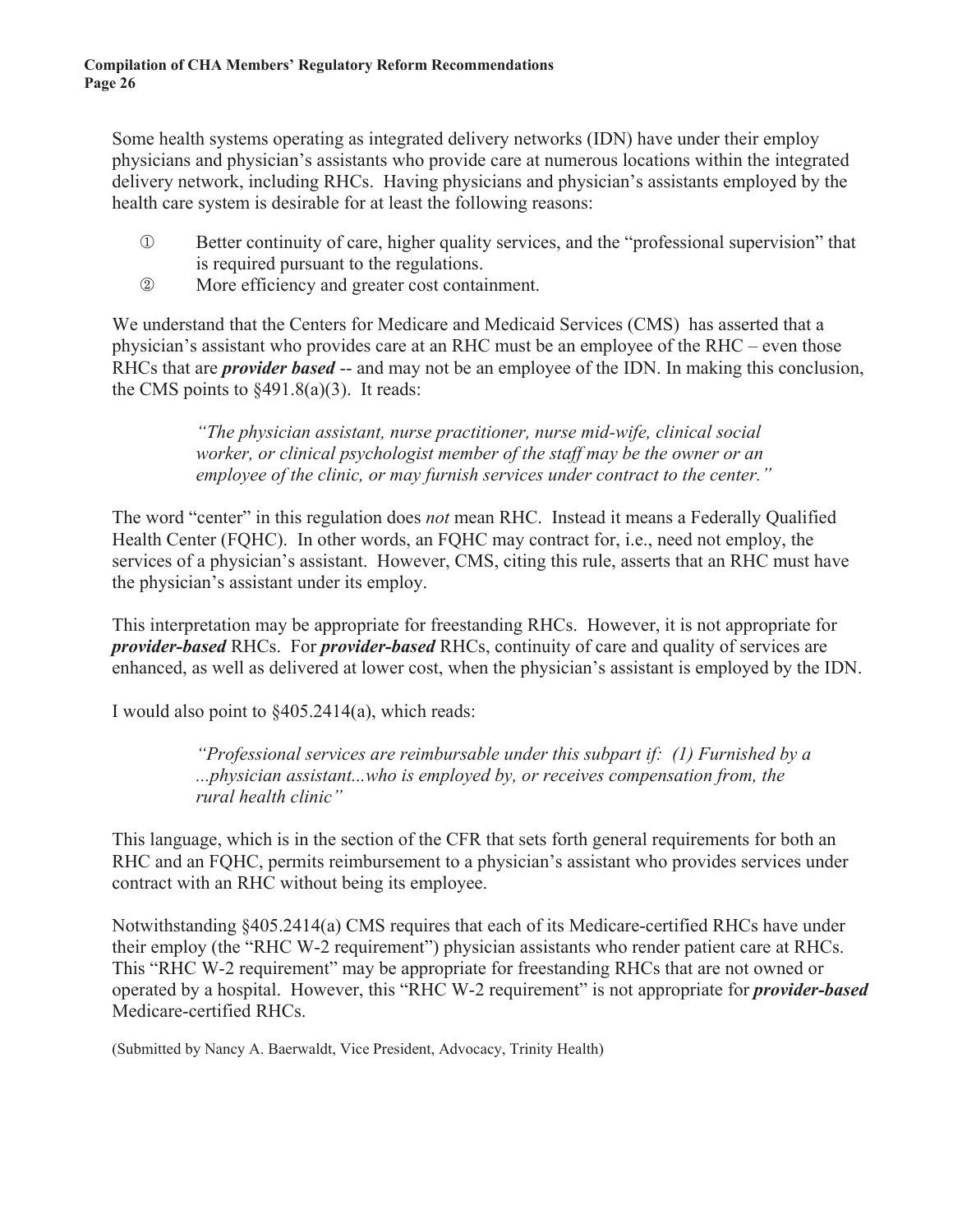#### **Other Providers Issues**

**1. Application Process**. Almost 2 months was spent trying to get the application completed, correct signatures, copies of licenses, insurance, Board of Directors, etc. During the process of getting the first number, the form was returned 2 months later with a request for the birth dates of the Board of Directors and their social security numbers. (This was never requested anywhere on the original form.) Finally, after about 4 more months, the first number was approved for Mercy Franklin Apothecary. The application process for the second Medicare number for Mercy Specialty Care Pharmacy was begun. Knowing it would take quite a while for the application to be processed, we waited about 2 months and then began calling the hot line. The hot line said the request was approved and the application closed and on file. However, notification of the new number was never received. After calling every 3 to 4 weeks for about a year, I was finally given the number for the ombudsman. Everyone spoken with during the previous conversations had said they were not sure what had happened and they would contact their manager and call me back. It was finally learned that the second application had been used to change the information on the first Medicare provider number (issued to Mercy Franklin Apothecary) to Mercy Specialty Care Pharmacy. It would seem that if one is licensed with the Drug Enforcement Administration and the State Board of Pharmacy, the application process could be shortened.

(submitted by Carmela Brown, Government Relations, Mercy Medical Center, Des Moines, IA)

### **2. Medicare Federal Health Care Provider/Supplier Enrollment Application.**

The 67-page Medicare provider application form is an example of an overly inclusive and overly burdensome form. The information required could be easily secured with a 4-page application.

(Submitted by Nancy A. Baerwaldt, Vice President, Advocacy, Trinity Health)

#### **3. CRNAs Medicare Regulations.**

The Medicare rules and regulations as they relate to CRNAs unnecessarily restrict their practice. Specifically, in order for an anesthesiologist to receive Medicare reimbursement he/she must fulfill several conditions of participation (all of which a CRNA is competent in doing and is within their scope of practice). Some of these conditions are:

- 1) perform a pre-op examination
- 2) be present at induction and during difficult portions of the procedure
- 3) check on the progress of the case on a regular basis
- 4) be present at exduction (awakening of the patient)
- 5) monitor patient in PACU
- 6) post-op visit.

This regulation is **not enforceable.** If anesthesiologists were to follow the letter of this requirement, it would be inefficient and not cost effective for an operating room. Specifically, it would cause constant delays in waiting for them to perform the required functions. Additionally, anesthesiologists use these rules to restrict the practice of CRNAs. As such, the regulation leads to an increased cost of care.

(Submitted by Nancy A. Baerwaldt, Vice President, Advocacy, Trinity Health)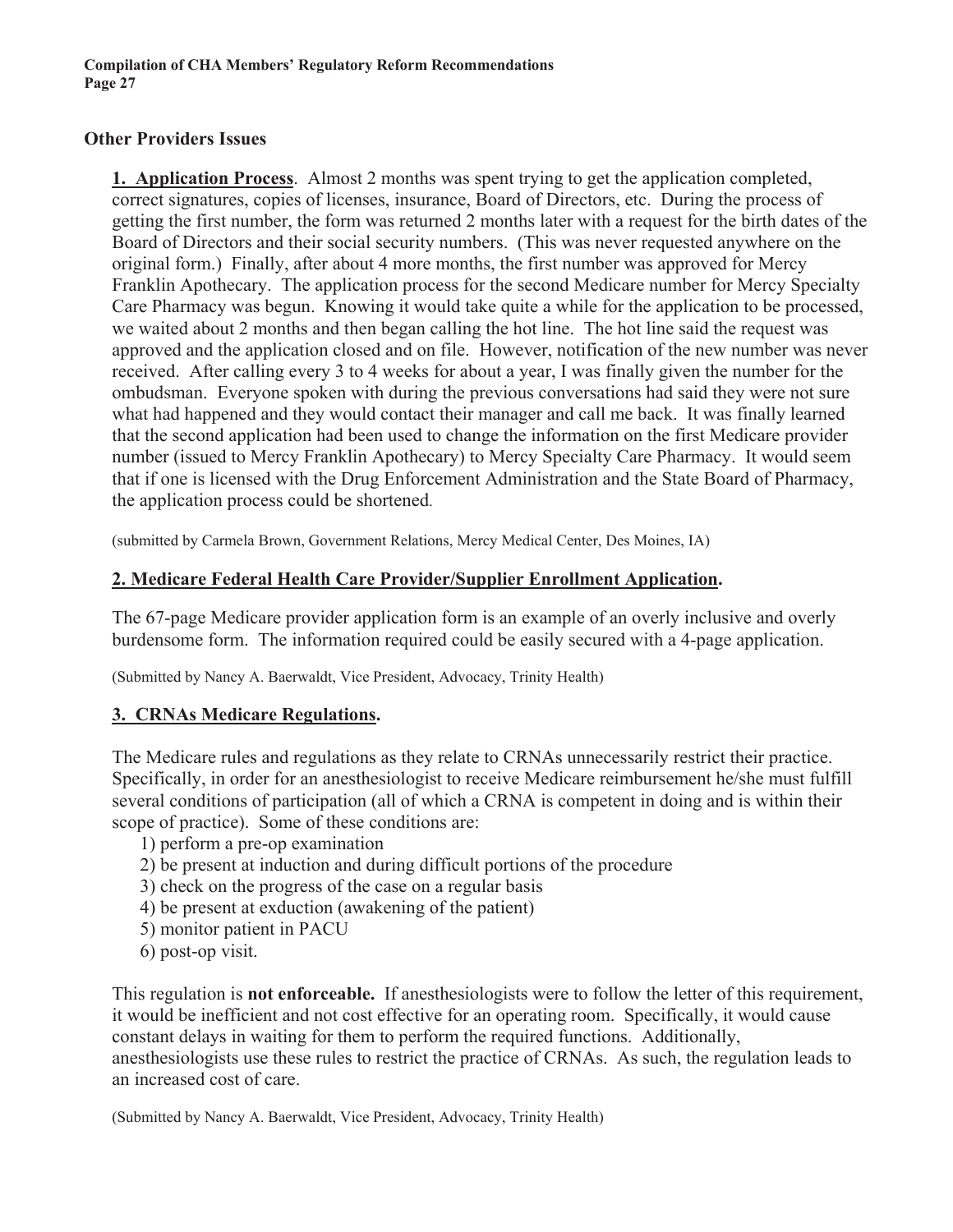# **Other**

#### **Coverage and Reimbursement Issues**

**1. Bundling Of Medical Supplies**: Under the bundling requirements of the home health prospective payment system, agencies are responsible for all needed medical supplies regardless of the reason for home care. For example, a newly diagnosed diabetic may receive home care for stabilization and education for the diabetes. If this patient also has a 20 year old ostomy, the home care agency is responsible to provide ostomy supplies. This requirement has lead to a great deal of confusion on the part of beneficiaries and suppliers. The beneficiary may have a 20-year-old relationship with the supplier of ostomy supplies and be on a routine shipping schedule. Now because of the home care agency's involvement with diabetic care, that next routine shipment will be denied Medicare coverage. The supplies provided by the home care agency might be of a different brand than that of the supplier requiring the patient to change a practice that has been familiar for years. Once home care ends, there is a lag in claim submission so that suppliers claims are still kicked out for an open home care episode even after discharge from the home care agency. This requirement has resulted in an unnecessary burden to beneficiaries, agencies, and medical supply companies.

(Submitted by Nancy A. Baerwaldt, Vice President, Advocacy, Trinity Health)

**2. Therapy Bundling**. The bundling requirement for therapies is confusing. Therapies requiring equipment too large or cumbersome to bring to the home have always been covered apart from the home care benefit. The financial models that were used to develop the home care prospective payment system did not capture these charges as they were paid under Part B. However, under the new system, home care agencies are responsible for these therapies. Because a home care patient is not under the control of the home care agency 24 hours/day, 7 days per week, there are occasions when physicians make arrangements for home care patients to receive therapy services on an outpatient basis. The Medicare conditions as they have been applied to these services require that the home care agency provides services under arrangement and that all documentation rules and personnel rules apply to the outpatient services as if they were rendered in the home. Many times home care agencies are unaware that their patients have begun receiving services as outpatients and thus cannot meet the "under arrangement," and documentation requirements. Patients are also limited to receiving therapy from providers contracted with the home care agency whether or not that provider is the choice of the patient and or physician.

(Submitted by Nancy A. Baerwaldt, Vice President, Advocacy, Trinity Health)

**3. Physician Billing for Hospice Patients.** Under current regulations, when a hospice patient is seen for symptoms/conditions related to their terminal illness by other than their attending physician, that physician would be considered a consultant. The consultant physician bills the hospice; the hospice bills the Medicare Intermediary (Cahaba) and reimburses the consultant physician the usual/reasonable amount from Medicare. Essentially, hospice is the middleman or a pass through. This process is burdensome in the fact that every time we bill for a consultant physician a contract needs to be in place. It is also burdensome for the hospice agencies because physician billing is complicated and hospice agencies are not a Part B Provider, thus our knowledge and efficiency of the billing process is limited. It is confusing for the billing department of the physician's office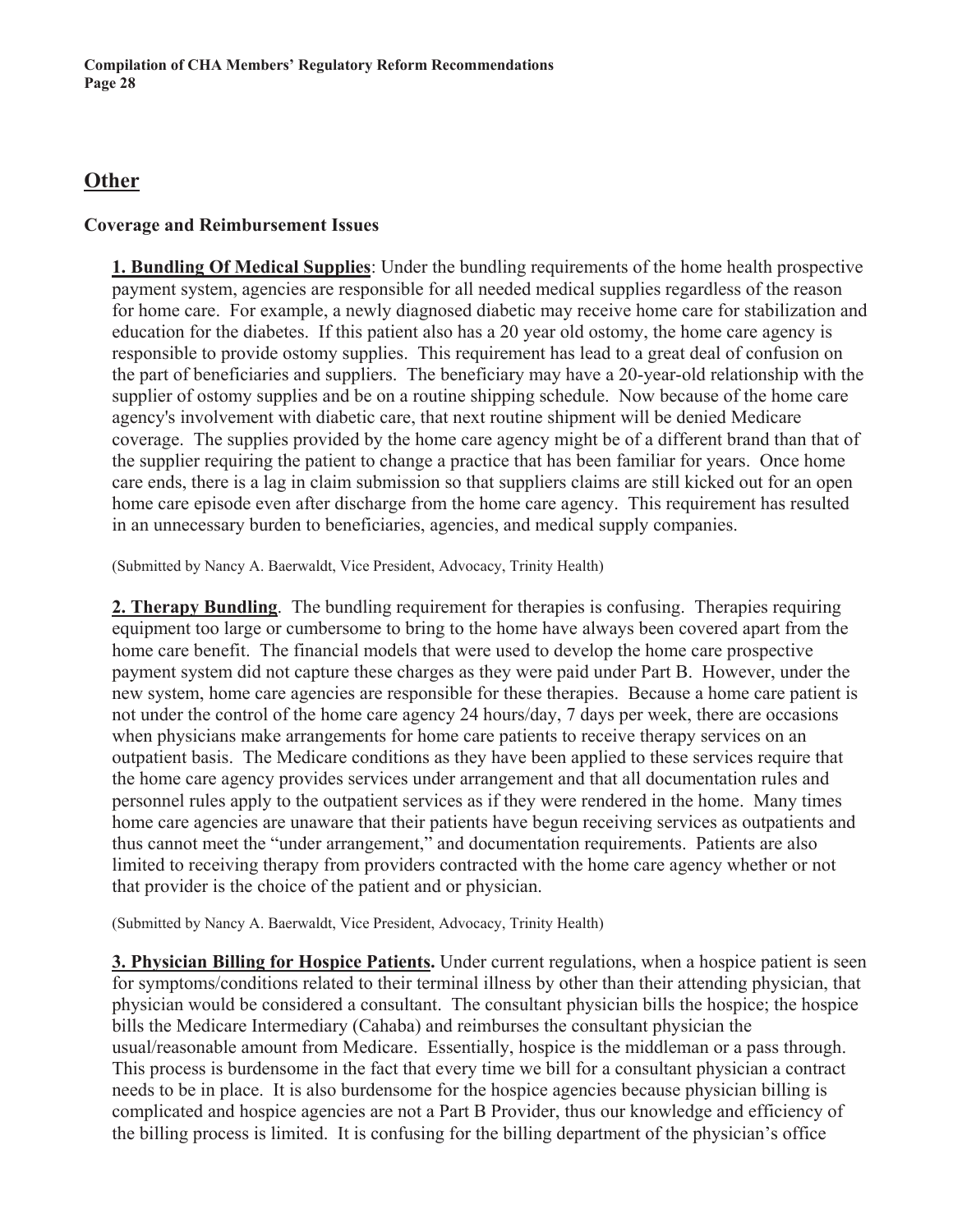since it is a small amount of their billing business, as compared to their regular volumes. We suggest and advocate that if a hospice patient is seen by any physician, that the physician bills for the patient visit, as they would bill for any other patient visit.

(submitted by Carmela Brown, Government Relations, Mercy Medical Center, Des Moines, IA)

**4. Nursing Home Room and Board Payments**. Under current practice, when a Medicare/Medicaid recipient receives hospice benefits in a nursing facility, the hospice provider must bill the Medicaid fiscal agent (Consultec) for both the hospice and the nursing facility's components of the patient's care. The hospice is then responsible for reimbursing the nursing facility for the patient's room and board expense. This is a burdensome process, which unduly places the hospice in the position of being the "fiscal intermediary" on behalf of the nursing home. Calculating these payment differences is very complicated and, if done incorrectly, the hospice program could unknowingly violate federal fraud and abuse statutes.

National data from the U.S. Department of Health and Human Services supports the Iowa Hospice Organization's position that the payment system would work more efficiently if hospice and nursing home Medicaid benefits were paid separately, and that "administrative burdens…could be reduced by having the Medicaid program pay the nursing home directly".

The current policy is difficult to process and unfairly places the burden of another industry's payment policies upon hospice providers. This is a policy that Congress should direct the Centers for Medicare and Medicaid Services to change.

(submitted by Carmela Brown, Government Relations, Mercy Medical Center, Des Moines, IA)

#### **5. General Medicare registration and payment collection processes**

The Medicare registration process is very time consuming. The required questionnaire asks about other benefits, payers, diagnoses, employment, spouse information - all to determine if there is a payer that is primary to Medicare. This questionnaire is required to be filled out by every Medicare patient who walks through the door for treatment. An RHC may see approximately 50 patients per day; over 60 percent of the population are patients who are Medicare qualified.

Also time consuming is the need to explain/reinforce that Medicare does not cover routine physicals and blood work that does not have a covered diagnosis for that test. If the patient does require blood work at the time of the visit, the doctor and nurses spend quite a bit of time looking to see if the symptoms the patient is having or diagnosis the patient has is covered for that particular test. For example, if the patient is having a pap smear, personnel needs to find out when the last pap smear was done in order to find out if the patient is eligible for a covered screening pap smear. If they are having the pap under a 2-year period, then a waiver needs to be signed by the patient or we are unable to collect payment from the patient. The same is true of a test ordered that does not have a covered diagnosis. The same process has to be evaluated for screening PSAs and various other tests.

Below are some specific examples involving Medicare's covered services and requirements to receive payments. This information was secured from employees who work on a daily basis with the regulatory requirements: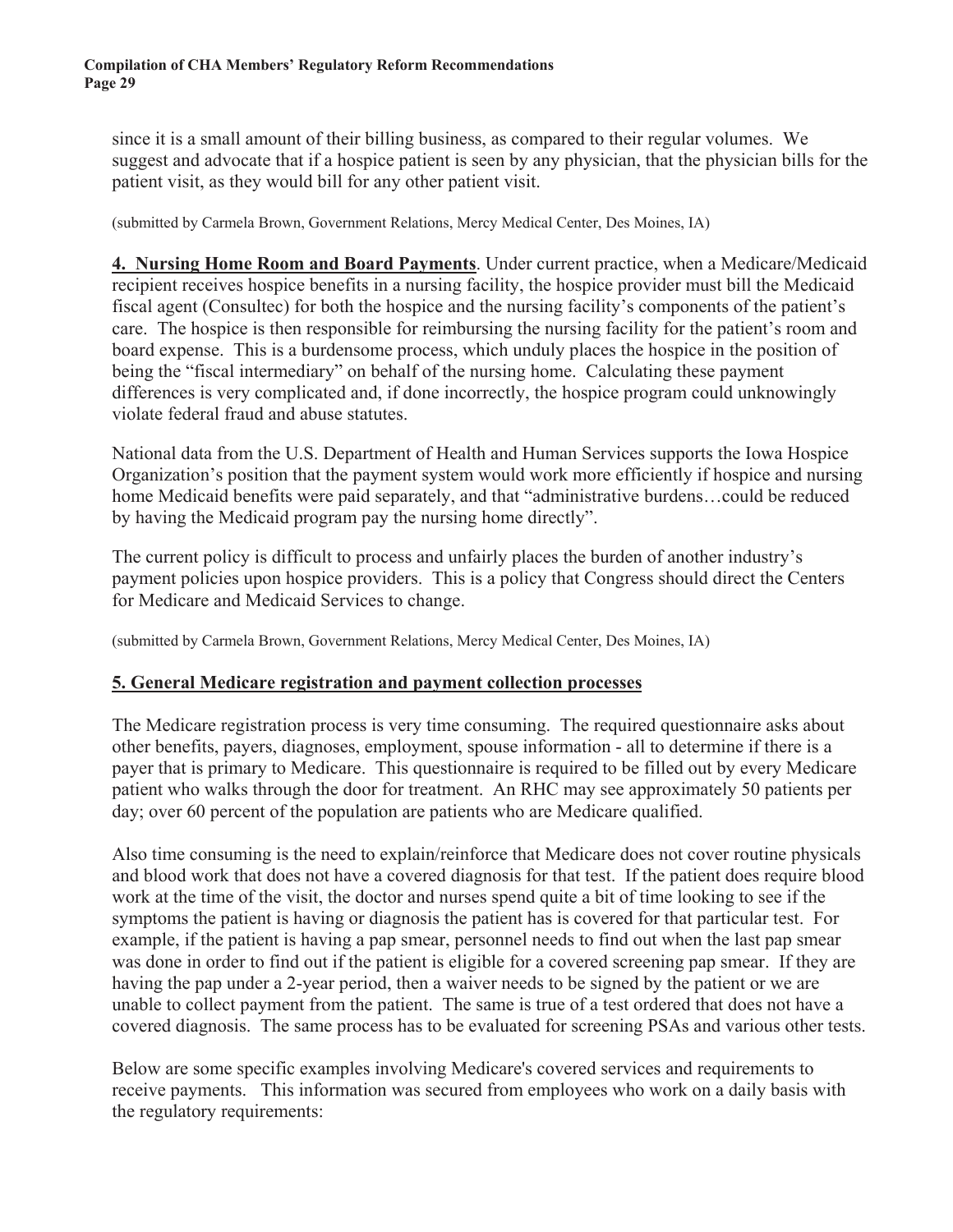- 1) Routine nail trimmings In order for the clinic to receive reimbursement, a waiver must be filled out which requires the patient to pay for the service. Without a waiver, the facility cannot bill the patient. Numerous examples are cited where the patient was in need of the service, yet Medicare Part B Local Medical Review Policy (LMRP) basically only covers nail trimming for patients who have diabetes. Services are provided, but written off by the organization because no waivers were filled out or documentation did not support the claim. A lot of time is spent in the exam rooms explaining waiver information and obtaining signatures; a lot of work that seems unnecessary when a licensed medical practitioner feels this is the right course for treatment.
- 2) Injections. When a patient is referred to a specialist and the specialist orders a specific injection to be given monthly, patients often want the RHC to provide the injection since they're closer. However, reimbursement is at a set rate of approximately \$85 for STA, when often the injection costs \$500-\$1000/shot. Clinics may see the remaining payment in the cost report, often up to a year later or possibly not at all.
- 3) EOBs. Medicare Part A does not forward EOBs to most supplemental insurance underwriters (unlike Medicare B MediGap process). We are required to send a paper copy along with a copy of the Medicare EOB to the supplemental insurance. The EOB contains many patient claims so these EOBs have to be blocked out to submit only the information needed for that particular patient. We are finding even large MediGap underwriters, which have contracts to have automatic electronic transfers from Medicare Part A to them, are not being sent. Therefore, after these claims have aged 60-90 days, they will finally be submitted paper by our billing department.

(Submitted by Nancy A. Baerwaldt, Vice President, Advocacy, Trinity Health)

**6. Recovery of Overpayments made to Medicare + Choice organizations** -- Appearing in the January 25, 2002 Federal Register, Vol. 67, No. 17 is the requirement that Medicare + Choice organizations must notify CMS about an overpayment within 60 days of the receipt of that overpayment. This time frame should be increased substantially.

1) The CMS proposed rule requires that overpayments be returned within 60 days of the provider "identifying" or "learning" of the excess payment. We request that CMS provide a definition on the meaning of "identifying" and "learning."

2) The proposed rule requires that the provider "notify the carrier or intermediary, in writing, of the reason for the overpayment." We request that CMS provide a model form for this notification.

3) The proposed rule only deals with individual claims. But how would a provider address issues that are systemic over multiple claims (e.g., thousands of claims)? We request that CMS provide clarification.

(Submitted by Nancy A. Baerwaldt, Vice President, Advocacy, Trinity Health)

**7. Revise the Medicare Secondary Payor regulations (42 CFR 411.24):** Currently, hospitals must fill out a Medicare as Secondary Payor (MSP) form every time a patient comes to the hospital for a procedure. This is an unnecessary burden that is costly to the hospital in terms of staff time and resources and to beneficiaries, who must respond to the same questions every time they come to the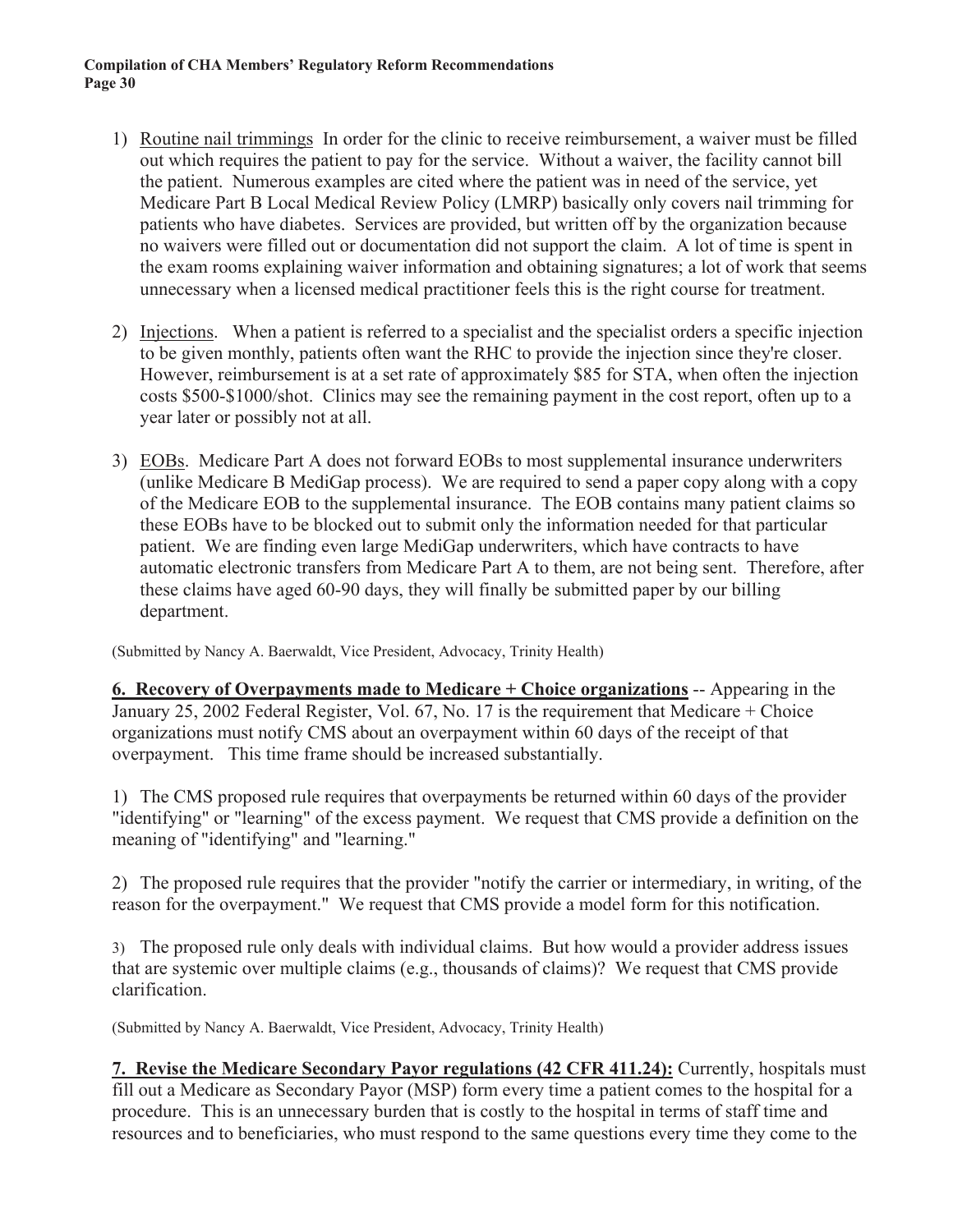hospital – even if they are required to come in on a weekly or daily basis. Additionally, hospitals that serve as reference laboratories are required to track down a beneficiary whose lab specimen may have been sent there in order to determine whether the beneficiary has other insurance coverage.

Recommendation: The intent of the underlying statute (Section 1862(b)(6)(A) of the Social Security Act) can be maintained if the regulation is changed to require that hospitals collect MSP information *no more than once per 90 days for each beneficiary* requiring services and should not be responsible for MSP information for non-patients (e.g., lab referrals).

(Submitted by Steve Brennan, System Director, Advocacy & Public Policy, Providence Health System)

**NOTE**: On March 20, 2002, CMS Administrator Tom Scully announced that hospitals will be able to gather the MSP information every 90 days rather than every 30 days.

**8. MSP Questionnaire**. These questions are confusing to many of the patients and not totally accurate. For instance, it does not ask if Hospice and/or an HMO policy should be billed. Again Medicare is holding the facility responsible for this information.

(submitted by Carmela Brown, Government Relations, Mercy Medical Center, Des Moines, IA)

**9. Regulations concerning oxygen and CPAP benefits.** The need for a physician's prescription for every replacement CPAP accessory, i.e., masks, headgear, tubing, filters, etc. These items are necessary for the use of the prescribed equipment to interface with the patient, like a nasal cannula is needed to interface with the patient and their oxygen equipment. I think of them as prescription refills. The original physician's prescription order and CMN is for a lifetime medical need, making the need for replacement accessories also lifetime medical need.

The Region D DMERC Supplier Manual, Revised January 2001 Chapter 9, CPAP, page 1 lists the HCPCS codes for these accessories as K0183 through K0189. The same "K" codes are also referenced in Chapter 9 Respiratory Assist Device (RAD) with a table that represents the usual maximum replacement amount expected to be medically necessary. The whole Region D DMERC Chapter 9 Respiratory Assist Device (RAD) is very burdensome for all involved, from patient, physician to DME provider. It involves a great deal of intense follow up commitment and burden on the patients, their physicians and DME suppliers to insure proper benefit coverage and reimbursement.

(submitted by Carmela Brown, Government Relations, Mercy Medical Center, Des Moines, IA)

#### **Codes and Coding Policies**

**1. Inconsistent Coding Guidance.** Currently the American Hospital Association (AHA) Coding Clinic for ICD-9-CM serves as the official reference for coding advice, as designated by the major cooperating parties in healthcare - the Americal Hospital Association (AHA), American Health Information Management Association (AHIMA), Centers for Medicare and Medicaid Services (CMS), and the National Center for Health Statistics. Carriers, Fiscal Intermediaries (FI's) and CMS frequently fail to follow or reference the AHA official coding standards when providing commentary or guidance in Local Medical Review Policies (LMRPs) or Federal Register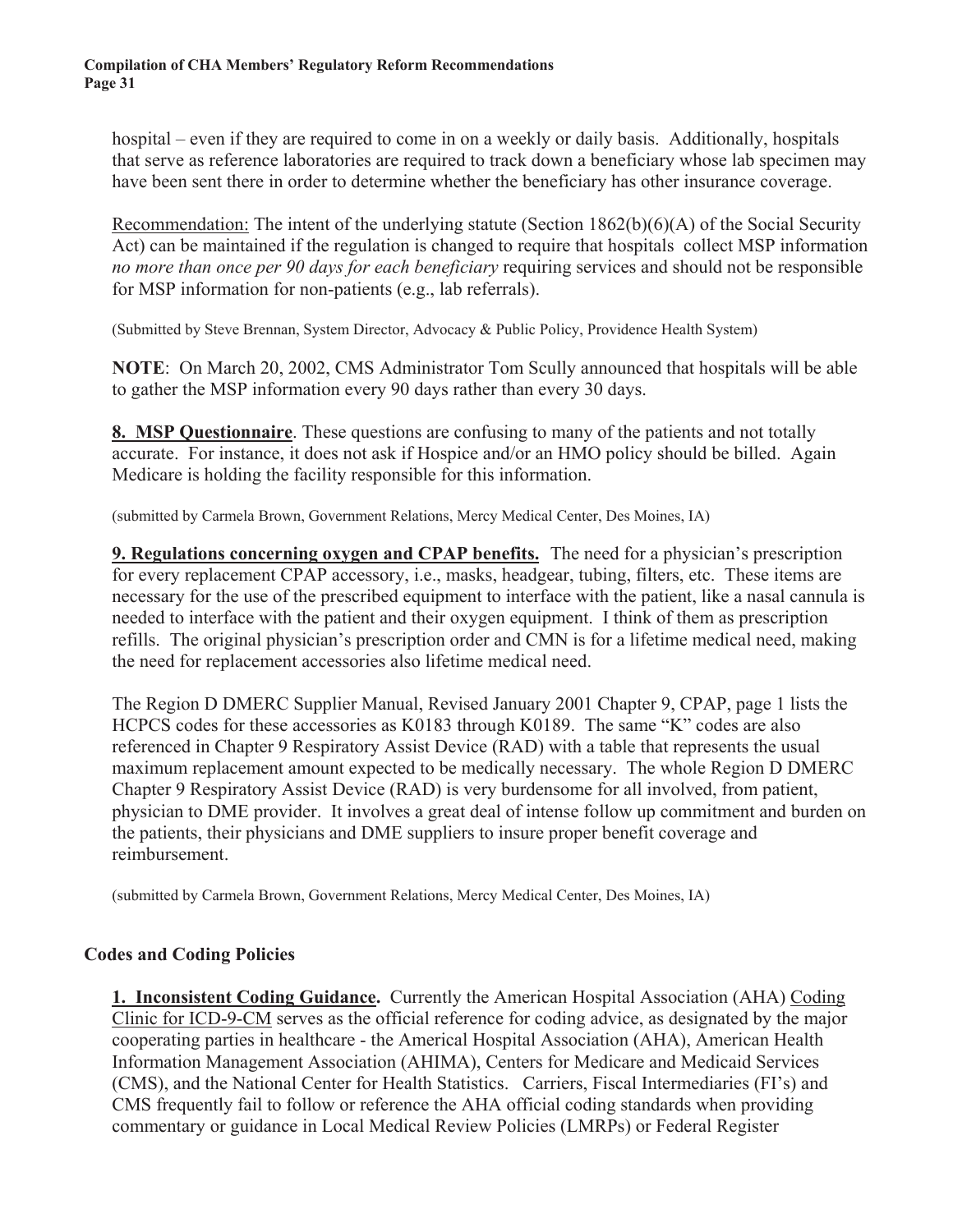promulgations. Further, CMS fails to enforce adherence to Coding Clinic rules among its agents – the FI's and Carriers. As a result, LMRPs and commentaries are issued that are contradictory to professional coding standards and, therefore, place coding staff and providers in the position of "choosing" which set of coding rules to follow. This is counter-productive as it creates the potential to misinterpret or misrepresent medical conditions because of regional variances in coding or terminology applications and creates potential compliance problems that could be avoided by clearer, better-coordinated guidance. While CMS may choose to delegate authority to professional associations to develop, implement and manage various critical portions of the reimbursement system, CMS cannot delegate responsibility for ensuring that Medicare providers and beneficiaries have a cohesive, consistent, and clear system that promotes clarity, comprehension and compliance.

Recommendation: CMS should develop a more collaborative guidance promulgation process, especially if it is going to defer to the expertise of AHA's Coding Clinic and the American Medical Association's CPT coding guidelines and delegate to them responsibility for critical portions of the reimbursement system for federal health care programs. The more collaborative process should ensure that all national, FI and carrier rules, policies and practices are consistent with the decisions and guidance of these national bodies. CMS should require its staff to obtain the concurrence from such experts with delegated authority to administer portions of the federal health care programs that CMS's (or the FI's or carrier's) proposed interpretation is consistent with the letter and the spirit of the expert's promulgations on the topic before issuance of each proposed or final guidance or policy from the central or regional CMS offices, or from an intermediary or carrier."

(submitted by Donald E. Koenig, Vice President, Corporate Responsibility, Catholic Healthcare Partners; Cincinnati, OH)

**2. Code discrepancies**. Some guidance given by CMS in the Federal Register and in other communications, concerning assignment of diagnosis codes is inconsistent with Official ICD-9-CM Guidelines for Coding and Reporting. An example can be found in the November 30, 2001, Federal Register, on pages 59880 - 59881. A commenter had suggested that diagnosis codes for weakness, palpitations, rapid heartbeat and syncope should be added to the list of diagnoses that support coverage of observation for patients having "chest pain". The response stated, "If a patient has one of the other suggested symptoms (weakness, palpitations, rapid heartbeat, and syncope), it would be appropriate to use one of the proposed codes as the diagnosis (for example, 413.9, other and unspecified angina).

If a physician ordered observation for a patient because of rapid heartbeat and syncope, but did not note "unspecified angina" on the patient chart, it would be a clear violation of coding rules for the coder in the medical records department to enter the code of 413.9. Yet that appears to be the suggestion in the Federal Register.

Similar lack of understanding of coding rules was evidenced in a letter from the CMS Region 10 office, responding to concerns over the inappropriateness or inadequacy of the list of diagnosis codes in LMRP's that support medical necessity for services. In this specific instance, the LMRP concerned CAT scan of the abdomen, hip and pelvis. The patient had been struck by a motor vehicle while riding her bicycle. The treating physician in the emergency room ordered a pelvic CAT Scan to determine if the pain in the patient's hip was due to a fracture. Fortunately for the patient, there was no fracture. The diagnosis assigned by the physician was contusion of hip, which is ICD-9-CM code 924.01. Unfortunately for the hospital, however, that diagnosis code is not included in the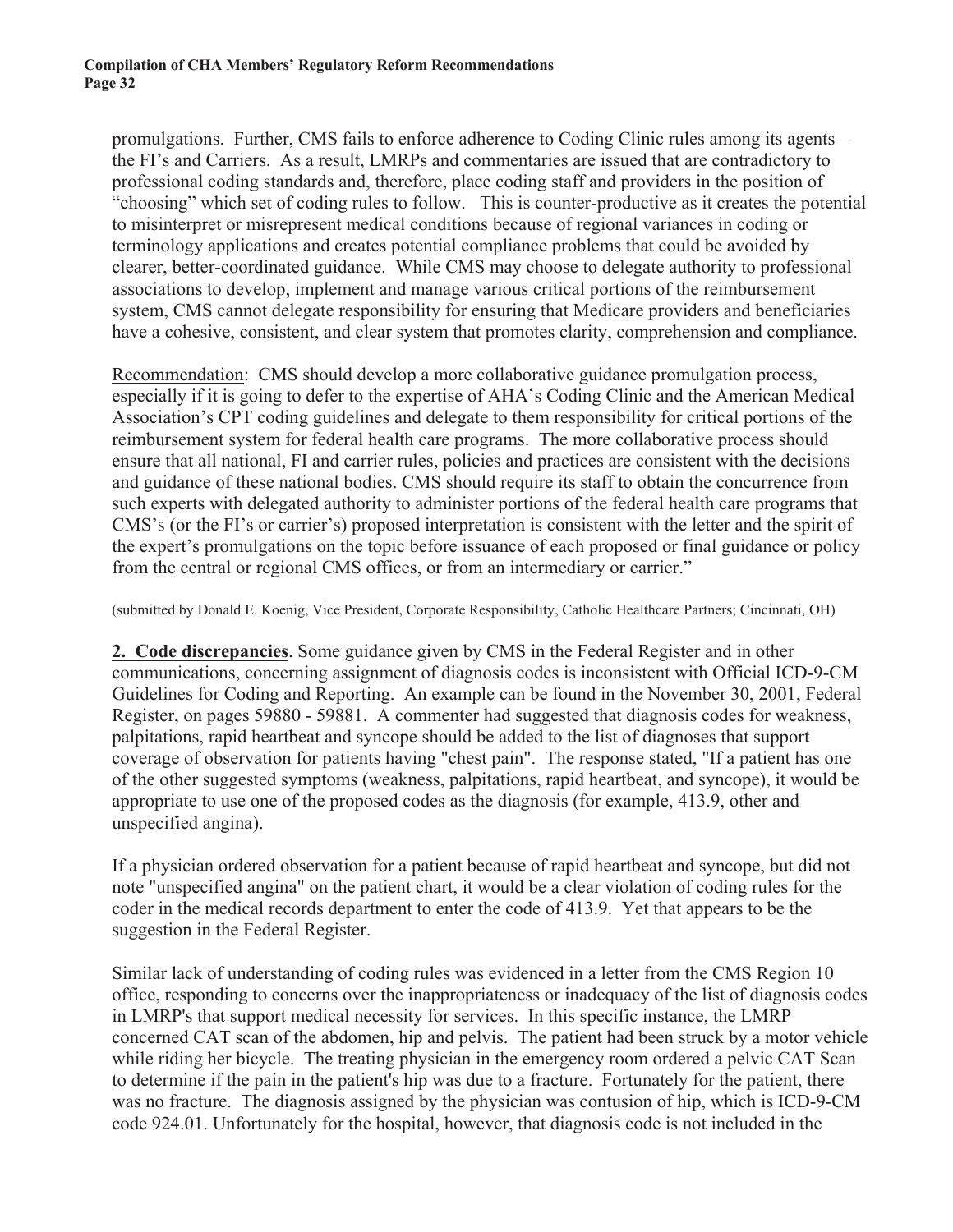LMRP, and so Medicare refused to pay for the diagnostic procedure, even though there was no way to know in advance what the result of the scan would show. Had the hip been fractured, the scan would have been covered. Ironically, had the injury been diagnosed as contusion of buttock, code 922.32, the scan would have been covered.

After questioning why contusion of the hip was not considered a covered diagnosis for this procedure, when contusion of the buttock was, the response from region 10 stated, "The buttock is reasonably close to the hip so 922.32 may have been appropriate."

Unfortunately, coders are not allowed to be just "reasonably close". They must only code what the physician describes, not something reasonably close in order to obtain payment for the facility.

Inconsistencies in the LMRP's between states and between carriers and FI's have already been pointed out numerous times, and movement to national coding policies may help address these issues. But CMS officials, whether responding to individual letters or preparing responses for publication in Bulletins or the Federal Register, need to understand coding rules before giving advice on coding issues.

(Submitted by Michael Frith, Business Office Director, Saint Alphonsus Regional Medical Center, ID)

**3. E&M guidelines, billing** (excerpt from Margaret Barron testimony at January 7 Advisory Commission Hearing)

The billing guidelines are incredibly complex, especially for emergency medicine. There are five levels of service, 1 through 5, with 1 being a very simple thing -- I pinched myself and I need a tetanus shot. That's a level 1. I'm having a heart attack and I need to be admitted, level 5. Most of these things are common sense. But if you look at what you have to put down on paper, it becomes a game. In order for me to bill a level 4 visit, there is a grid. I have to have X pieces of documentation from the organ systems, and I think for a level 4 I have to have 9 of 14 organ systems covered, even though you're coming in for your heart attack. I mean, I'm going to listen to your heart and your lungs and feel your belly, and then I'm going to get going, okay? You don't want me looking in your ears. But in order for me to get up to a level 4 or 5 visit, I have to put all these things down. You know, if you're 94 years old, I'm sorry but your family history is not relevant. So there are things that you do to get to these levels of service that I have to document that, frankly, don't make any sense. You're documenting for billing, you're not documenting for patient care.

(Submitted by Dr. Margaret Barron, MD, Providence Hospital, Washington, DC)

**4. Usage of Different CPT Codes for the Same Services.** CMS permits inconsistencies among coding conventions that exacerbate complexity and confusion among coders. Sometimes, the different codes are related to the identity of the payer; other times to whom provides the service or performs the procedure. Examples include:

 Current software available to support hospital billing efforts has limited capability in providing alternative coding options. Most vendors restrict alternative coding to a financial class level (e.g., Medicare, Medicaid, Managed Care) rather than at the specific insurance plan level. It is at the plan level within Managed Care that most contractual variances in coverage and coding occur.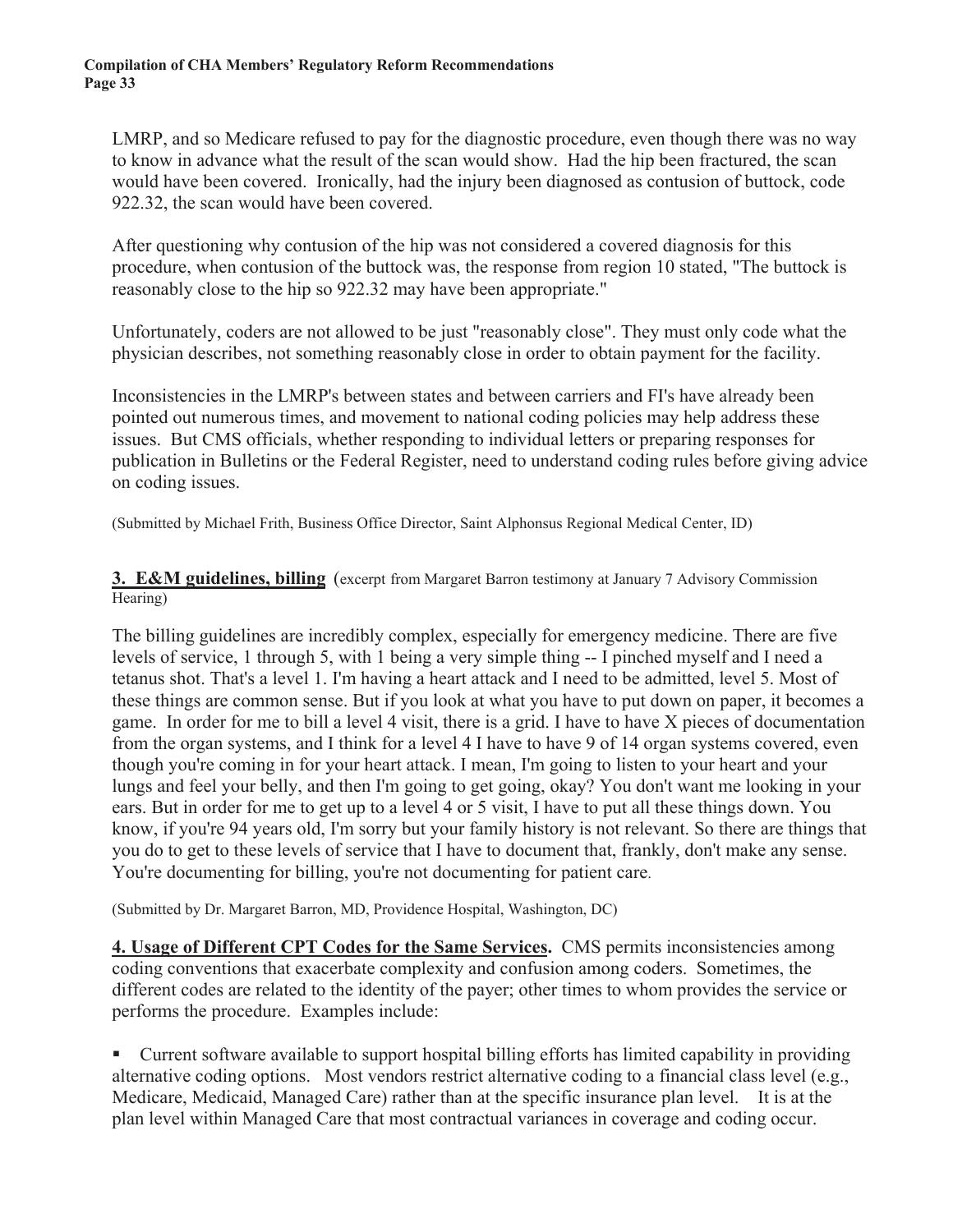*Example*: Partial Hospitalization Psychiatric services is a covered benefit under the Medicare/ Medicaid programs. A vital component of Partial Hospitalization is activity therapy services. Activity therapy services have been historically a source of fraudulent practices. However Medicare and Medicaid have eliminated some of issues by creating a new HCPC II code and a clear definition of activity therapy. Providers and auditors now have a means to define, identify, and audit services falling under the classification of "activity therapy." Managed Care plans however have not been supportive of the new definition of "activity therapy" as defined by Medicare/Medicaid and have historically not supported the use of national HCPC II coding. Instead, Managed Care has requested providers to "re-classify" activity therapy patients into other existing CPT-codeable services (e.g., group therapy or individual therapy) or to create "home-grown" coding that corresponds to no official coding nomenclature. This practice establishes historic records that do not properly reflect the clinical services performed which can have far reaching impact on future rate setting, clinical profiling, and trending of healthcare services in general.

 Coding of wound debridement services differs between physicians and hospitals. When provided by the physician, CPT coding in the 11000's series is required. When provided within the hospital setting and by non-physician personnel, the CPT codes 97601 versus 97602 are required depending on if the debridement is "selective" or "non-selective". As a result, a two-tiered coding methodology is created for the same medical procedure.

Recommendation: Procedural codes should be unique to the procedure, and consistent regardless of the payer, provider, or site of service. CMS must represent more aggressively the interests of providers and beneficiaries with delegated coding authorities to ensure a cohesive, clear system."

(submitted by Donald E. Koenig, Vice President, Corporate Responsibility, Catholic Healthcare Partners; Cincinnati, OH)

**5. Usage of different CPT codes for different payers**. Medicare uses one CPT code, Medicaid another, John Deere another. Development and usage of standard codes for all payers. Also their units with these CPT codes (example: Diabetes 30 Vs 60 minutes or wanting each for some types of service and whole program for others).

(submitted by Carmela Brown, Government Relations, Mercy Medical Center, Des Moines, IA)

#### **ERISA and Nurse Shortages**

Bona Fide Retirees and the Nursing Shortage. -- A significant barrier to our being able to partially ameliorate the health professionals' shortage is our inability to "hire back" relatively soon after retirement our retired registered nurses and other health professionals.

The barrier is the regulatory language promulgated pursuant to the Employee Retirement Income Security Act (ERISA). The regulations direct that for a pension fund to maintain its tax-exempt status, the monies drawn by individuals from the fund must be to those whose separations from the employer are bona fide.

The ERISA regulations governing such separations do not define how much time must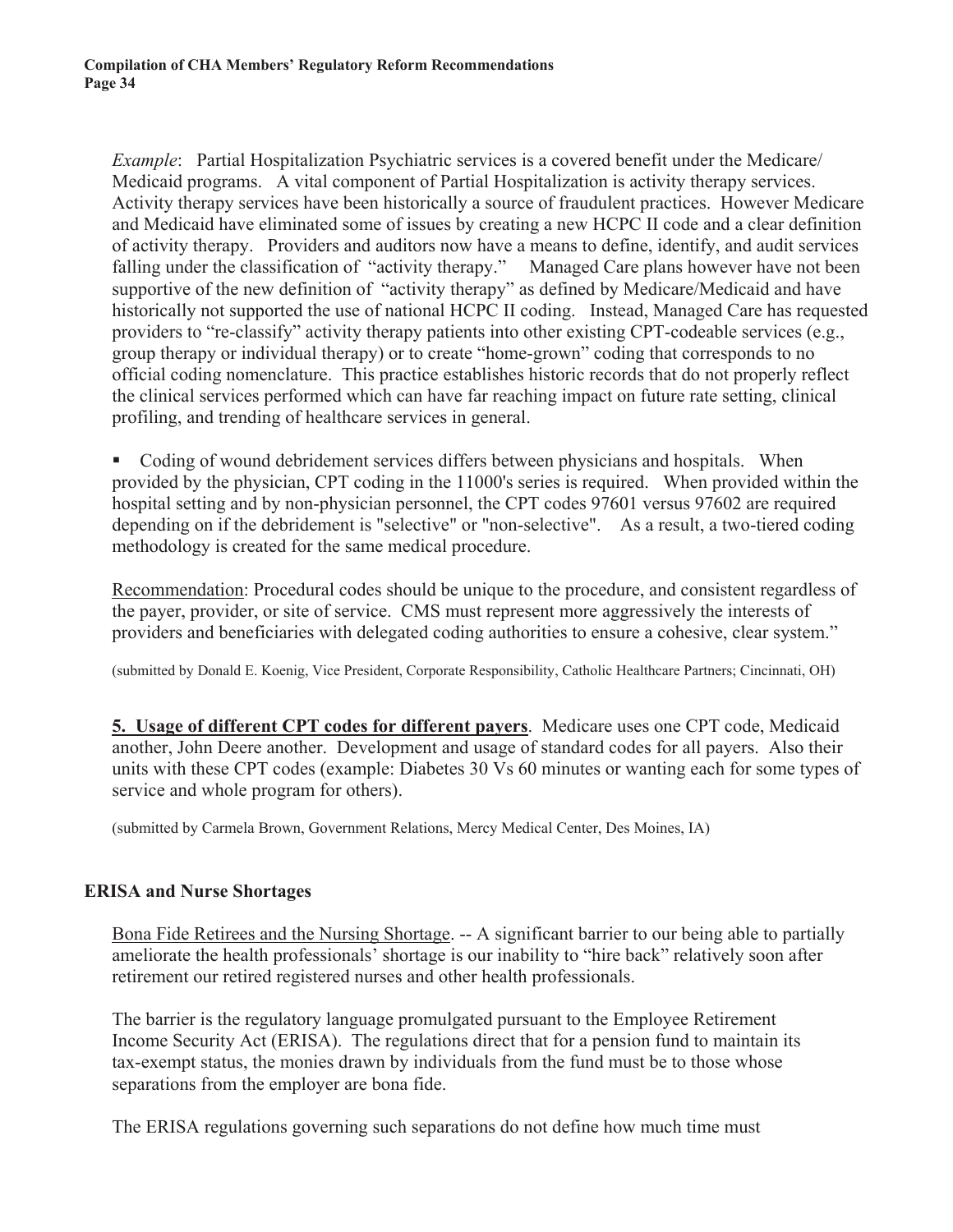elapse between the date of retirement and the date the retiree returns to work for the same employer for a separation to be bona fide. However, it is assumed by attorneys versed in ERISA and pension law that there must be a significant time lapse between the date of retirement and the date of re-employment (with continued receipt of pension payments by the "re-employed retiree") by the employer from which the employee separated.

Put specifically, attorneys hesitate to interpret as a bona fide separation a retirement in which the "retiree" returns to work with the same employer, with full pension benefits, 120 days following the retirement.

It is to state the obvious to note that recently retired health care professionals are some of our most valuable potential employees. While these newly retired health care professionals are often free to "go down the street" to work for another health care facility and continue to draw full pension benefits from the facility from which they retired, they are most valuable to the health care facility from which they recently retired. Additionally, for some recently-retired individuals, who may wish to return to work at our facilities, there may not be the "go down the street" option.

The Potential Solution For Health Care Providers: Health care facilities need: (1) clarification of the minimum number of days after retirement and before re-employment with the same employer in which the separation can be considered bona fide; and (2) a relatively-short (e.g., 120) minimum number of days for the separation to be considered bona fide in the case of retired health professionals.

(Submitted by Nancy A. Baerwaldt, Vice President, Advocacy, Trinity Health)

#### **HIPAA --Health Insurance Portability and Accountability Act**

**1. De-identification** -- We have appreciated the care the Department of Health and Human Services has shown in the promulgation of the privacy portion of the HIPAA regulations. We would like, however, to call to your attention the "de-identification" requirements for hospital data used for clinical and other research purposes, an element of the regulations we believe still needs attention.

Trinity Health hospitals, like just about all hospitals, rely on the availability of comparative hospital data to ascertain quality improvement opportunities and determine market trends. Both sets of information are vital to our being able to effectively serve our communities and patients. As such, we are particularly concerned about the standards and implementation specifications for the "deidentification of protected health information" used for research purposes. These requirements are enumerated in §164.514 of the HIPAA privacy regulations.

The severe limitation on the use of the 4<sup>th</sup> and 5<sup>th</sup> digits of a zip code (§164.514[b][2][I][B] – "if 20,000 or fewer people {must} be changed to 000") is particularly troublesome. This limitation is a significant barrier to our being able to conduct quantitative research on medical care and marketplace trends. Specifically, in order for us to compile comparative statistical information about the quality of care (mortality, morbidity, etc.) and trends in market penetration, we need to access data that has all five digits of the zip code, even when there are "20,000 or fewer people" resident in the geographic area that comprises the five digits of the zip code. We therefore recommend that zip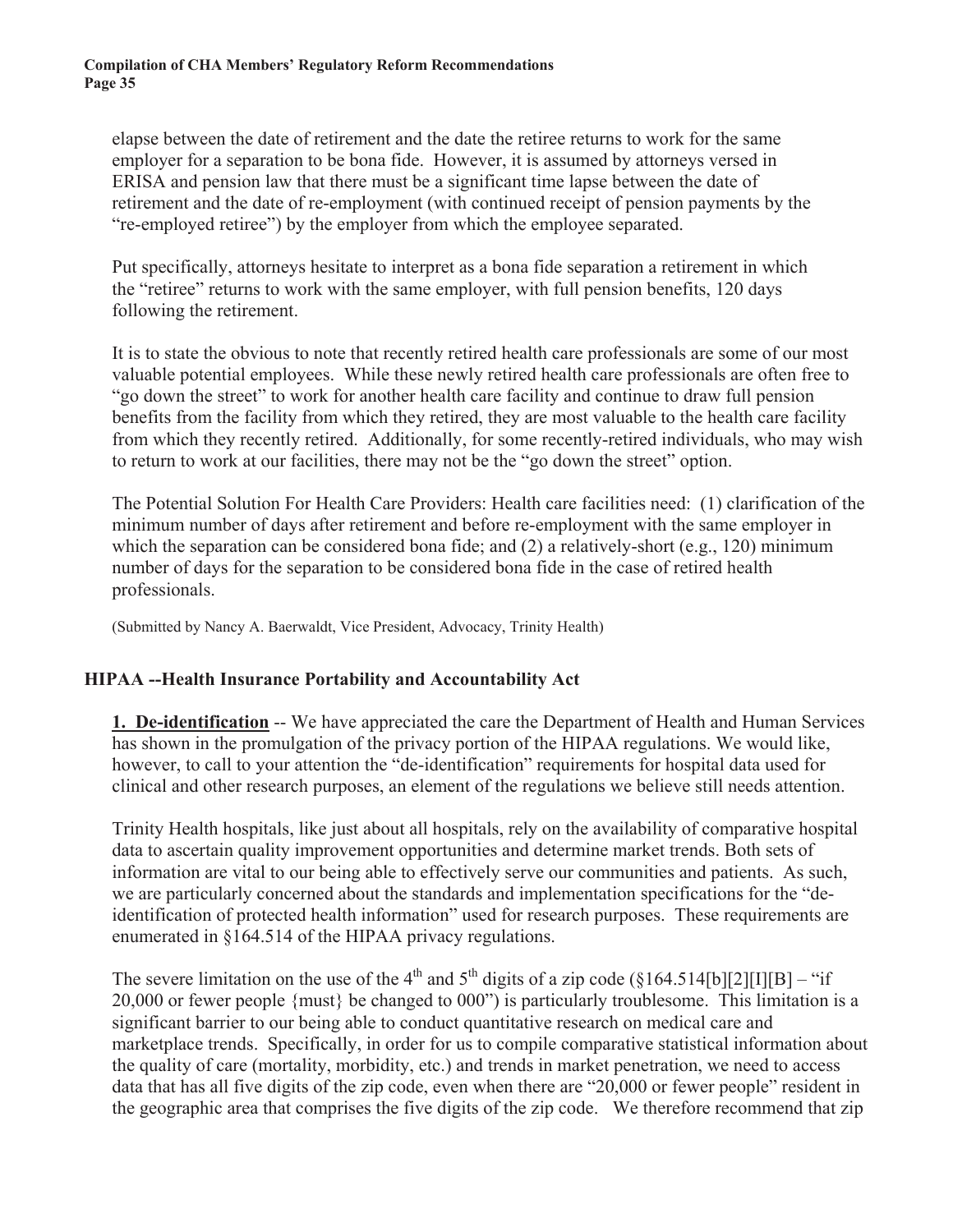code be entirely eliminated from the "de-identification" requirements so that the complete zip code is able to be utilized for research and market analysis.

Additionally, the protocol requiring that "([a]ll elements of dates (except year)" be "de-identified" (§164.514[b][2][I][C]) is also too severe for the data comparisons we need to make. It is to state the obvious to note that for certain diagnoses, there is seasonality in admissions and discharges. Understanding this seasonality, and trends in same, gives us the opportunity to appropriately accommodate patients. We therefore recommend that the "admission date, discharge date" be removed from the de-identifiers so that they may be utilized for research and market analysis.

(Submitted by Nancy A. Baerwaldt, Vice President, Advocacy, Trinity Health)

**2. Cost and Complexity of Complying with HIPAA**. Protecting the privacy and security of sensitive health care information is critically important to our health system, our 35,000 associates, our 8,000 affiliated physicians and our hundreds of thousands of patients, residents and their families. But the new HIPAA privacy rule places a tremendous financial burden upon hospitals and providers. This is particularly important regarding our hospitals that are heavily reimbursed by public programs. The government itself estimates the total cost to be nearly \$18 billion over five years. Other studies suggest the price tag is more than \$22 billion for hospitals alone, and that those costs will not be offset by efficiencies brought by HIPAA's electronic transaction requirements.

Much of the extensive costs of complying with the HIPAA privacy provisions were offset in federal calculations (including calculations of its compliance with the Un-funded Federal Mandates Act -- UFMA) by the promise that hospitals and other providers would reap significant savings from the implementation of the standardized transaction and code sets prior to implementation of the privacy rules and that the significant privacy and security upgrades necessary could be funded from those savings. In late 2001, Congress reversed the order of compliance by delaying the effective date of the transactions and code sets until October 16, 2003, some six months after full compliance with the privacy rules must be achieved.

Recommend that CMS undertake new calculations of the cost of compliance with the privacy provisions of HIPAA, once the final HIPAA privacy provisions are approved, reassess whether the rule complies with the UFMA in light of the change in compliance order, and make appropriate regulatory recommendations to assist providers in achieving timely, cost-effective compliance."

(Submitted by Sr. Marjorie Bosse, Vice President, Catholic Healthcare Partners, Cincinnati, OH and Donald E. Koenig, Vice President, Corporate Responsibility, Catholic Healthcare Partners)

**3. Coordination of HIPAA compliance dates**. In order to comply with the letter and spirit of the HIPAA legislation, CMS should extend the compliance date for all components of HIPAA (privacy, security, transaction and code sets, identifiers) until 26 months after the promulgation date of the final HIPAA regulation. Because of the inter-related nature of privacy and security enhancements, policies and extensive training, it is impossible and inexorably expensive for providers to attempt to do this in a piecemeal fashion. Information privacy and security is far too important to be accomplished in such a slapdash fashion.

Secondly, the fact that the "final" privacy regulations have been "tweaked", "clarified" and "amended" three times so far by the Bush administration, and are not yet *really* final would seem to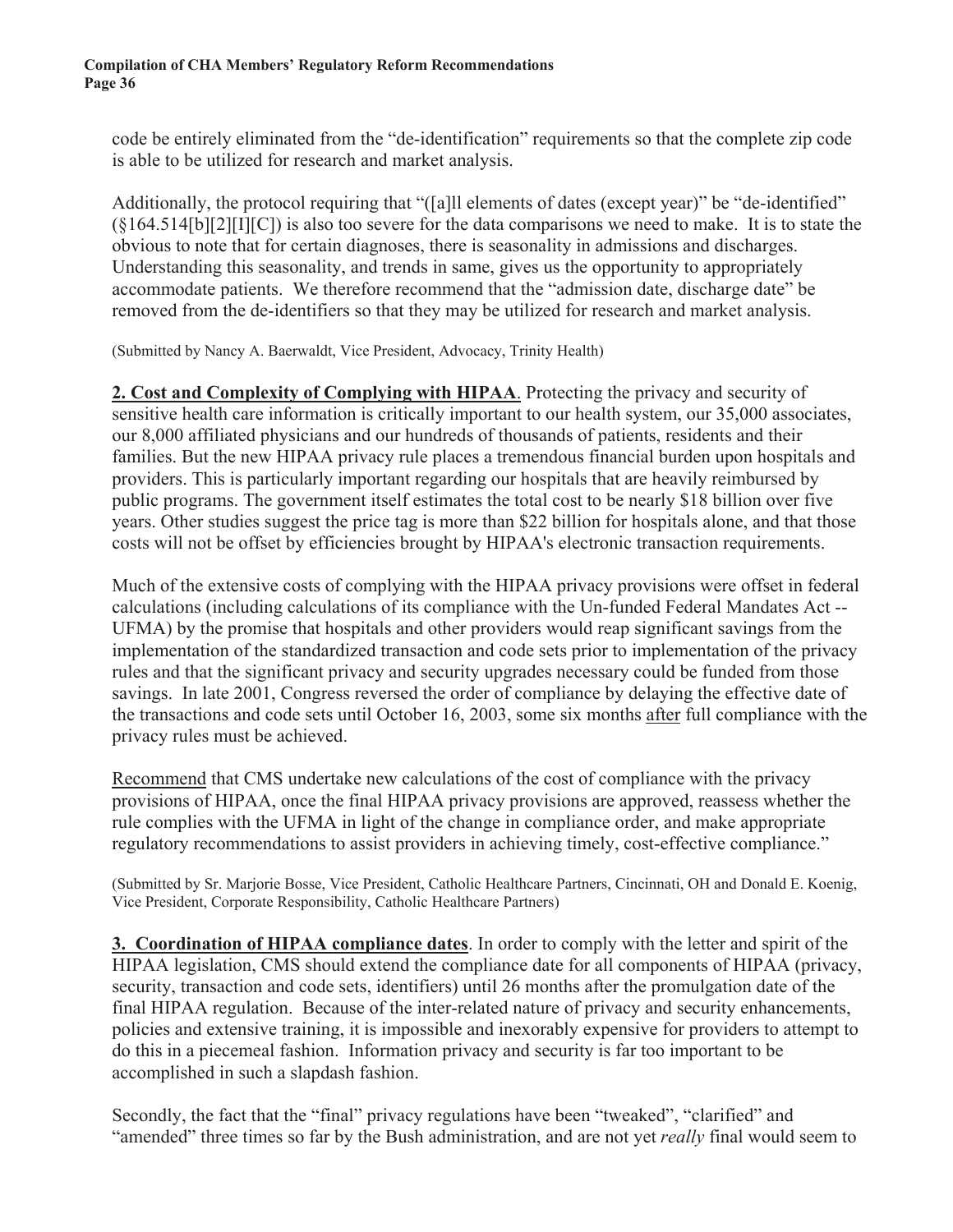require that the privacy regulation compliance date be re-set by CMS to be 26 months from when the final regulations are promulgated (expected sometime this summer.) Congress mandated in HIPAA that providers are to have 26 months to come into full compliance with the final regulations. We agree wholeheartedly that the changes and clarifications have been needed, and we appreciate them, but continual regulatory changes without adjusting the April 14, 2003 compliance deadline makes it impossible for providers to implement thoughtful, effective training in the limited time remaining, and appears to violate the clear Congressional mandate that providers have a full 26 months to come into compliance.

We recommend that CMS change the HIPAA privacy compliance date to 26 months from when CMS issues the final HIPAA Privacy rule and we recommend that CMS harmonize all HIPAA final compliance dates to be 26 months from when the final HIPAA regulation is promulgated.

(submitted by Donald E. Koenig, Vice President, Corporate Responsibility, Catholic Healthcare Partners; Cincinnati, OH)

**4. CMS determination of HIPAA Pre-emption Status.** Given the extraordinary cost (quoted in excess of \$100K per state) and complexity of state analyses of pre-emption of HIPAA, some providers are awaiting pre-emption analyses from state medical societies or state hospital associations; others just assume that assistance will come eventually.

Recommendation: CMS should agree to provide a definitive pre-emption analysis for all 50 states to ensure that all providers in any state address critical patient information privacy and security in a consistent fashion. Only the federal government has at is disposal the extensive legal resources necessary to undertake such analyses and produce them in a consistent format.

(submitted by Donald E. Koenig, Vice President, Corporate Responsibility, Catholic Healthcare Partners; Cincinnati, OH)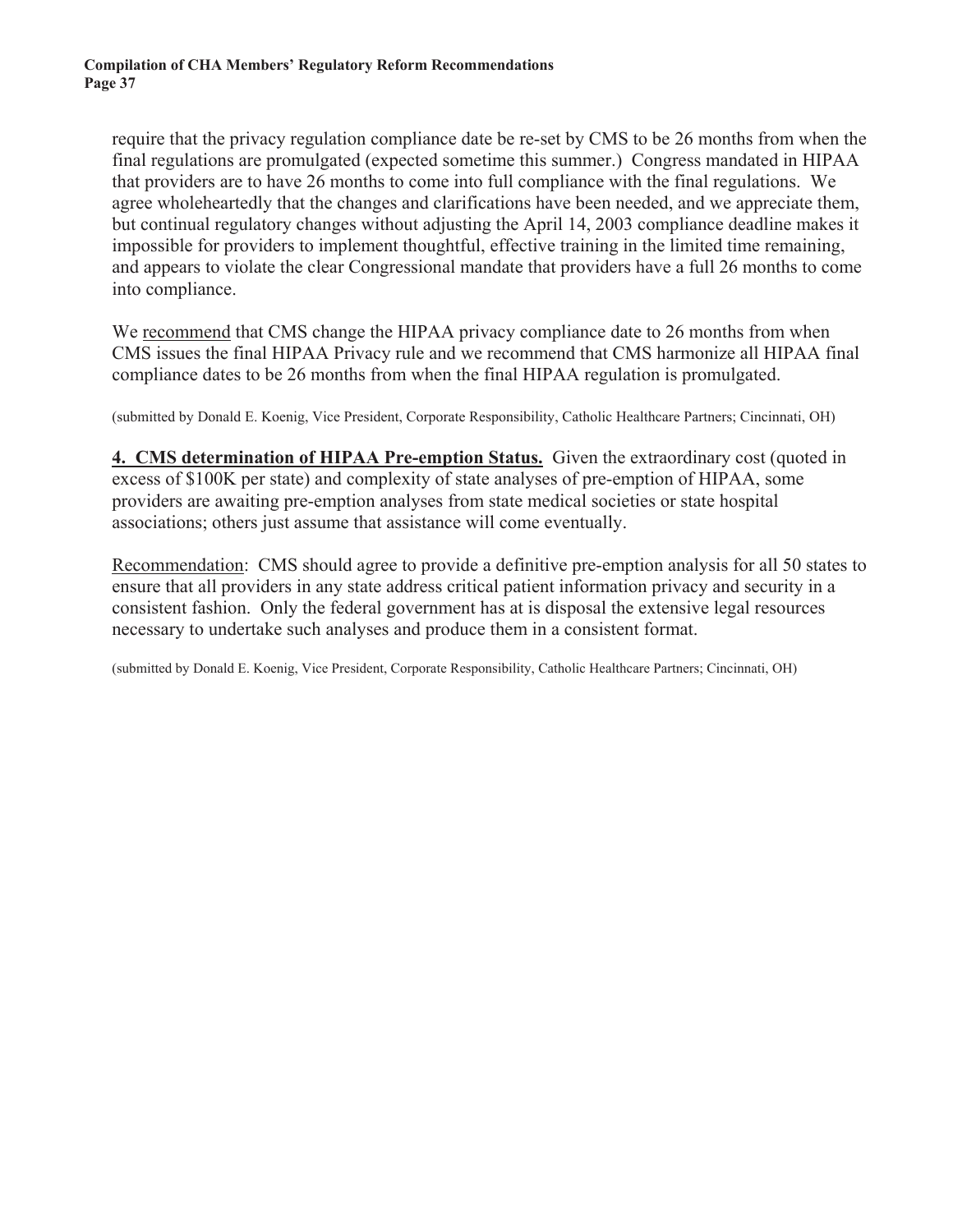*Appendix*

#### **CHA-Member Contact Information**

Recommendations submitted from the following CHA member Systems and facilities are included in this compilation:

**B** Christopher M. Carney CEO/President **Bon Secours Health System, Inc.** 1505 Marriottsville Rd. Marriottsville, MD 21104-1399 410-442-5511

#### Also from **Bon Secours Health System**:

Keith Braganza, Director of Budget 410-442-3217 Keith Braganza@BSHSI.com Sherry Brunner, Vice President for Risk Management and Loss Prevention 410-442-3200 Sherry\_Brunner@BSHSI.com Maggie Costella, Director of Legal Affairs 410-442-3316 Margaret\_Costella@BSHSI.com Joeann Karibo, Director, Community Commitment 410-442-3203 Joeann\_Karibo@BSHSI.com

**C** Carmela Brown Government Relations Mercy Medical Center **Catholic Health Initiatives** 1111  $6^{th}$  Ave. Des Moines, IA 50314-2611 515-247-4283 mrccmb@aol.com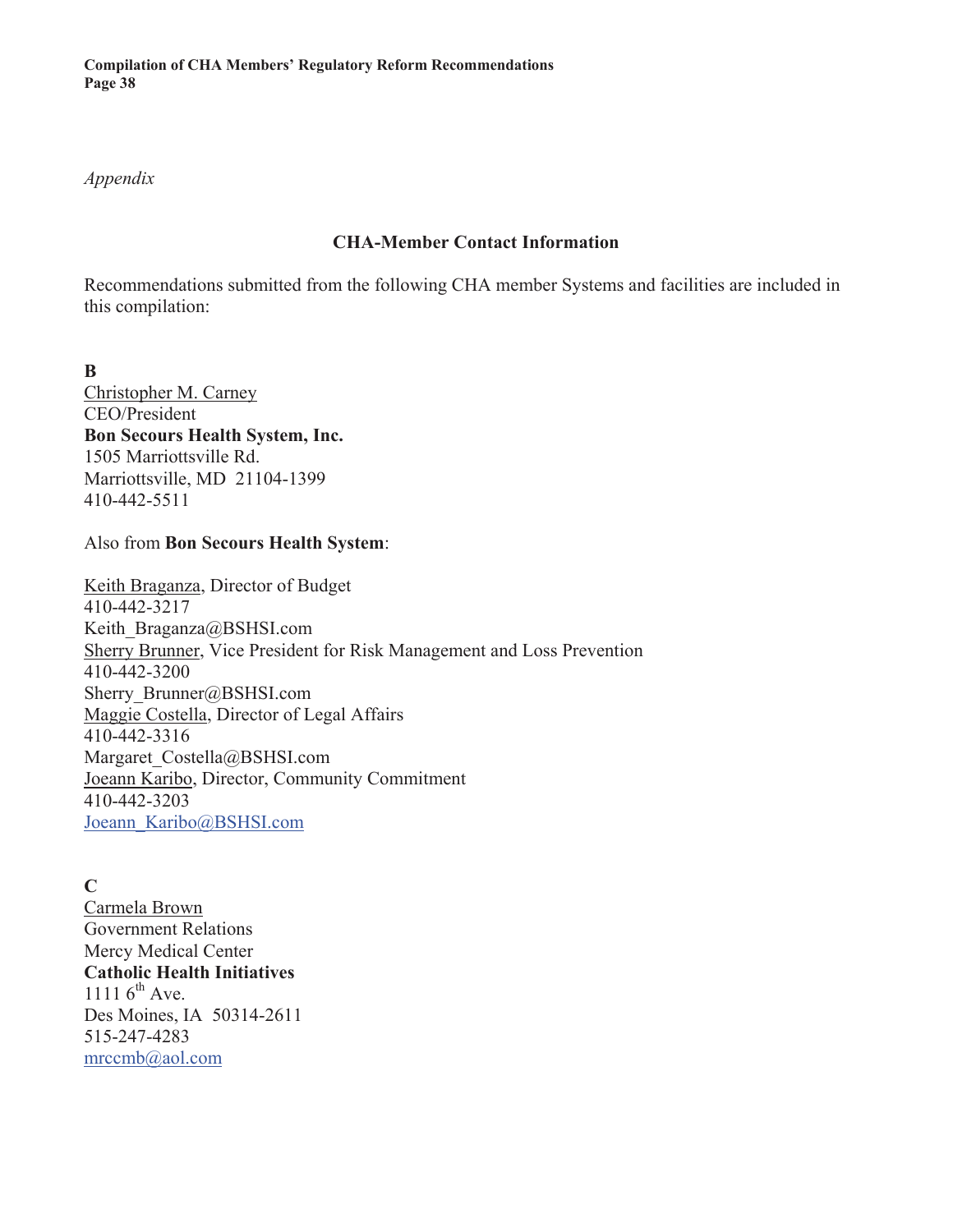Sr. Marjorie Bosse, RSM Vice President, Advocacy/Community Service **Catholic Healthcare Partners** 615 Elsinore Place Cincinnati, OH 45202 513-639-2827 mmbosse@health-partners.org

#### Also from **Catholic Healthcare Partners**:

Donald E. Koenig, Jr. Vice President, Corporate Responsibility **Catholic Healthcare Partners** 615 Elsinore Place Cincinnati, OH 45202-1459 513-639-2833 dkoenig@health-partners.org

Shelly Schlenker **Catholic Healthcare West** % Rachelle R. Wenger Manager, Public Policy & Advocacy **Catholic Healthcare West** 251 South Lake Avenue Pasadena, CA 91101 626/744-2209 phone 626/395-0499 fax rwenger@chw.edu

#### **P**

Steve Brennan System Director, Advocacy & Public Policy **Providence Health System** 506- 2nd Avenue, Suite 1200 Seattle, WA 98104-2329 206-464-4717 sbrennan@providence.org

#### **S**

Michael Frith Business Office Director **Saint Alphonsus Regional Medical Center** 1055 N. Curtis Rd. Boise, ID 83706-1370 208-367-2145